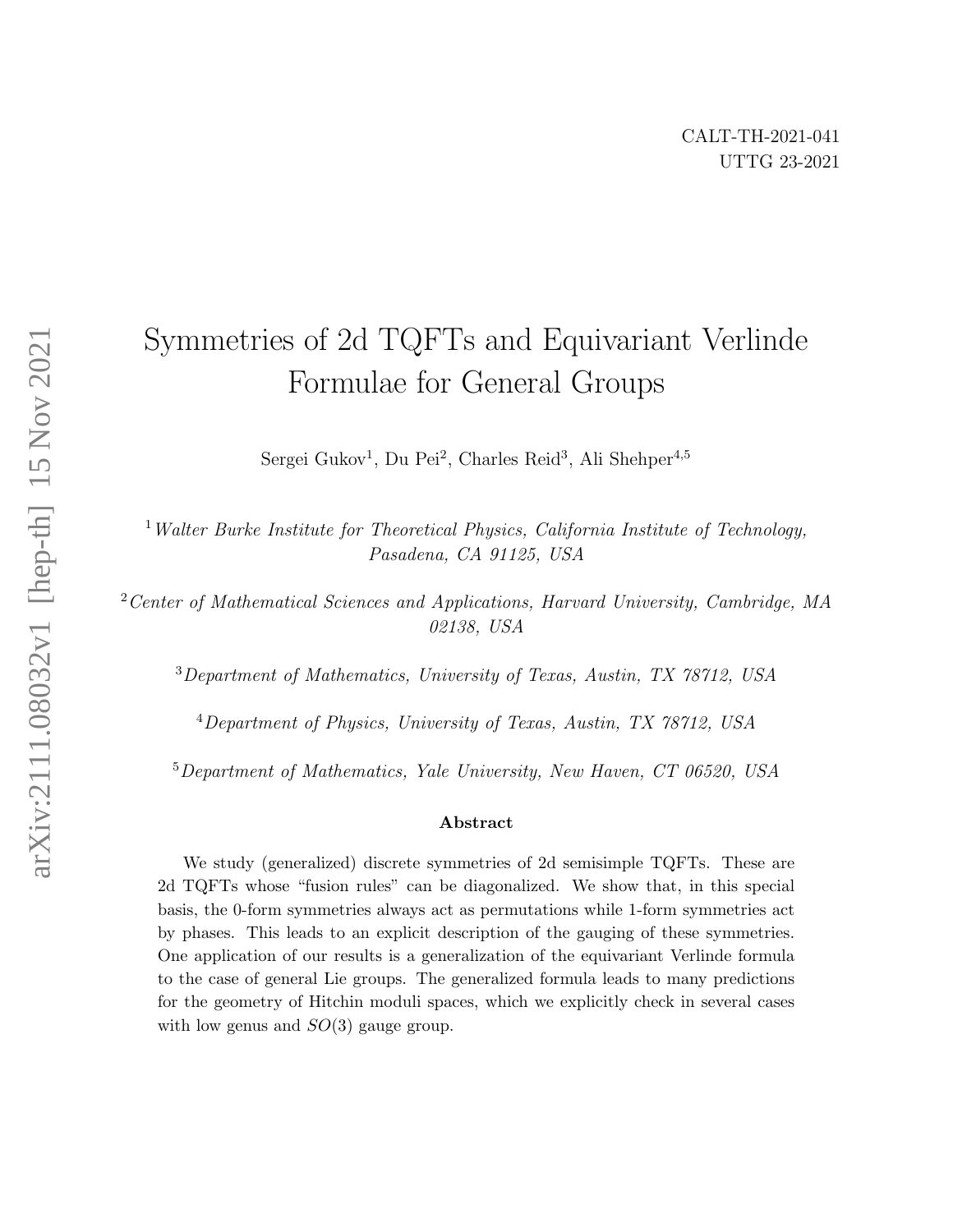# Contents

| $\mathbf{1}$ |                                                                                 | Introduction                                                                           |                |  |  |  |
|--------------|---------------------------------------------------------------------------------|----------------------------------------------------------------------------------------|----------------|--|--|--|
|              | 1.1                                                                             | Generalized symmetries of 2D semisimple TQFTs $\ldots \ldots \ldots \ldots \ldots$     | 3              |  |  |  |
|              | 1.2                                                                             | Quantization of moduli space of Higgs Bundles                                          | $\overline{5}$ |  |  |  |
|              | 1.3                                                                             | Quantization of moduli space of parabolic Higgs bundles $\dots \dots \dots$            | $\overline{7}$ |  |  |  |
| $\bf{2}$     | Finite gauging of 2d TQFTs                                                      |                                                                                        |                |  |  |  |
|              | 2.1                                                                             |                                                                                        | 9              |  |  |  |
|              | 2.2                                                                             |                                                                                        | 11             |  |  |  |
| 3            | Equivariant Verlinde formula for any simple group                               |                                                                                        |                |  |  |  |
|              | 3.1                                                                             |                                                                                        | 14             |  |  |  |
|              | 3.2                                                                             |                                                                                        | 17             |  |  |  |
|              |                                                                                 | 3.2.1                                                                                  | 18             |  |  |  |
|              | 3.3                                                                             |                                                                                        | 20             |  |  |  |
|              |                                                                                 | 3.3.1                                                                                  | 21             |  |  |  |
|              | 3.4                                                                             |                                                                                        | 21             |  |  |  |
|              |                                                                                 | 3.4.1                                                                                  | 24             |  |  |  |
| 4            | Equivariant Verlinde algebra for $PSL(2,\mathbb{C})$                            |                                                                                        |                |  |  |  |
|              | 4.1                                                                             | $PSL(2,\mathbb{C})$ Verlinde algebra from geometry                                     | 29             |  |  |  |
|              | 4.2                                                                             |                                                                                        | 33             |  |  |  |
| $\bf{5}$     | Quantization of $\mathcal{M}(PSL(2,\mathbb{C}))$ for once-punctured torus<br>34 |                                                                                        |                |  |  |  |
|              | 5.1                                                                             | Computation from 2d TQFT                                                               | 34             |  |  |  |
|              | 5.2                                                                             | Equivariant trace: a geometric computation $\ldots \ldots \ldots \ldots \ldots \ldots$ | 35             |  |  |  |
|              | 5.3                                                                             |                                                                                        | 38             |  |  |  |
|              | A Partition function of $\mathcal{T}/\mathbb{Z}_n^{(0)}$<br>40                  |                                                                                        |                |  |  |  |
|              |                                                                                 |                                                                                        | 41             |  |  |  |
|              | A.2                                                                             |                                                                                        | 41             |  |  |  |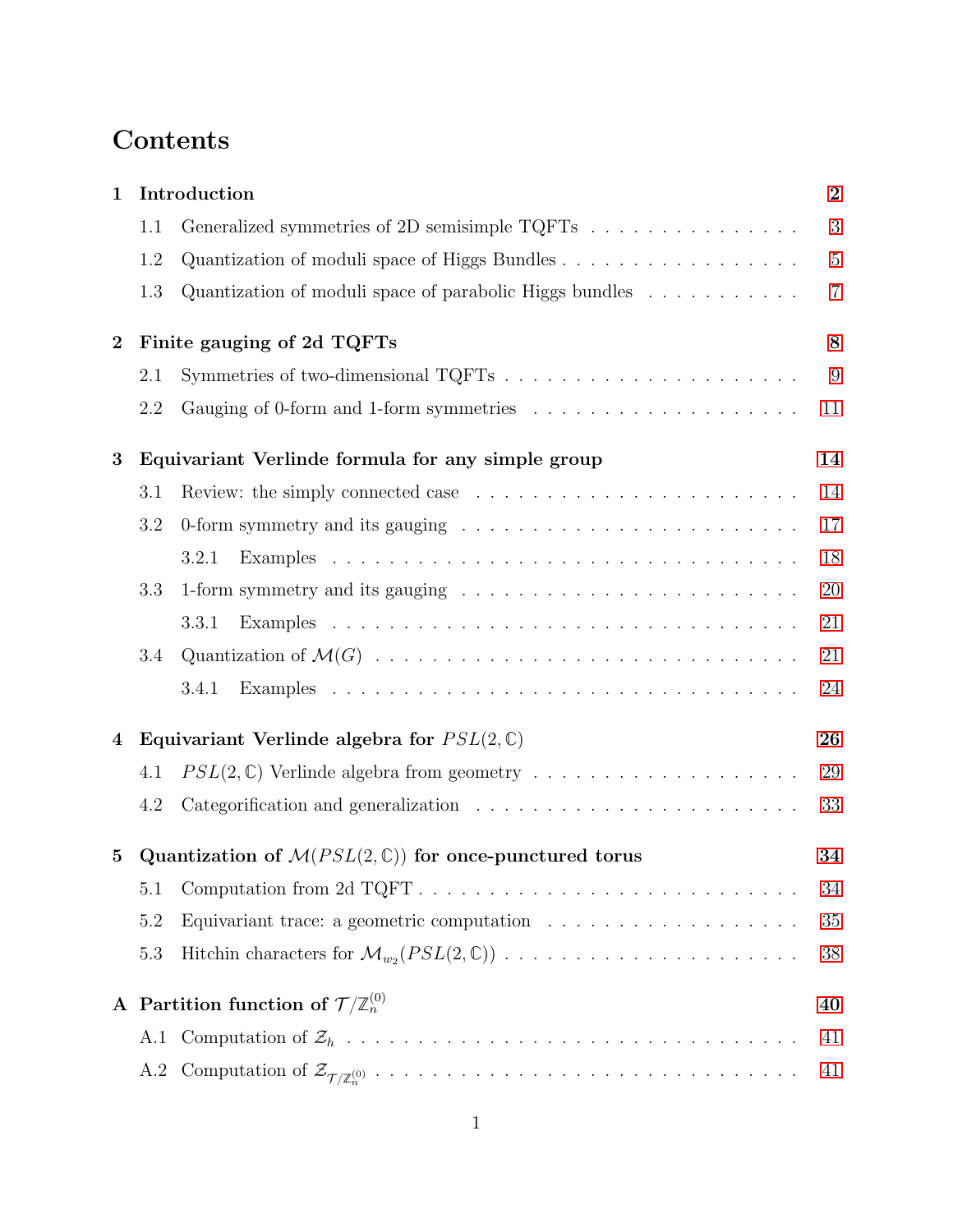| <b>B</b> Fusion rules of $\mathcal{T}(PSL(2,\mathbb{C})_k)$ |  |  |  |
|-------------------------------------------------------------|--|--|--|
|                                                             |  |  |  |
|                                                             |  |  |  |

# <span id="page-2-0"></span>1 Introduction

2d TQFTs are ubiquitous in mathematics and physics, and they often serve as bridges between different subjects and fields. One classical example is the Verlinde formula [\[1\]](#page-49-0), which not only counts conformal blocks of certain rational conformal field theories known as Wess–Zumino–Witten models, gives the dimension of the space of generalized theta functions on a Riemann surface, but also enjoys a hidden connection with the quantum cohomology of Grassmannians [\[2\]](#page-49-1) (see also [\[3\]](#page-49-2)). To see this hidden connection, one will need to realize that the Verlinde formula is in fact a partition function of a two-dimensional topoogical quantum field theory (2d TQFT), which is also equipped with an algebra of local operators, also known as the Verlinde algebra. This is illustrated in Figure [1.](#page-3-1)

Another benefit of working with the fully-fledged 2d TQFT, instead of just its partition function, is that 2d TQFTs can have symmetries, which not only impose strong constraints on the algebraic structures that the TQFT encodes, but also enable one to produce families of distinct TQFTs by gauging these symmetries.

As we will see in this paper, such perspective naturally unifies different versions of the Verlinde formula associated with the same Lie algebra, and explain several observations made in the mathematical study of the generalized theta functions, including an observation by Beauville that there are variants of the Verlinde formula which are not directly associated with conformal field theories. To achieve such unification at the maximal extent, one will have to incorporate generalized symmetries such as 1-form and  $(-1)$ -form symmetries.

In this paper, we will systematically study generalized symmetries and their gauging in a class of 2d TQFTs that are "semisimple," which obeys the original Atiyah–Segal axioms for TQFTs.[1](#page-2-1) Such approach via generalized symmetries is the most useful when the 2d TQFTs come in family which all enjoy the same symmetry. This is indeed the case for the Verlinde formula, for which there exists a 1-parameter deformation known as the equivariant

<span id="page-2-1"></span><sup>1</sup>This is to ensure that we won't run into potential pathologies that sometime are present in theory that are topological in the boarder sense. One example is the 2d Yang–Mills theory in the zero coupling limit (see e.g. [\[4,](#page-49-3) [5\]](#page-49-4) for a detailed study of this theory), which has an infinite-dimensional Hilbert spaces. However many results in the present paper still apply to these cases.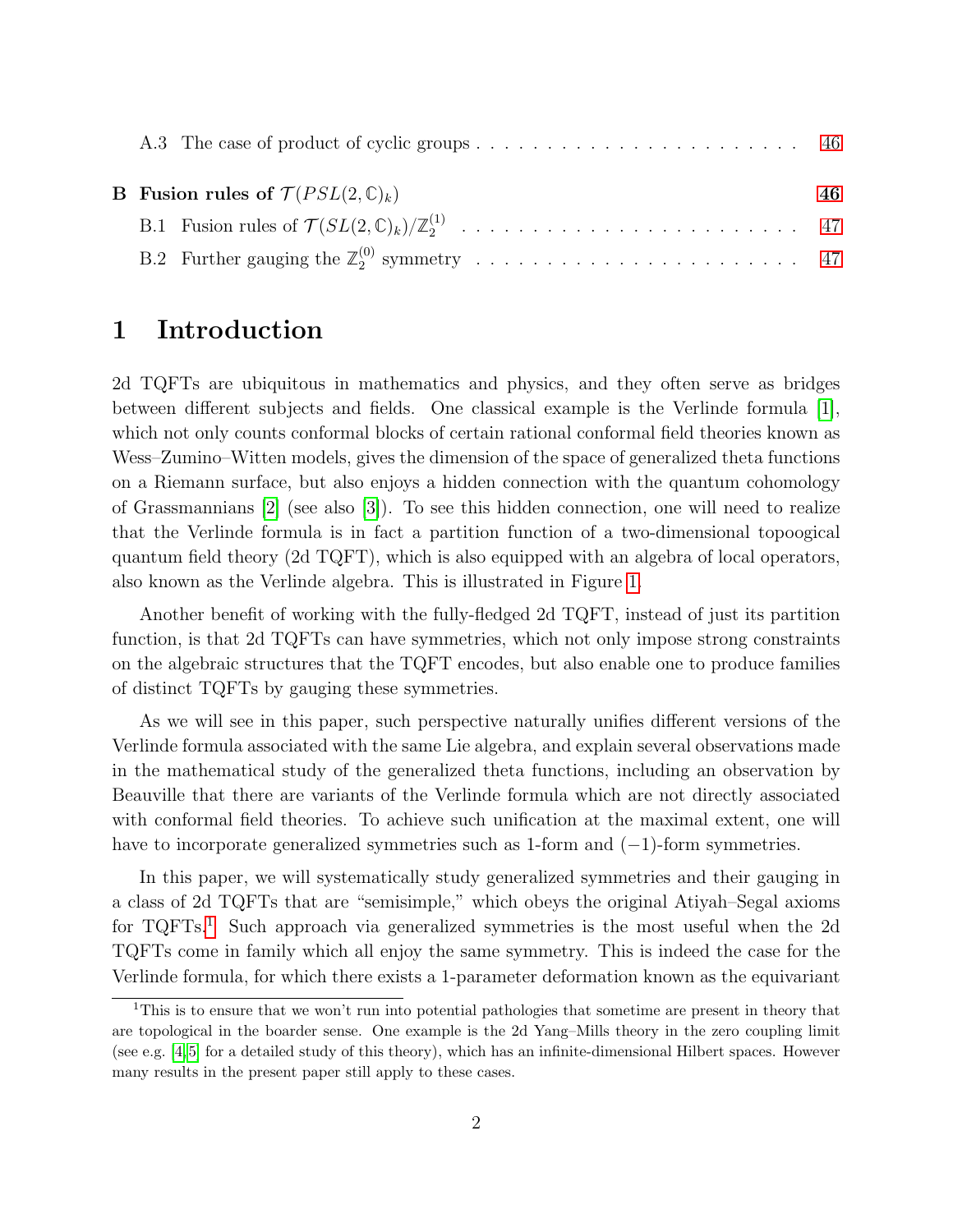<span id="page-3-1"></span>

Figure 1: Symmetry of a 2D TQFT is reflected in its partition function as well as its algebra of local operators.

Verlinde formula [\[6](#page-50-0)[–8\]](#page-50-1) that comes from a 1-parameter family of 2d TQFTs. They encode very interesting information about the geometry of the moduli space of *Higgs* bundles on a Riemann surface, just like the original formula can be used to probe the geometry of the moduli space of bundles. And one of the main goal of this paper is to apply the general results about symmetries of 2d TQFTs to investigate the problem of quantization of the moduli space of  $G$ -Higgs bundles when  $G$  is not necessarily simply connected.

# <span id="page-3-0"></span>1.1 Generalized symmetries of 2D semisimple TQFTs

Global symmetry is one of the most important tools in the study of quantum field theories. In the past decade, the classical notion of symmetries has been generalized to the case of "p-form" symmetries [\[9\]](#page-50-2). These symmetries share many of their properties with ordinary symmetries known to the practitioners of QFT since the twentieth century. For example, they can have anomalies, and when non-anomalous they can be gauged. Subsequent years have seen a vast amount of applications of these new symmetries in improving our understanding of strongly coupled systems.

Our focus in this paper will be on a class of QFTs in two dimensions known as "semisimple topological QFTs". These QFTs are topological in the sense that their observables depend only on the topology of the underlying spacetime manifold. The algebra of the local operators in such a topological theory will turn out to be a commutative Frobenius algebra, and a wellknown result regarding 2d TQFTs is that the information they contain is fully captured by the commutative Frobenius algebra,

$$
2d TQFTs \iff commutative Frobenius algebras. \tag{1.1}
$$

Taking the product of two operators is sometimes referred to as "fusion," while the bilinear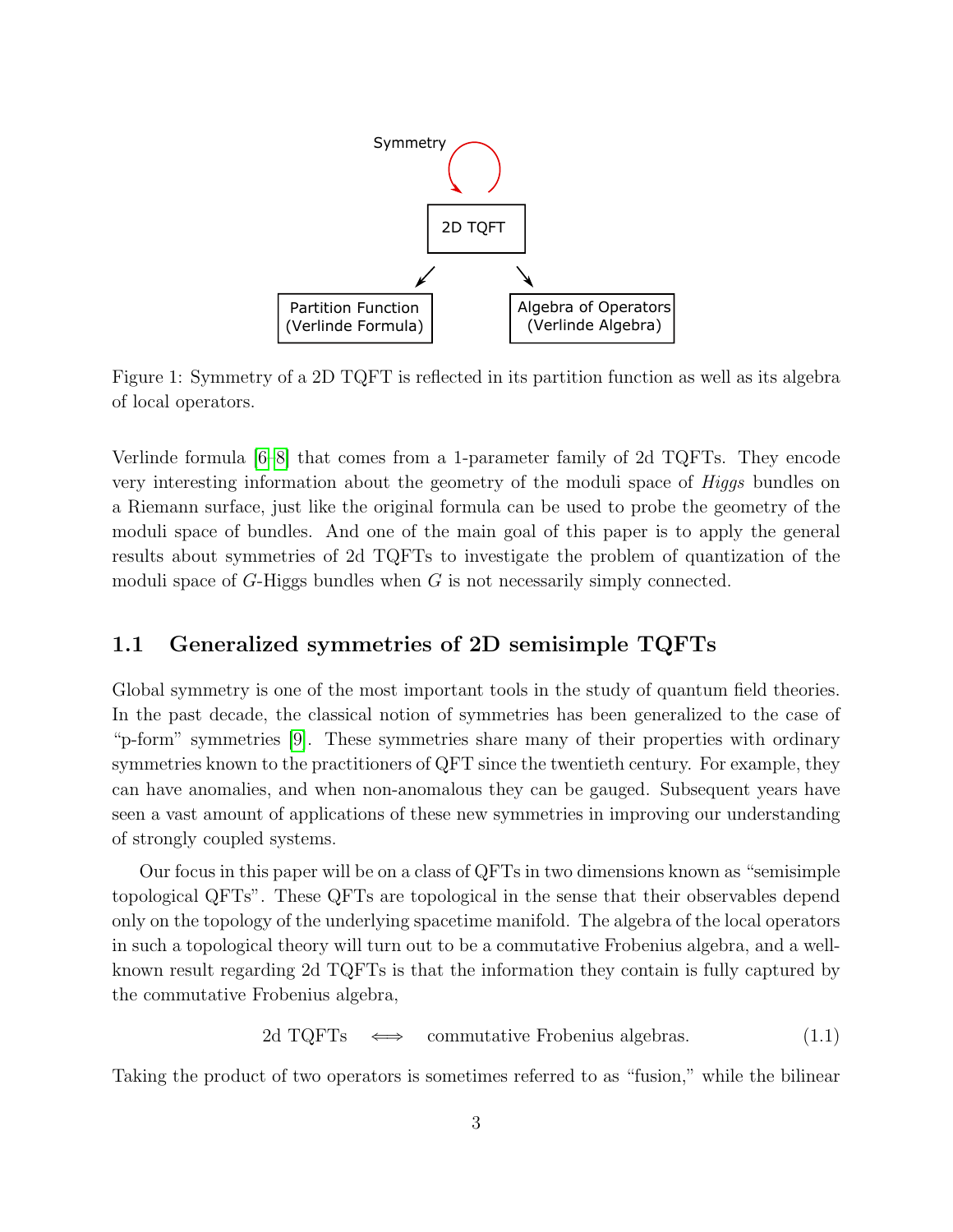form (also known as the Frobenius form, or, sometimes, the "metric") is defined by the  $S<sup>2</sup>$ -partition function with insertion of two local operators.

In this paper we will focus on 2d TQFTs that are semisimple, in the sense that the corresponding commutative Frobenius algebra is semisimple.

This is equivalent to the condition that this algebra has a basis  $\mathcal{B} = \{e_i\}$ , sometime referred to as the "idempotent basis," such that the fusion is diagonalized,  $e_i e_j = \delta_{ij} N_j e_j$ ; and the pairing is orthonormal,  $(e_i, e_j) = \delta_{ij}$ . Such a basis is subject to the ambiguity of  $e_j \mapsto -e_j$  for each j, which can be fixed by assuming that the  $N_j$ 's all have positive real part.[2](#page-4-0)

A global symmetry of a two-dimensional QFT is generated by a topological defect of dimension 0, 1 or 2, which corresponds respectively to a 1-form, a 0-form or a  $(-1)$ -form symmetry. While  $(-1)$ -form symmetries are not symmetries in the traditional sense as they alter the theory, 0- and 1-form symmetries must act in a very restricted way. We will show in this paper that for a semisimple TQFT,

- a 0-form symmetry necessarily acts as a permutation on  $\mathcal{B}$ , permuting the basis elements with the same fusion eigenvalue  $N_i$ , and
- a 1-form symmetry acts on the elements of  $\beta$  by multiplication with a phase.

These statements have interesting consequences. For example, it follows from the first statement that the action of any connected Lie group on a 2d semisimple TQFT must be trivial. Furthermore, if a 2d TQFT has m identical eigenvalues, it will have an  $S_m$  symmetry, and any symmetry of a 2d TQFT must be enhanced to a product of permutation groups.

Gauging generalized symmetries is often a useful way of constructing new QFTs. In particular, gauging a p-form symmetry of a semisimple TQFT produces another semisimple TQFT. So we can ask how the data of the new TQFT is determined in terms of the data of the original TQFT. In this paper, we give an algorithm to fully determined the commutative Frobenius algebra of the resulting theory from the data of the original theory.

For example, consider the case of gauging a  $\mathbb{Z}_n^{(0)}$  symmetry of a TQFT  $\mathcal T$  with diagonal basis  $\mathcal{B}$ . We find that the gauged TQFT has a diagonal basis  $\{e_i^{(a)}\}$  $\{a^{(a)}\}\$  with  $i \in \mathcal{B}/\mathbb{Z}_n$  — the set of all orbits of B under the action of  $\mathbb{Z}_n$ , and  $a \in \{1, 2, \dots, |\text{Stab}(i)|\}$  — the stabilizer of a representative of an orbit *i*. The fusion of  $\{e_i^{(a)}\}$  $\binom{a}{i}$  is

$$
e_i^{(a)} e_j^{(b)} = \delta_{ij} \delta^{(a)(b)} \left( \frac{|\text{Stab}(i)|}{n^{\frac{1}{2}}} N_i \right) e_i^{(a)}.
$$
 (1.2)

<span id="page-4-0"></span> $2N_j$ 's are often referred to as "fusion eigenvalues" or "quantum dimensions." When the TQFT is unitary,  $N_j$  take real values and we can further assume that they are positive [\[10\]](#page-50-3).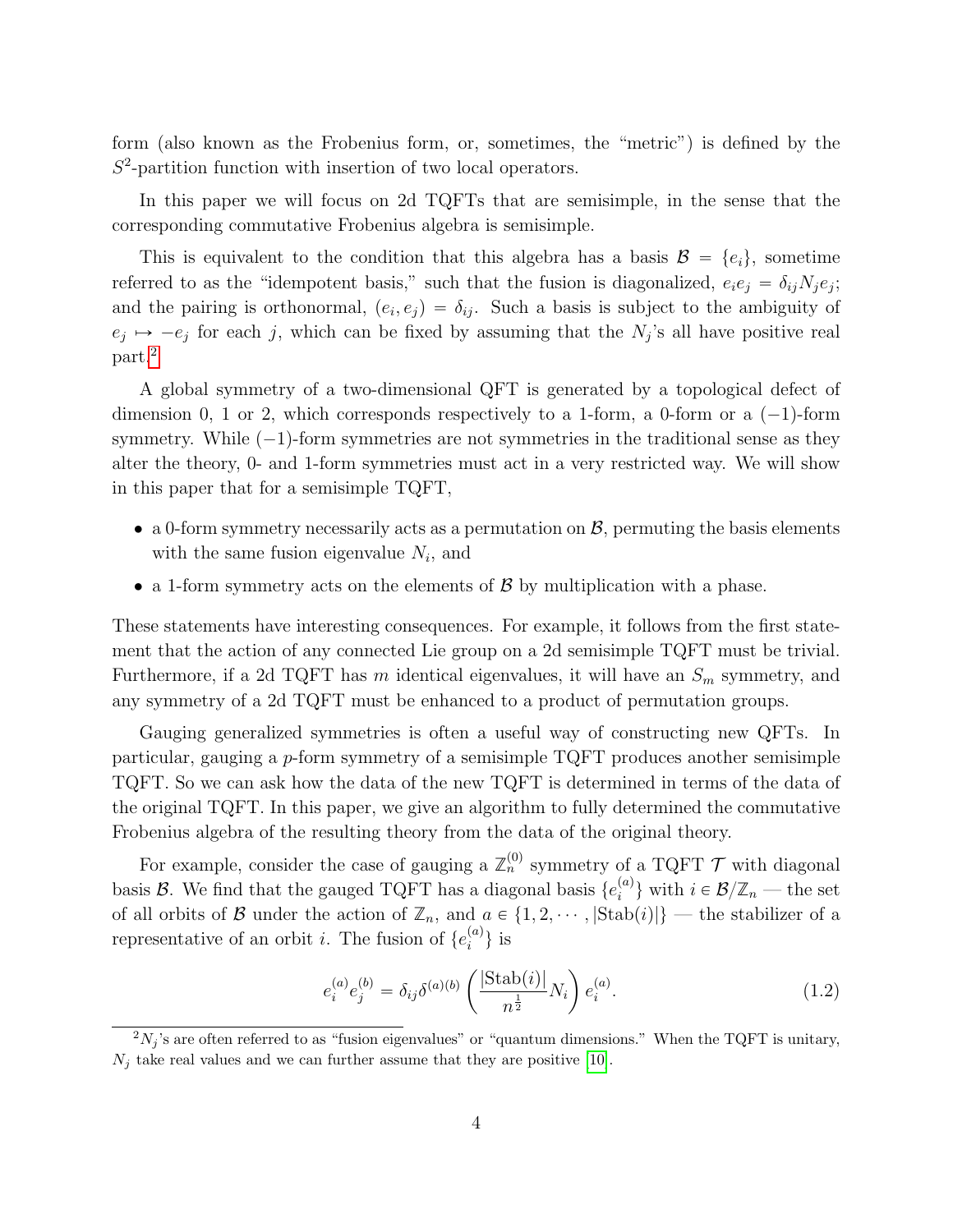Note that the fusion eigenvalues are identical for each fixed i. Therefore, the gauged  $TQFT$ Note tnat the rusion eigenvalues ar<br>has a product 0-form symmetry,  $\prod$  $\prod_i S_{m_i}$  for  $m_i = |\text{Stab}(i)|$ . In particular, the familiar "dual"  $\mathbb{Z}_n^{(0)}$  symmetry of the gauged TQFT is necessarily enhanced to this much larger group, and this fact is true about any semisimple TQFT.

## <span id="page-5-0"></span>1.2 Quantization of moduli space of Higgs Bundles

As an application of the general discussion of finite symmetries of two-dimensional TQFTs and their gaugings, we study the problem of quantization of the moduli space of Higgs bundles in this paper. This problem has already been studied in the recent years in the case of moduli space  $\mathcal{M} := \mathcal{M}(\widetilde{G}, \Sigma)$  of  $\widetilde{G}$ -Higgs bundles on a genus-g Riemann surface  $\Sigma$ when  $\tilde{G}$  is either simply connected, or with a free  $\pi_1$ , such as  $SU(N)$  or  $U(N)$  [\[6,](#page-50-0) [11,](#page-50-4) [7,](#page-50-5) [8\]](#page-50-1). The moduli space is non-compact, and the procedure of geometric quantization leads to an infinite-dimensional Hilbert space identified with  $H^0(\mathcal{M}, \mathcal{L}^k)$ , the space of holomorphic sections of the "pre-quantum line bundle"  $\mathcal{L}^k$ . However, there exists a  $\mathbb{C}^*$ -action on M that lifts to an action on this infinite-dimensional space, giving a decomposition

<span id="page-5-1"></span>
$$
H^{0}(\mathcal{M}, \mathcal{L}^{k}) = \bigoplus_{n=0}^{\infty} H_{n}^{0}(\mathcal{M}, \mathcal{L}^{k}).
$$
\n(1.3)

The  $\mathbb{C}^*$ -character,

$$
\dim_t H^0(\mathcal{M}, \mathcal{L}^k) = \sum_{n=0}^{\infty} \dim H_n^0(\mathcal{M}, \mathcal{L}^k) t^n,
$$
\n(1.4)

also known as the *Hitchin character*, was computed in  $[6-8]$  $[6-8]$ . When  $\Sigma$  is a closed surface of genus  $g > 1$ , it takes the value,

$$
\dim_t H^0(\mathcal{M}, \mathcal{L}^k) = \sum_{\lambda \in P_k} \theta_t (f_{\lambda, t})^{1 - g}.
$$
\n(1.5)

The quantities appearing on the right hand side were defined in [\[7,](#page-50-5) [8\]](#page-50-1), and are reviewed in Section [3.1.](#page-14-1) It was proved in [\[7\]](#page-50-5) that the Hitchin character is the partition function of a two dimensional semisimple TQFT, which we denote by  $\mathcal{T}(\widetilde{G}_k)$ .

In this paper, we will study the quantization of the moduli space  $\mathcal{M}(G,\Sigma)$  of G-Higgs bundles when G is not simply-connected. Let  $\pi_1(G) = Z$ , then these moduli spaces are identified with the quotient of M by  $H_1(\Sigma, Z)$ . This action and the  $\mathbb{C}^*$ -action on M commute, thus it leads to a natural question: what are the Hitchin characters dim<sub>t</sub>  $H^0(\mathcal{M}(G), \mathcal{L}^k)$ ? The approach used in [\[7,](#page-50-5)[8\]](#page-50-1) cannot be directly applied to this case (at least not without any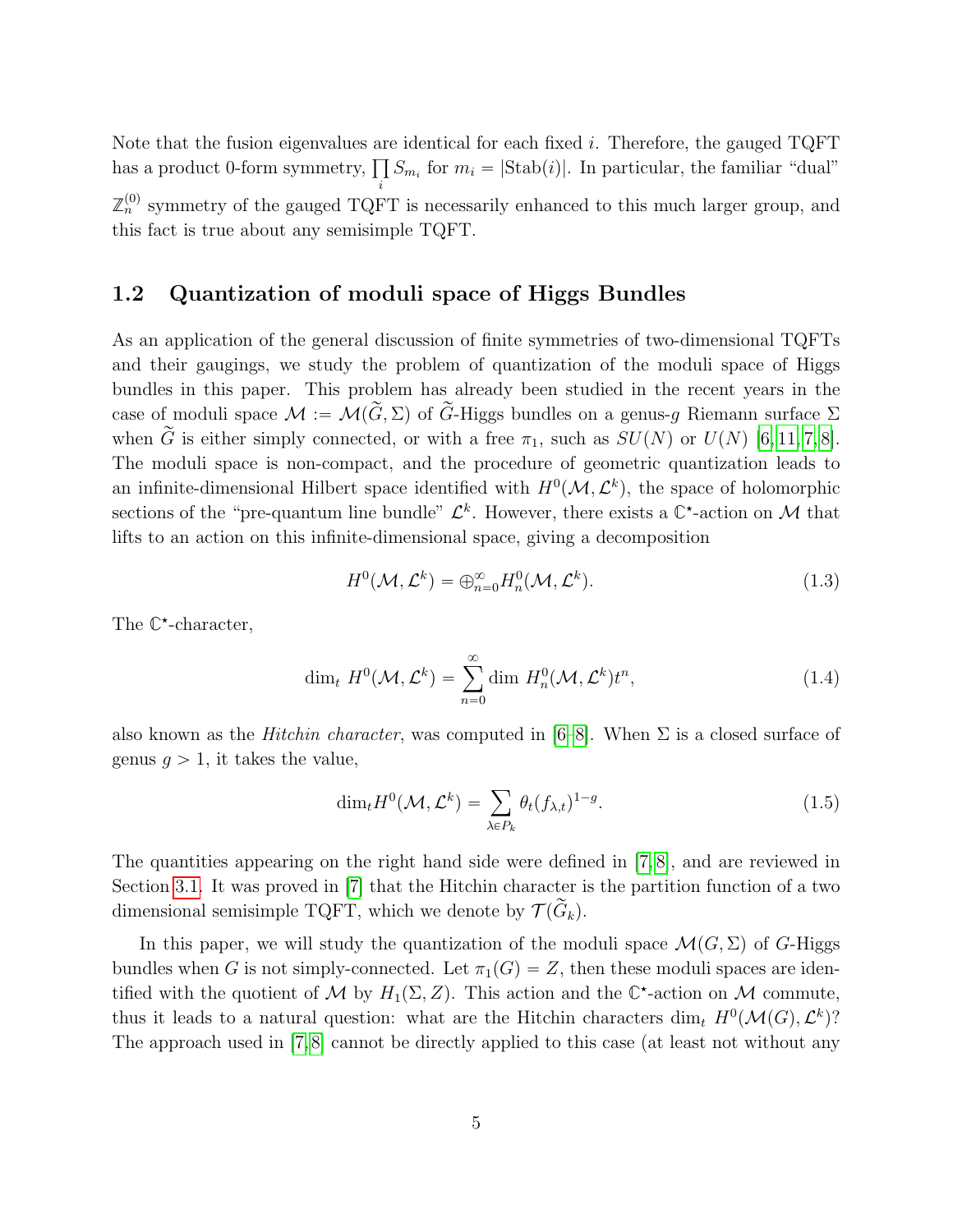modifications). On the other hand,  $H^0(\mathcal{M}(G), \mathcal{L}^k)$  is identified with the subspace of sections in  $H^0(\mathcal{M}, \mathcal{L}^k)$  that are invariant under the action of  $\mathcal{G} := H_1(\Sigma, Z)$ , giving

<span id="page-6-1"></span>
$$
\dim_t H^0(\mathcal{M}(G), \mathcal{L}^k) = \frac{1}{|\mathcal{G}|} \sum_{h \in \mathcal{G}} \text{Tr}_t(h | H^0(\mathcal{M}, \mathcal{L}^k)). \tag{1.6}
$$

Thus the problem of quantizing  $\mathcal{M}(G)$  is exchanged with the problem of finding the equivariant trace,  $\text{Tr}_t(h|H^0(\mathcal{M}, \mathcal{L}^k)) = \sum_{k=0}^{\infty}$  $n=0$ Tr  $(h|H_n^0(\mathcal{M}, \mathcal{L}^k))t^n$  for each  $h \in \mathcal{G}$ .

Our understanding of finite symmetries and their gaugings presented in Section [1.1](#page-3-0) helps solve this problem. In particular, the TQFT  $\mathcal{T}(\widetilde{G}_k)$  has the center symmetry as (a subgroup of its) 0-form and 1-form symmetry groups. We argue in Section [3.4](#page-21-1) that the equivariant trace  $\text{Tr}_t(h|H^0(\mathcal{M},\mathcal{L}^k))$  is equal to the partition function of  $\mathcal{T}(G_k)$  in the presence of certain 0-form and 1-form symmetry backgrounds. Here we will present some examples.

Let us consider the simplest case  $\tilde{G} = SL(2, \mathbb{C}), k \equiv 0 \pmod{4}$  and a non-zero  $h \in$  $H_1(\Sigma, \mathbb{Z}_2)$ .<sup>[3](#page-6-0)</sup> We find

$$
\operatorname{Tr}_{t}(h|H^{0}(\mathcal{M},\mathcal{L}^{k})) = \left(\frac{\frac{k}{2} + 1 + (\frac{k}{2} - 1)t}{(1-t)(1+t)^{3}}\right)^{g-1}.
$$
\n(1.7)

This readily gives the Hitchin characters for  $\mathcal{M}(PSL(2,\mathbb{C}))$  using [\(1.6\)](#page-6-1). For another example, consider the case  $\widetilde{G} = SL(4,\mathbb{C})$  and  $k \equiv 0 \pmod{8}$ . If  $\mathcal{M}_d \equiv \mathcal{M}_d(SL(4,\mathbb{C}))$  denotes the moduli space of semi-stable  $SL(4,\mathbb{C})$ -Higgs bundles of degree d (where  $d \in \{0, 1, 2, 3\}$ ), we find that for any non-zero  $h \in H_1(\Sigma, \mathbb{Z}_2) \subset H_1(\Sigma, \mathbb{Z}_4)$ ,

$$
\operatorname{Tr}_{t}(h|H^{0}(\mathcal{M}_{d},\mathcal{L}^{k})) = \sum_{\substack{\lambda=(a,\frac{k}{2}-a,a) \\ a \leq \frac{k}{2}}} (-1)^{ad} \theta_{t}(f_{\lambda,t}). \tag{1.8}
$$

The quantities appearing on the right-hand side are defined in Section [3.](#page-14-0) Here we remark that it depends only on the parity of  $d$ , and not on its actual value. This is a surprising result as the geometry of the moduli space  $\mathcal{M}_d$  for different values of degree d are vastly different, but our results show that the equivariant traces some times turn out to be the same.

Using the formulae for equivariant trace, we will find the Hitchin characters dim<sub>t</sub>  $H^0(\mathcal{M}(G), \mathcal{L}^k)$ for an arbitrary complex simple Lie group G. For example, when  $G = PSL(2, \mathbb{C})$ , and the underlying surface  $\Sigma$  is a genus-2 curve, we find

$$
\dim_t H^0(\mathcal{M}_{w_2=0}(PSL(2,\mathbb{C})),\mathcal{L}^k) = \frac{1}{(1-t)^3} \left(c_3 k^3 + c_2 k^2 + c_1 k + c_0\right) \tag{1.9}
$$

<span id="page-6-0"></span><sup>&</sup>lt;sup>3</sup>The reason we restrict to  $k \equiv 0 \pmod{4}$  is explained in Section [3.1.](#page-14-1) See the discussion around equation  $(3.14).$  $(3.14).$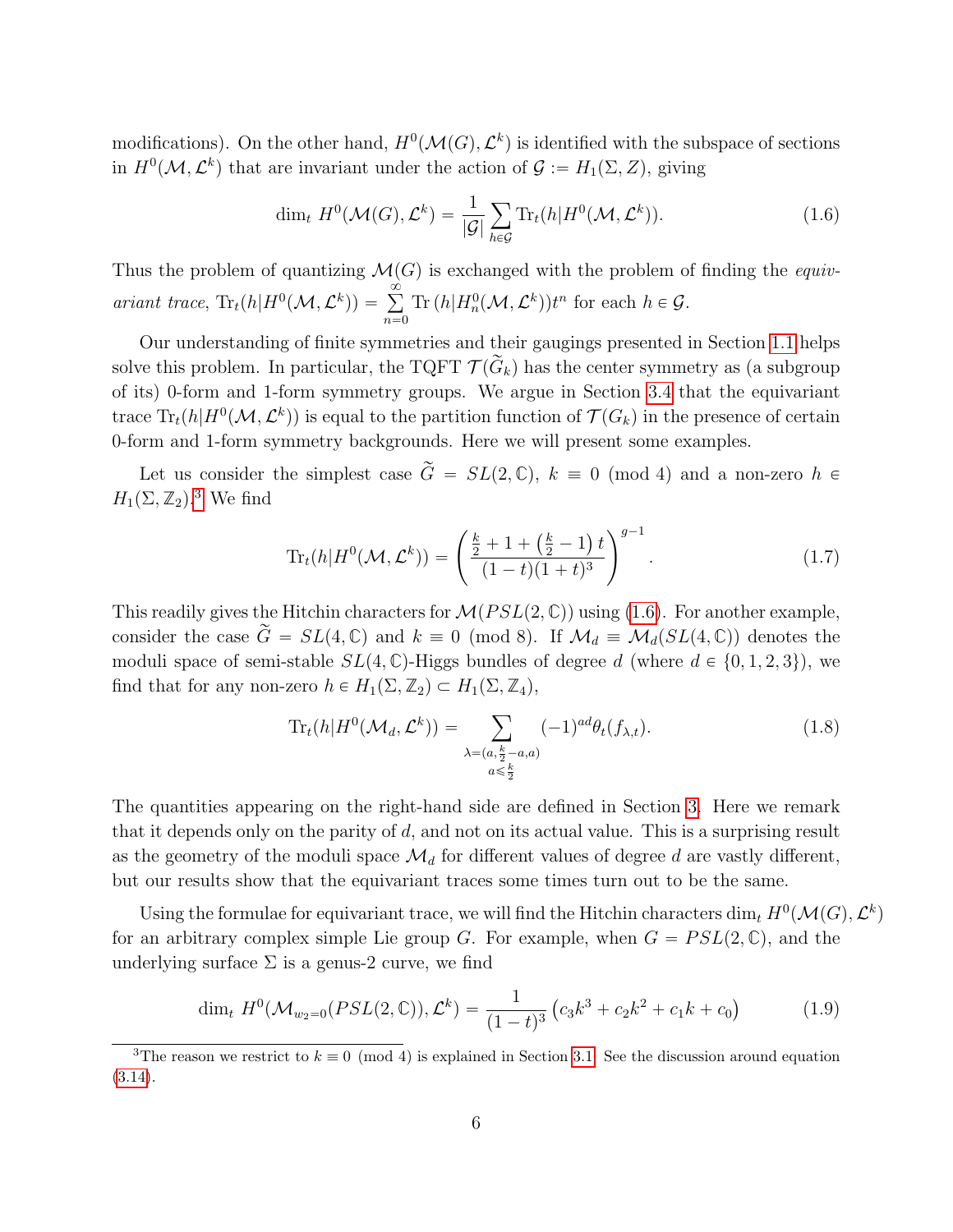where

$$
c_3 = \frac{1}{96},
$$
  
\n
$$
c_2 = \frac{1}{16} \frac{1+t^2}{1-t^2},
$$
  
\n
$$
c_1 = \frac{7 - 27t + 34t^2 - 27t^3 + 7t^4}{12(1-t^2)^2},
$$
  
\n
$$
c_0 = \frac{1 - 16t + 15t^2 - 19t^3 + 15t^4 - 6t^5 + t^6 - t^{k+3}}{(1-t^2)^3}
$$

.

Finally, we remark that as in [\[6\]](#page-50-0), the zeroth piece in the decomposition [\(1.3\)](#page-5-1) (and its analogue in the non-simply-connected case) is identified with the Hilbert space of compact group Chern–Simons theory on  $\Sigma$ . The  $t \to 0$  limit of our formulae give quantization of the moduli space of semi-stable holomorphic G-bundles. In special cases, these formulas have been obtained in the literature using more geometric methods [\[12](#page-50-6)[–14\]](#page-50-7). In each case, the  $t \rightarrow 0$  limit of our results matches with the formulae found there.

## <span id="page-7-0"></span>1.3 Quantization of moduli space of parabolic Higgs bundles

We also discuss the quantization of the moduli space of parabolic semi-stable G-Higgs bundles in this paper.<sup>[4](#page-7-1)</sup> When  $G = \tilde{G}$ , i.e. the group is simply-connected, the quantization of these spaces was discussed in [\[6,](#page-50-0)[11,](#page-50-4)[7\]](#page-50-5). The Hitchin character is captured by the partition functions of  $\mathcal{T}(\widetilde{G}_k)$  on punctured surfaces. In particular,  $\mathcal{T}(\widetilde{G}_k)$  has a distinguished basis called the "parabolic basis" in which the fusion rules and the metric compute the Hitchin characters for the moduli spaces of parabolic Higgs bundles on three-punctured and two-punctured spheres respectively. The algebra given by the fusion rules of  $\mathcal{T}(\widetilde{G}_k)$  in this basis is sometimes referred to as the "equivariant Verlinde algebra" [\[6\]](#page-50-0).

As an example, consider the case of  $\widetilde{G} = SL(2, \mathbb{C})$  where a choice of parabolic structure is determined by an integrable weight  $j \in \{0, 1, \dots, k\}$ . As we will review in greater detail in Section [4,](#page-26-0) in the corresponding parabolic basis,  $\mathcal{T}(SL(2,\mathbb{C})_k)$  assigns

$$
f^{a_1 a_2 a_3} = \begin{cases} 1 & \text{if } a_1 + a_2 + a_3 \in 2\mathbb{Z} \text{ and } \Delta \le 0 \\ t^{\Delta/2} & \text{if } a_1 + a_2 + a_3 \in 2\mathbb{Z} \text{ and } \Delta > 0 \\ 0 & \text{otherwise} \end{cases}
$$
(1.10)

<span id="page-7-1"></span><sup>&</sup>lt;sup>4</sup>When the genus is small, the right geometric interpretation of the equivariant Verlinde formula is often in terms of the moduli stack of (parabolic) Higgs bundles. However, we will not be concerned with this distinction in the present paper. For more details, see e.g. Section 5 in [\[7\]](#page-50-5).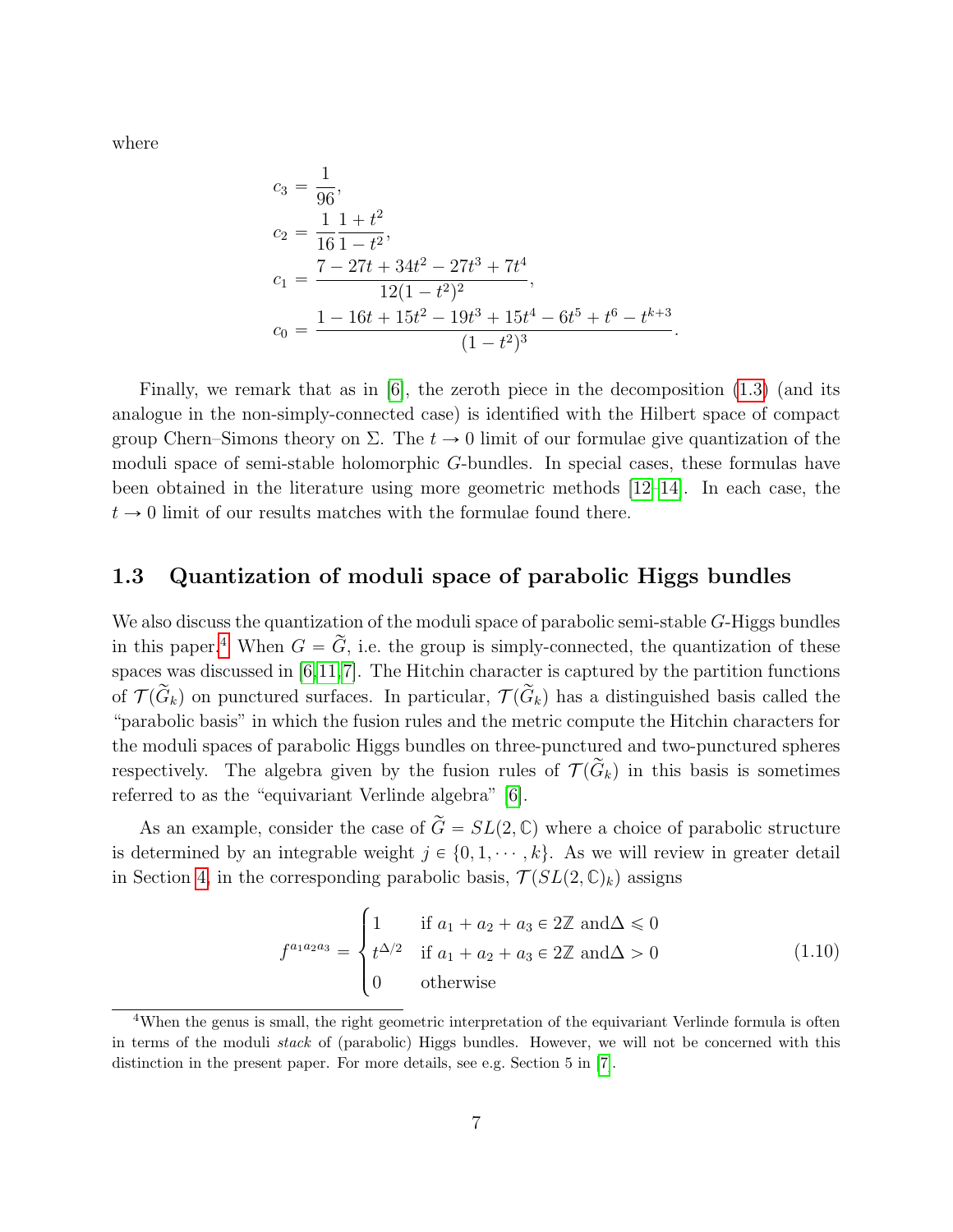to the three-punctured sphere labelled by  $a_i$ . This is also the Hitchin character of the moduli space of semi-stable parabolic  $SL(2,\mathbb{C})$ -Higgs bundles on the surface  $[6,7]$  $[6,7]$ .

In this paper, we extend the results of  $[6,11,7]$  $[6,11,7]$  $[6,11,7]$  to the case when G is not simply-connected. Our main example in Section [4](#page-26-0) is that of  $G = PSL(2, \mathbb{C})$ . The corresponding TQFT  $\mathcal{T}(PSL(2,\mathbb{C})_k)$  is obtained by gauging a  $\mathbb{Z}_2^{(0)} \times \mathbb{Z}_2^{(1)}$  $2^{(1)}$  symmetry of  $\mathcal{T}(SL(2,\mathbb{C})_k)$ . We propose that there exists a distinguished basis of  $\mathcal{T}(PSL(2,\mathbb{C})_k)$  in which the fusion rules and the Frobenius bilinear form compute the Hitchin characters for the moduli space of parabolic  $PSL(2, \mathbb{C})$ -Higgs bundles on three-punctured and two-punctured spheres respectively.

An interesting fact that might be surprising from the purely geometric point of view is that  $\mathcal{T}(PSL(2,\mathbb{C})_k)$  now has an extra "twisted state," which has to be included to fully characterize the 2d TQFT. In other words, the corresponding Frobenius algebra now has basis elements,

$$
x^{0}, x^{2}, \cdots, x^{\frac{k}{2}-2}, x^{\frac{k}{2}}^{(1)}, x^{\frac{k}{2}}^{(2)}, \qquad (1.11)
$$

where the superscript denotes an integrable highest weight of  $SL(2,\mathbb{C})$ . The appearance of an additional operators labeled by the highest weight  $\frac{k}{2}$  is essential to ensure that the Hitchin characters of  $\mathcal{M}(PSL(2,\mathbb{C}))$  is well behaved under cutting and gluing. It will be interesting to better understand its geometric interpretation in terms of the moduli space of Higgs bundles, which we hope to further investigate in future work.

We check the physics prediction against geometry in Section [5,](#page-34-0) where we compute the Hitchin character for  $\mathcal{M}(PSL(2,\mathbb{C}))$  in the case of once-punctured torus in two ways. We carry out this computation first through TQFT methods, and then through a Lefschetz trace formula due to Atiyah and Singer [\[15\]](#page-50-8), and show that the two match. In either case, we find

$$
\text{Tr}_t(h|H^0(\mathcal{M}_d, \mathcal{L}^k)) = \frac{(-1)^{a/2}}{1+t}
$$
 (1.12)

which gives the following expressions for the Hitchin character, ˆ

$$
\dim_t H^0(\mathcal{M}_{w_2=0}(PSL(2,\mathbb{C}),\mathcal{L}^k)=\frac{1}{4}\left(\frac{k-a+1}{1-t}+\frac{2t}{(1-t)^2}+\frac{4t^{a/2}}{(1-t^{-1})(1-t^2)}+\frac{3(-1)^{a/2}}{1+t}\right)
$$

and

$$
\dim_t H^0(\mathcal{M}_{w_2=1}(PSL(2,\mathbb{C}),\mathcal{L}^k)=\frac{1}{4}\left(\frac{a+1}{1-t}+\frac{2t}{(1-t)^2}+\frac{4t^{(k-a)/2}}{(1-t^{-1})(1-t^2)}+\frac{3(-1)^{a/2}}{1+t}\right).
$$

# <span id="page-8-0"></span>2 Finite gauging of 2d TQFTs

In this section, we will discuss finite symmetries of two-dimensional semisimple TQFTs and study their gauging. In Section [2.1,](#page-9-0) we will discuss the action of 0-form and 1-form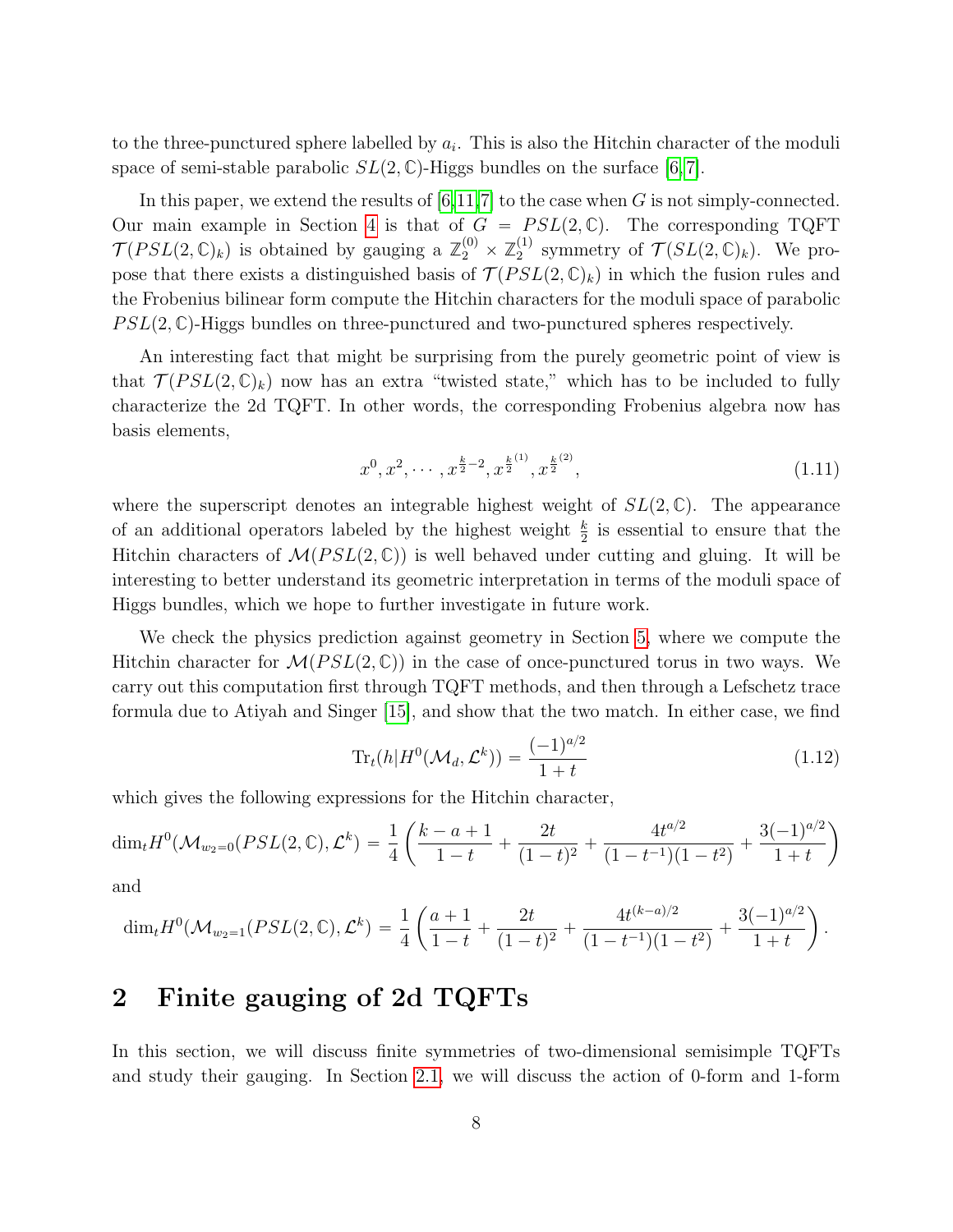symmetries on the TQFT in the basis that diagonalizes the fusion rule. We will show that a 0-form symmetry necessarily acts as a permutation on the basis elements, and that a 1-form symmetry acts by multiplication by a root of unity. In Section [2.2,](#page-11-0) we will study the gauging of abelian 0-form and 1-form symmetries. As a result, we will find the partition functions and the Frobenius algebras of the new theories obtained after gauging.

### <span id="page-9-0"></span>2.1 Symmetries of two-dimensional TQFTs

A symmetry of a two-dimensional QFT is generated by a topological defect of dimension 0, 1, or 2 which respectively corresponds to 1-form, 0-form and  $(-1)$ -form symmetries. Among these, both 1-form and 0-form symmetries can act on the Hilbert space on  $S^1$ . This is depicted in Figure [2.](#page-9-1) In the language of commutative Frobenius algebras, having a 0-form symmetry means that the bilinear form is invariant

$$
(v_1, v_2) = (g \cdot v_1, g \cdot v_2), \tag{2.1}
$$

where  $g$  is a 0-form symmetry transformation, and that the fusion of two operators satisfies

$$
(g \cdot v_1) \times (g \cdot v_2) = g \cdot (v_1 \times v_2). \tag{2.2}
$$

Similarly, when  $g$  is a 1-form symmetry transformation, the bilinear form is invariant in the sense that

$$
(v_1, v_2) = (g \cdot v_1, g^{-1} \cdot v_2), \tag{2.3}
$$

and the fusion product satisfies

$$
(g \cdot v_1) \times (g^{-1} \cdot v_2) = v_1 \times v_2.
$$
 (2.4)

<span id="page-9-1"></span>The geometric meanings of these equalities are illustrated in Figure [3.](#page-10-0)



(a) The action of 0-form symmetry (b) The action of 1-form symmetry

Figure 2: The action of 0-form and 1-form symmetry transformations on a state in Hilbert space.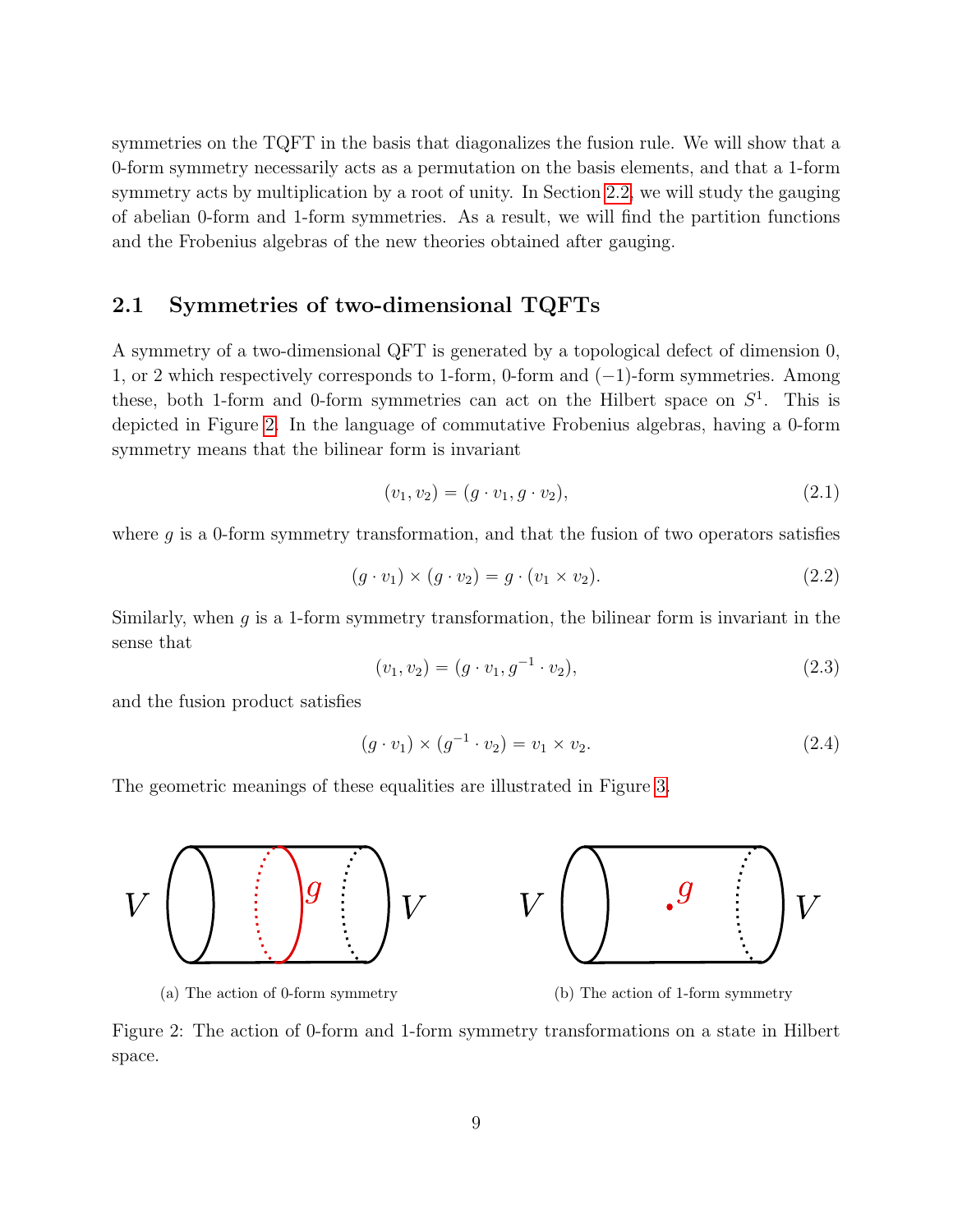<span id="page-10-0"></span>

Figure 3: The action of 0-form and 1-form symmetry transformations on surfaces in a twodimensional TQFT.

A "semisimple" 2d TQFT—meaning the commutative Frobenius algebra is semisimple can be decomposed into ones with one-dimensional Hilbert space. This amounts to diagonalizing the Frobenius algebra into a direct sum of one-dimensional subalgebras. In other words, there exists a basis  $\mathcal{B} = \{e_i\}$  that diagonalizes both the pairing  $(e_i, e_j) = \delta_{ij}$  and the fusion  $e_i e_j = \delta_{ij} N_i e_i$ . The trace map sends  $e_i$  to  $\frac{1}{N_i}$ . We will refer to  $N_i$ 's as the "fusion eigenvalues," and write the decomposition as  $A = \bigoplus_i \mathbb{C}_{N_i}$ .<sup>[5](#page-10-1)</sup>

We will now proceed to show that

- a 0-form symmetry transformation acts on the set of  $e_i$ 's by permutation where it can only permute the elements with the same fusion eigenvalue, and
- a 1-form symmetry acts on  $e_i$  by a phase.

To see the first, assume that a 0-form symmetry transformation labeled by g acts on  $e_i$ as

$$
g \cdot e_i = \sum_j c_{ij} e_j. \tag{2.5}
$$

As symmetry preserves the inner product,

$$
(g \cdot e_i, g \cdot e_\ell) = \delta_{i\ell},\tag{2.6}
$$

so we have

<span id="page-10-2"></span>
$$
\sum_{j} c_{ij} c_{\ell j} = \delta_{i\ell}.\tag{2.7}
$$

In other words,  $c_{ij}$  can be assembled into an orthogonal matrix. On the other hand, we also have the equality

$$
(g \cdot e_i) \times (g \cdot e_\ell) = g \cdot (e_i \times e_\ell), \tag{2.8}
$$

<span id="page-10-1"></span><sup>&</sup>lt;sup>5</sup>There is an ambiguity in the choice of a diagonal basis that satisfies the stated conditions:  $\{-e_i\}$  gives another basis but with eigenvalues  $-N_i$ . We will fix this ambiguity by imposing  $\arg(N_i) \in [0, \pi)$ .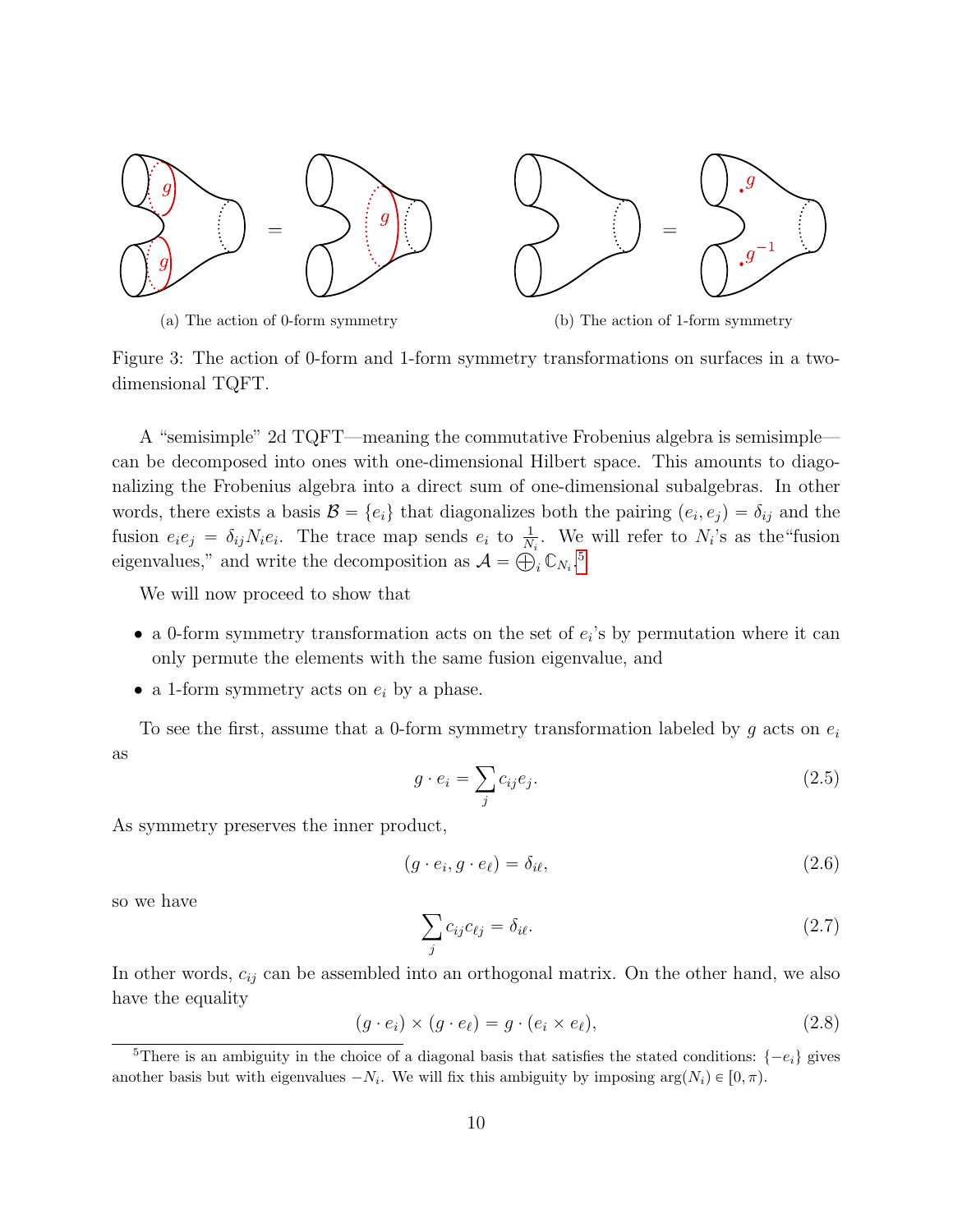which leads to

<span id="page-11-1"></span>
$$
c_{ij}c_{\ell j}N_j = \delta_{i\ell}c_{ij}N_i. \tag{2.9}
$$

To see what this equation implies, first choose  $\ell = i$ . Then we have  $N_j c_{ij}^2 = N_i c_{ij}$ , which tells us that

$$
c_{ij} = 0 \text{ or } N_i/N_j. \tag{2.10}
$$

But for  $\ell \neq i$ , Equation [\(2.9\)](#page-11-1) becomes

$$
c_{ij}c_{lj} = 0 \tag{2.11}
$$

for all j. Therefore, if a  $c_{ij}$  is non-zero, it will be the only non-zero entry in the j-th column. Furthermore, it also has to be the only non-zero entry in the *i*-th row, as  $c^T$  represents the action of  $g^{-1}$ . Since the choice of j is unique given i, we can define a function  $\sigma$  such that  $j = \sigma(i)$ . It will be single-valued and hence is a permutation. The constraint [\(2.7\)](#page-10-2) now implies that  $N_i = N_j$  if  $j = \sigma(i)$ .<sup>[6](#page-11-2)</sup> Therefore, the action of g is by permutation  $g \cdot e_i = e_{\sigma(i)}$ and it can only permute  $e_i$ 's with the same fusion eigenvalues.

This simple fact has many interesting consequences. For example, the action of any connected Lie group on a 2d TQFT has to be trivial. On the other hand, if a 2d TQFT has m identical eigenvalues, it will have an  $S_m$  symmetry, and any symmetry group of a 2d TQFT will be enhanced to a product of permutation groups.

Now we show the second point mentioned above, i.e. the action of 1-form symmetry on the elements in the diagonal basis must be as multiplication by a phase. Let  $q$  be a 1-form symmetry transformation, then

$$
(g \cdot e_i) \times e_j = e_i \times (g \cdot e_j) \tag{2.12}
$$

tells us that  $g \cdot e_i = \chi_i(g) e_i$  for some  $\chi_i(g) \in \mathbb{C}^\times$ . When g is an element of finite order,  $\chi_i(g)$ is in fact a root of unity.

### <span id="page-11-0"></span>2.2 Gauging of 0-form and 1-form symmetries

In this subsection we will consider gauging abelian 0-form and 1-form symmetries. A finite abelian group is a product of cyclic groups so we may gauge one factor at a time. Therefore, we will focus on gauging a  $\mathbb{Z}_n^{(0)}$  and a  $\mathbb{Z}_n^{(1)}$  symmetry of a TQFT T. As a result we will find the partition functions and the commutative Frobenius algebras associated to the TQFTs  $\mathcal{T}/\mathbb{Z}_n^{(0)}$  and  $\mathcal{T}/\mathbb{Z}_n^{(1)}$ .<sup>[7](#page-11-3)</sup>

<span id="page-11-2"></span><sup>&</sup>lt;sup>6</sup>Note that [\(2.7\)](#page-10-2) really says  $N_i^2 = N_j^2$  if  $j = \sigma(i)$ . However, the other possibility  $N_i = -N_j$  is not consistent with footnote [5,](#page-10-1) i.e.  $arg(N_i) \in [0, \pi)$ .

<span id="page-11-3"></span><sup>&</sup>lt;sup>7</sup>We will assume throughout this section that these symmetries are non-anomalous. Of course, if these symmetries were anomalous, they could not be gauged.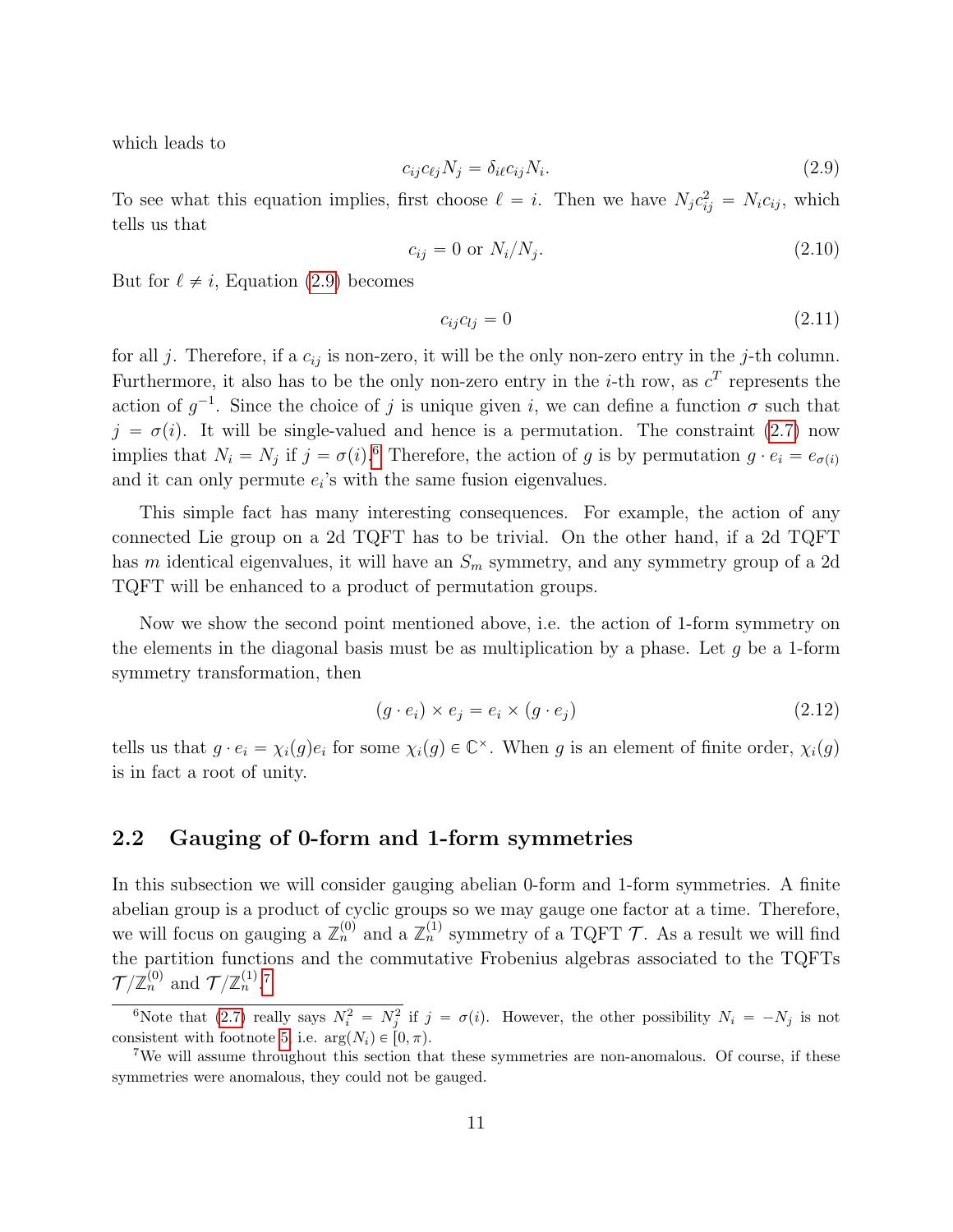Let us first start with the case of  $\mathcal{T}/\mathbb{Z}_n^{(0)}$ . The partition function  $\mathcal{Z}_{\mathcal{T}/\mathbb{Z}_n^{(0)}}$  on a closed surface  $\Sigma$  of genus g is obtained by summing over principal  $\mathbb{Z}_n$  bundles. These are parameterized by elements of  $H_1(\Sigma, \mathbb{Z}_n)$ , and we write<sup>[8](#page-12-0)</sup>

$$
\mathcal{Z}_{\mathcal{T}/\mathbb{Z}_n^{(0)}} = \frac{1}{|H^1(\Sigma, \mathbb{Z}_n)|^{\frac{1}{2}}} \sum_{h \in H_1(\Sigma, \mathbb{Z}_n)} \mathcal{Z}_h.
$$
\n(2.13)

For  $h = 0$ ,  $\mathcal{Z}_h$  is the ordinary partition function of T. It is well known that in terms of the fusion eigenvalues  $N_i$  introduced in the previous subsection,

$$
\mathcal{Z}_{\mathcal{T}} = \sum_{i \in \mathcal{B}} N_i^{2g-2}.
$$
\n(2.14)

We will show in Appendix [A](#page-40-0) that

<span id="page-12-1"></span>
$$
\mathcal{Z}_{\mathcal{T}/\mathbb{Z}_n^{(0)}} = \sum_{i \in \mathcal{B}/\mathbb{Z}_n} |\text{Stab}(i)| \left( \frac{|\text{Stab}(i)|}{|\mathbb{Z}_n|^{\frac{1}{2}}} N_i \right)^{2g-2} \tag{2.15}
$$

where  $\mathcal{B}/\mathbb{Z}_n$  is the set of all orbits of  $\mathcal{B}$  under the  $\mathbb{Z}_n$  action. For an orbit i, we denote the cardinality of the stabilizer of any of its representatives in  $\mathcal{B}$  as  $|\text{Stab}(i)|$ . A crucial ingredient in the derivation of this result will be the partition function  $\mathcal{Z}_h$  which we also compute in Appendix [A,](#page-40-0)

<span id="page-12-2"></span>
$$
\mathcal{Z}_h = \sum_{i \in \mathcal{B}^{\mathbb{Z}_m}} N_i^{2g-2}.
$$
\n(2.16)

Here  $\mathbb{Z}_m$  is the smallest subgroup of  $\mathbb{Z}_n$  such that  $H_1(\Sigma, \mathbb{Z}_m)$  contains h, and  $\mathcal{B}^{\mathbb{Z}_m} \subset \mathcal{B}$  is the subset of fixed points of  $\mathbb{Z}_m$ .

The commutative Frobenius algebra associated to the gauged TQFT  $\mathcal{T}/\mathbb{Z}_n^{(0)}$  can be read off from equation [\(2.15\)](#page-12-1). This algebra has a diagonal basis  $\{e_i^{(a)}\}$  $\{a^{(a)}\}\)$  for  $i \in \mathcal{B}/\mathbb{Z}_n$  and  $a \in \mathcal{B}/\mathbb{Z}_n$  $|Stab(i)|$ . The fusion of these operators is

$$
e_i^{(a)} e_j^{(b)} = \delta_{ij} \delta^{(a)(b)} \left( \frac{|\text{Stab}(i)|}{|\mathbb{Z}_n|^{\frac{1}{2}}} N_i \right) e_i^{(a)}.
$$
 (2.17)

We note that the fusion eigenvalues are independent of the value of  $a$ , i.e. the gauged TQFT we note<br>has a ∏  $\prod_i S_{m_i}$  symmetry for  $m_i = |\text{Stab}(i)|$ . This is an enhancement of the familiar "dual"  $\mathbb{Z}_n^{(0)}$ symmetry obtained after gauging a  $\mathbb{Z}_n^{(0)}$  symmetry. We emphasize that this enhancement occurs for all two-dimensional semisimple TQFTs.

<span id="page-12-0"></span><sup>&</sup>lt;sup>8</sup>Our choice of normalization factor is such that gauging the  $\mathbb{Z}_n^{(0)}$  symmetry twice gives back the partition function of  $\mathcal T$  on the nose, and not up to the partition function of an Euler TQFT.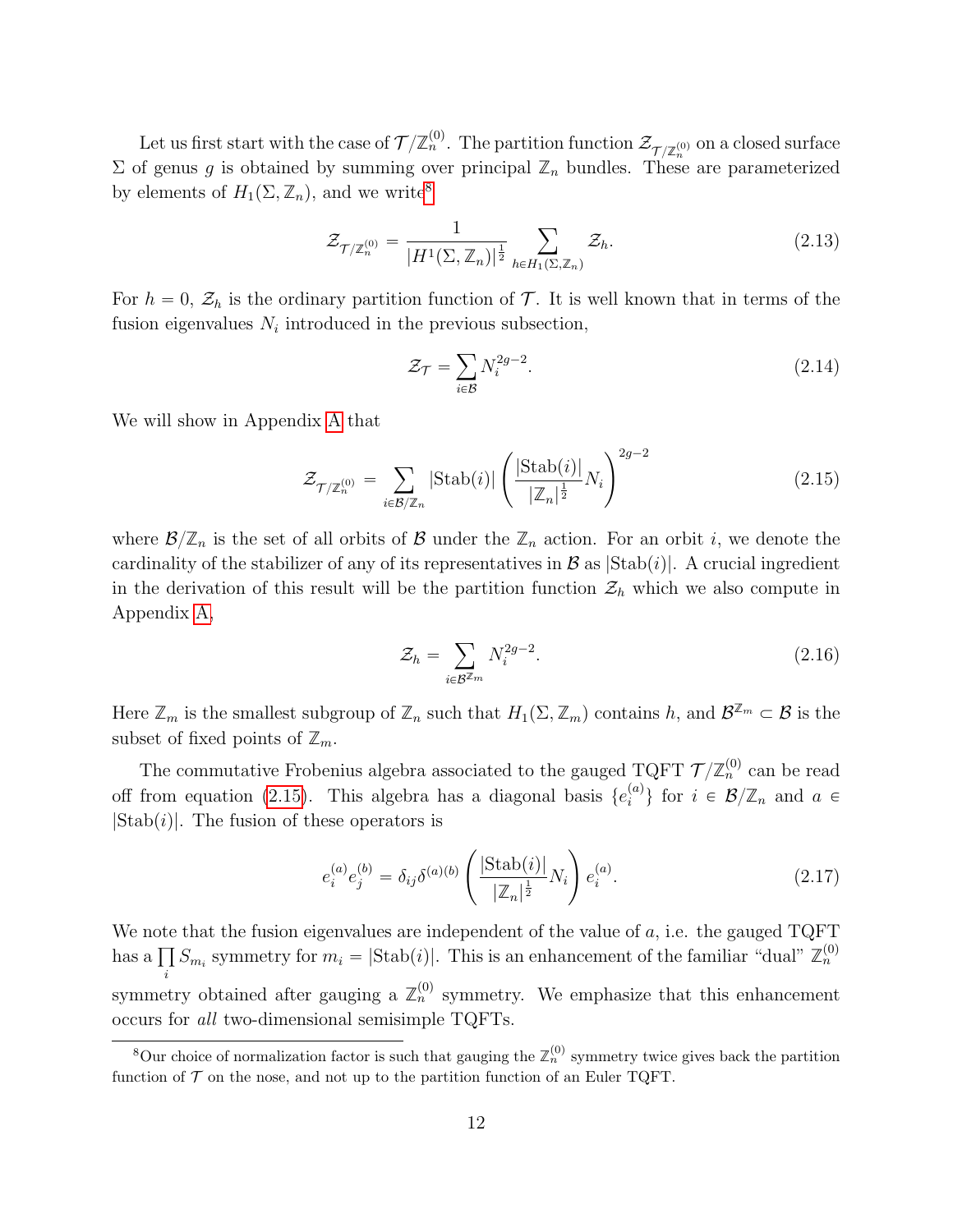We turn now to the case of  $\mathcal{T}/\mathbb{Z}_n^{(1)}$ . As discussed in Section [2.1,](#page-9-0) a 1-form symmetry transformation acts on B by multiplication with roots of unity,  $z.e_i = \chi_i(z)e_i$ . Here,  $z \in \mathbb{Z}_n$ denotes a local operator in T. As  $\mathbb{Z}_n$  is gauged, an operator  $e_i$  with  $\chi_i(z) \neq 1$  for any  $z \in \mathbb{Z}_n$  is projected out. The diagonal basis of  $\mathcal{T}/\mathbb{Z}_n^{(1)}$  is the subset of operators  $\{e_i|\chi_i(z)=1 \,\,\forall z\in\mathbb{Z}_n\}$ with fusion rules

<span id="page-13-0"></span>
$$
e_i e_j = \delta_{ij} N_i n^{-\frac{1}{2}} e_i.
$$
\n(2.18)

The normalization factor  $n^{-\frac{1}{2}}$  has been fixed by comparison with the partition function that we now compute.

The partition function of  $\mathcal{T}/\mathbb{Z}_n^{(1)}$  is obtained by summing over various  $\mathbb{Z}_n$  gerbes which are parameterized by  $H^2(\Sigma, \mathbb{Z}_n) = \mathbb{Z}_n$ . In particular,

$$
\mathcal{Z}_{\mathcal{T}/\mathbb{Z}_n^{(1)}} = \frac{1}{|H^1(\Sigma, \mathbb{Z}_n)|^{\frac{1}{2}}} \sum_{z \in \mathbb{Z}_n} \mathcal{Z}_z.
$$
 (2.19)

Here,  $\mathcal{Z}_z$  is the partition function of  $\mathcal T$  in the presence of the local operator z. The equation  $z.e_i = \chi_i(z)e_i$  gives

<span id="page-13-1"></span>
$$
\mathcal{Z}_z = \sum_{i \in \mathcal{B}} \chi_i(z) N_i^{2g-2}.
$$
\n(2.20)

Summing over  $\mathbb{Z}_n$  backgrounds, we obtain

<span id="page-13-2"></span>
$$
\mathcal{Z}_{\mathcal{T}/\mathbb{Z}_n^{(1)}} = \sum_{\{e_i|\chi_i(z)=1 \ \forall z \in \mathbb{Z}_n\}} \left(\frac{N_i}{|\mathbb{Z}_n|^{\frac{1}{2}}}\right)^{2g-2} \tag{2.21}
$$

which gives the result in [\(2.18\)](#page-13-0).

We will end this section with two remarks. The first concerns gauging  $(-1)$ -form symmetries. The presence of such a symmetry implies that there is a parameter  $\theta$  and a family of theories  $\mathcal{T}_{\theta}$  parametrized by it [\[16,](#page-50-9)[17\]](#page-50-10). Gauging a (-1)-form symmetry at the level of Frobenius algebra corresponds to taking direct products. One way that  $(-1)$ -form symmetry in 2d naturally arises is via gauging 1-form symmetries, where the  $\theta$  parameter often undergoes by the name of "discrete torsion" (see e.g. [\[18\]](#page-50-11) for a review, and also [\[19\]](#page-50-12) and references therein for discussions about "decomposition," which is a closely related phenomenon).

The second comment is about gauging at the level of extended 2d TQFTs. These are theories in which one is allowed to have boundary conditions. Just as commutative Frobenius algebras are equivalent to 2d (non-extended) TQFTs, 2d extended TQFTs are fully described by Calabi–Yau categories (see [\[20\]](#page-50-13) for a detailed review of this subject). As the simple objects of a Calabi–Yau category are in one-to-one correspondence with idempotent basis vectors that diagonalize the fusion rule, it is straightforward to translate the prescription of gauging at the level of Frobenius algebra to that at the level of Calabi–Yau categories.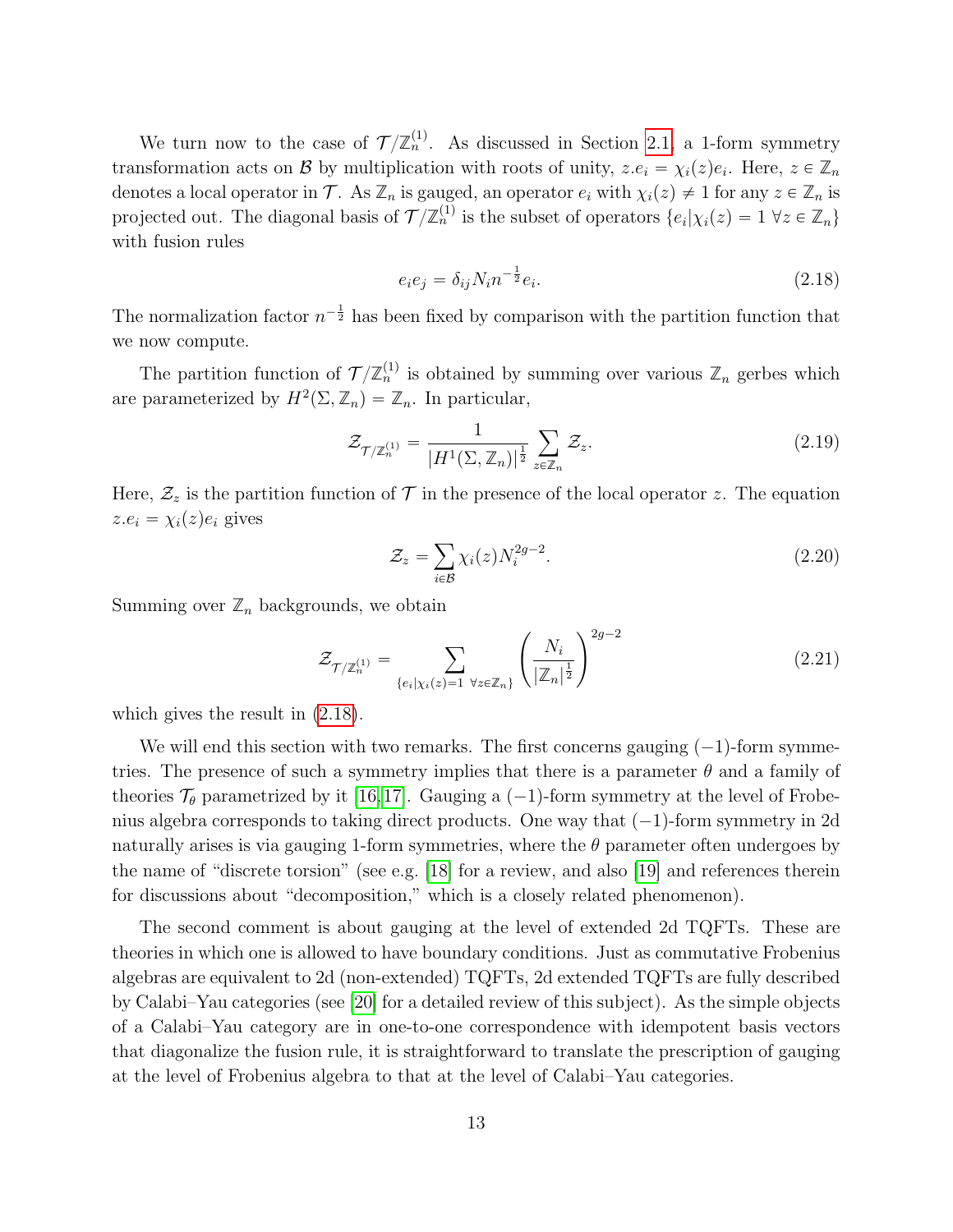# <span id="page-14-0"></span>3 Equivariant Verlinde formula for any simple group

In this section we will use the machinery developed in [section 2](#page-8-0) to compute the equivariant Verlinde formula for  $\mathcal{M}(G)$  — the moduli space of semi-stable G-Higgs bundles for a connected simple complex Lie group G. We denote the universal cover of G by  $\tilde{G}$ . As  $\tilde{G}$  is simply connected, the answer for it is known [\[6](#page-50-0)[–8\]](#page-50-1), and is shown to be the partition function of a two-dimensional semisimple TQFT [\[6,](#page-50-0) [7\]](#page-50-5). We will study symmetries of this TQFT and their gaugings. As a consequence, we will obtain the equivariant Verlinde formula for  $\mathcal{M}(G)$ for any simple Lie group  $G$ .

## <span id="page-14-1"></span>3.1 Review: the simply connected case

Let  $\tilde{G}$  be a simple and simply connected complex Lie group, and let  $\mathcal N$  be the moduli space of semi-stable  $\tilde{G}$ -vector bundles of degree zero on a genus-q surface  $\Sigma$ . For  $k \in \mathbb{Z}_{\geq 0}$ , the Verlinde formula computes the dimension of  $H^0(\mathcal{N}, \mathcal{L}^k)$  where  $\mathcal L$  is the determinant line bundle over  $N$ . This formula is described as follows.

We denote by  $\widetilde{T}$  a maximal torus of  $\widetilde{G}$  and by W the Weyl group. Also, let  $\mathfrak{t} \subset \mathfrak{g}$  be the Cartan subalgebra of g associated to  $\widetilde{T}$ . There exists a unique inner product  $\langle -, - \rangle$  on g such that the highest root has length squared equal to 2. If  $h$  is the dual coxeter number of **g** we define  $i_k : \mathfrak{t} \to \mathfrak{t}^*$  as

$$
i_k(a) = (k+h)\langle a, -\rangle. \tag{3.1}
$$

This map can be exponentiated to a map between tori,

<span id="page-14-2"></span>
$$
\chi_k : \widetilde{T} \to \widetilde{T}^\star. \tag{3.2}
$$

Now let  $\rho = \frac{1}{2}$ 2  $_{\alpha \in \mathfrak{R}_+}$  $\alpha$  be the Weyl vector defined with a choice of positive roots  $\mathfrak{R}_+$ , and consider the equation  $\chi_k(f) = e^{2\pi i \rho}$ . We denote by  $\widetilde{T}_k$  the set of all solutions to this equation, and by  $\widetilde{T}_{k}^{\text{reg}}$  the subset of regular solutions. We define

$$
\theta(f) = \frac{\Delta(f)^2}{|\widetilde{T}_k|} \tag{3.3}
$$

where

<span id="page-14-3"></span>
$$
\Delta = \prod_{\alpha \in \mathfrak{R}_+} 2 \sin \left( \frac{i\alpha}{2} \right). \tag{3.4}
$$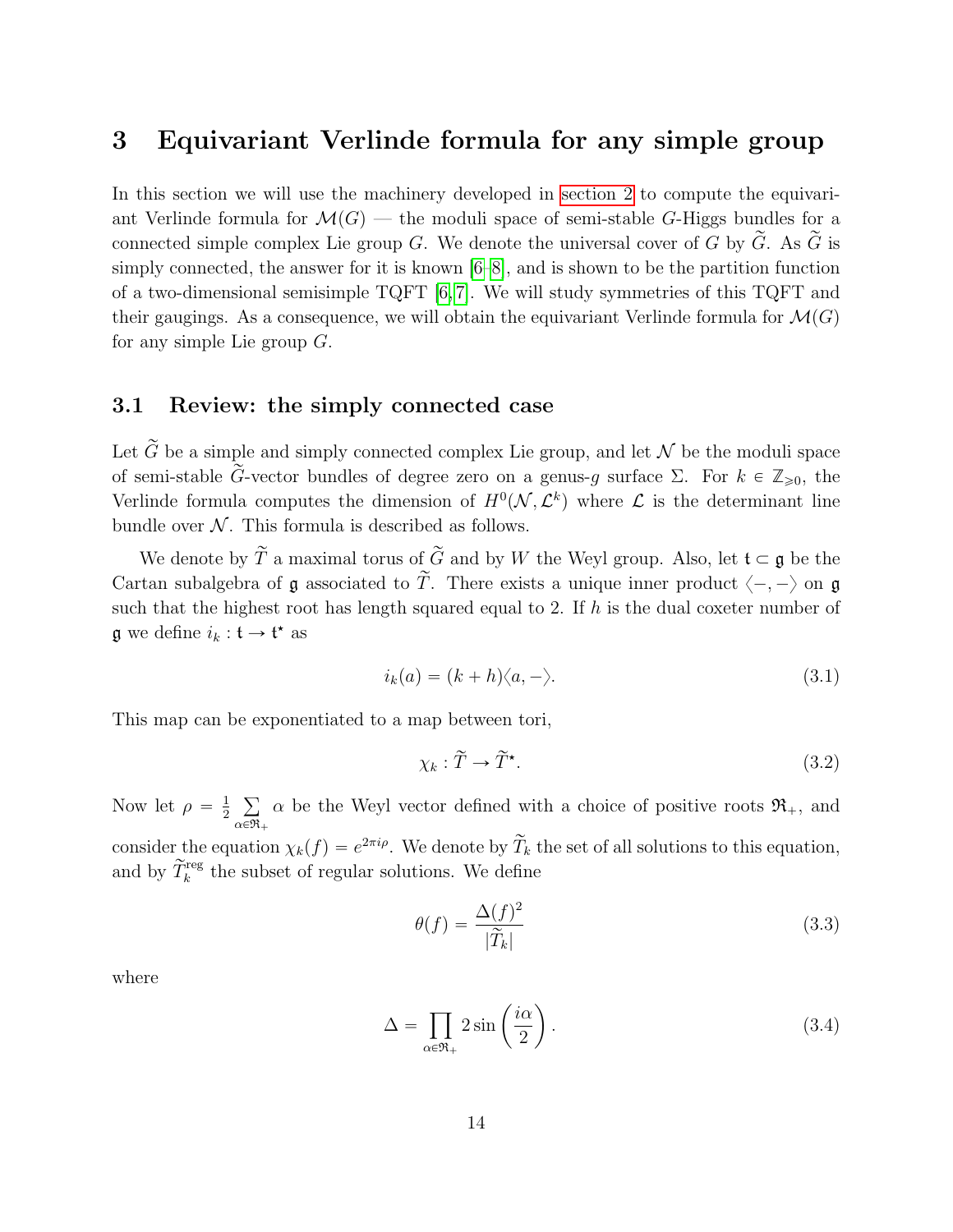The Verlinde formula computes the dimension of the space of sections of  $\mathcal{L}^k$  where  $\mathcal{L}$  is the determinant line bundle over  $\mathcal{M}$  [\[21\]](#page-51-0),

<span id="page-15-0"></span>
$$
\dim H^0(\mathcal{M}_v, \mathcal{L}^k) = \sum_{f \in \tilde{T}_k^{\text{reg}}/W} \theta(f)^{1-g}.
$$
\n(3.5)

There exists a bijection between the set of conjugacy classes  $\widetilde{T}_k^{\text{reg}}/W$  and the set  $P_k$  of highest integrable weights of  $\tilde{G}$  at level k. The identification is  $P_k \ni \lambda \to f_{\lambda} = e^{2\pi i (\lambda + \rho)/(k+h)}$ . The expression  $(3.5)$  is equivalently written as<sup>[9](#page-15-1)</sup>

$$
\dim H^0(\mathcal{M}_v, \mathcal{L}^k) = \sum_{\lambda \in P_k} \theta(f_\lambda)^{1-g}.
$$
\n(3.6)

In [\[6–](#page-50-0)[8\]](#page-50-1), a similar formula was derived for the moduli space  $\mathcal{M} := \mathcal{M}(\widetilde{G})$  of semi-stable G-Higgs bundles. It is well known that  $M$  is non-compact, and hence its quantization  $H^0(\mathcal{M}, L^k)$  must be infinite dimensional. However,  $\mathcal M$  admits a  $\mathbb C^*$ -action which naturally lifts to a  $\mathbb{C}^*$ -action on  $\mathcal{L}$ , giving a decomposition

$$
H^{0}(\mathcal{M}, \mathcal{L}^{k}) = \bigoplus_{n=0}^{\infty} H_{n}^{0}(\mathcal{M}, \mathcal{L}^{k}).
$$
\n(3.7)

The character of  $\mathbb{C}^*$ , also known as the *Hitchin character* 

$$
\dim_t H^0(\mathcal{M}, \mathcal{L}^k) = \sum_{n=0}^{\infty} \dim H_n^0(\mathcal{M}, \mathcal{L}^k) t^n
$$
\n(3.8)

is given by a t-deformation of the Verlinde formula. In particular, we consider a deformation of the map  $(3.2)$ ,

<span id="page-15-3"></span>
$$
\chi_{k,t} = \chi_k \prod_{\alpha \in \mathfrak{R}_+} \left( \frac{1 - te^{\alpha}}{1 - te^{-\alpha}} \right)^{\alpha} : \widetilde{T} \to \widetilde{T}^{\star}
$$
\n(3.9)

and consider solutions to the equation  $\chi_{k,t}(f) = e^{2\pi i \rho}$ . Each solution can be expanded in powers of t as  $f_0 + tf_1 + t^2 f_2 + \cdots$  where  $f_0 \in \widetilde{T}_k$ . We denote the set of t-deformed solutions for which  $f_0$  is regular as  $\tilde{\tilde{T}}_{k,t}^{\text{reg}}$ . Then the Hitchin character is given as

<span id="page-15-2"></span>
$$
\dim_t H^0(\mathcal{M}, \mathcal{L}^k) = \sum_{f \in \widetilde{T}_{k,t}^{\text{reg}}/W} \theta_t(f)^{1-g}.
$$
\n(3.10)

Here  $\theta_t$  is a *t*-deformation of  $\theta$  in [\(3.4\)](#page-14-3),

$$
\theta_t = \frac{(1-t)^{\text{rank}(G)}}{|\widetilde{T}_k| \det H_t^{\dagger}} \prod_{\alpha} (1 - e^{\alpha})(1 - te^{\alpha}) \tag{3.11}
$$

<span id="page-15-1"></span><sup>9</sup>See, for example, [\[22\]](#page-51-1) for an argument.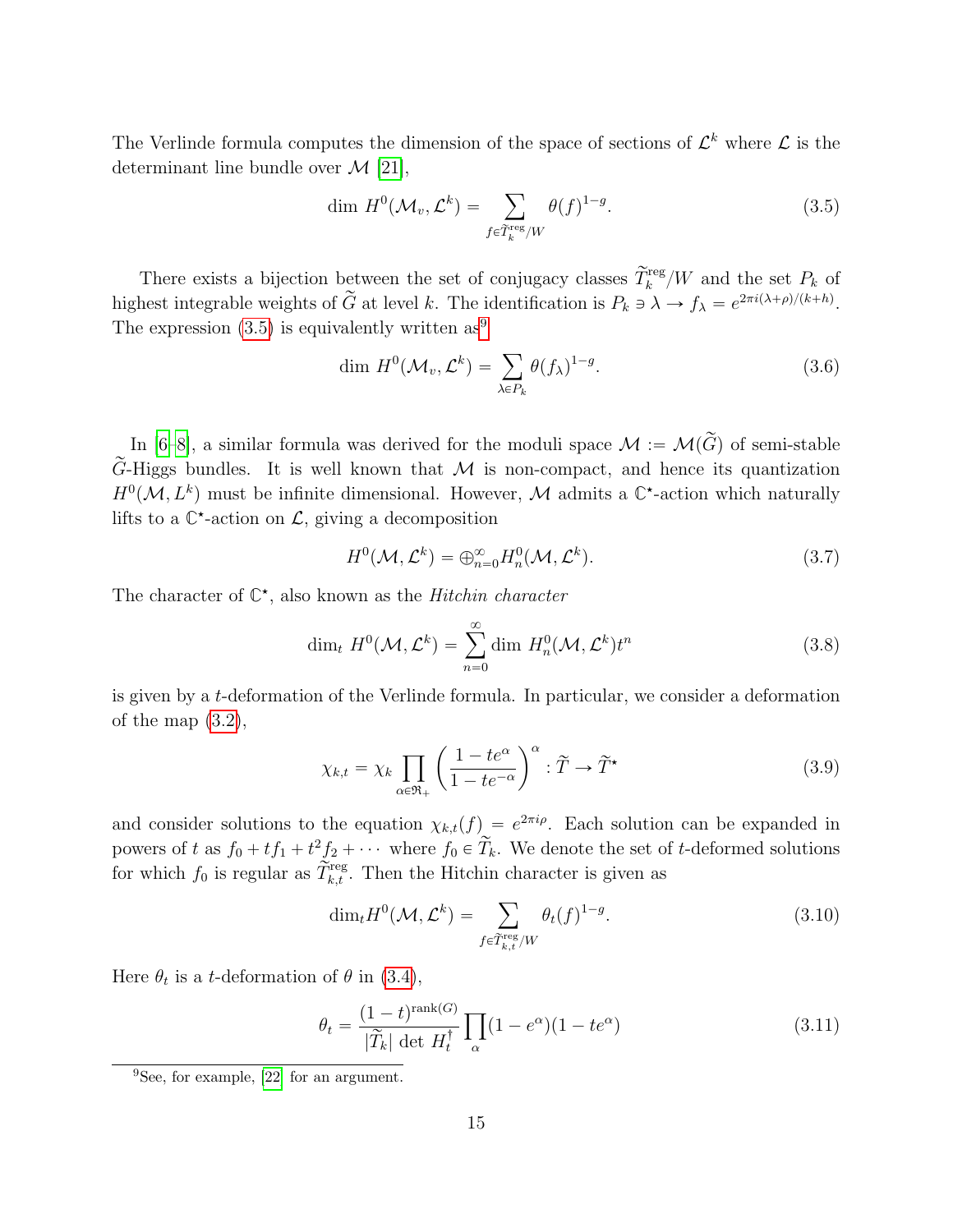where the product is taken over all roots, and  $H_t^{\dagger}$  is the endomorphism of t corresponding to the Hessian of the function  $D_t: \mathfrak{t} \to \mathbb{C}$ ,

$$
D_t(a) = \frac{1}{2}(k+h)\langle a, a\rangle - \text{tr}_{\mathfrak{g}}(\text{Li}_2(te^a)) + \langle \rho, a\rangle.
$$
 (3.12)

Equivalently we may use the bijection between  $\widetilde{T}_{k}^{\text{reg}}/W$  and  $P_{k}$  to write

$$
\dim_t H^0(\mathcal{M}, \mathcal{L}^k) = \sum_{\lambda \in P_k} \theta_t (f_{\lambda, t})^{1 - g}
$$
\n(3.13)

where  $f_{\lambda,t} \in \widetilde{T}_{k,t}^{\text{reg}}/W$  satisfies  $\lim_{t \to 0} f_{\lambda,t} = f_{\lambda}$ .

Equation [\(3.10\)](#page-15-2) is what the authors of [\[6\]](#page-50-0) called the *equivariant Verlinde formula*. It was argued in [\[6,](#page-50-0)7] that, for each level k, it is the partition function of a two-dimensional semisimple TQFT called the equivariant Verlinde TQFT. As this TQFT depends on the choice of  $\tilde{G}$  and k, we will denote it as  $\mathcal{T}(\tilde{G}_k)$ . In the limit  $t \to 0$ , it reduces to the usual Verlinde TQFT which encodes the fusion algebra of Wilson lines of a compact group Chern– Simons theory. Its partition function [\(3.5\)](#page-15-0) computes the partition function of compact group Chern–Simons theory on  $S^1 \times \Sigma$ .

Similarly,  $\mathcal{T}(\widetilde{G}_k)$  is also an  $S^1$  reduction of a three-dimensional QFT — "the  $\beta$ -deformed complex Chern-Simons theory" which is now only partially topological [\[6\]](#page-50-0) . This QFT can be obtained by having 3d  $\mathcal{N} = 2$  Chern–Simons theory with an adjoint hypermultiplet on  $S^1 \times \Sigma$ , with a partial topological twist along the Σ direction (see also [\[23–](#page-51-2)[30\]](#page-51-3) for closely related analysis of similar systems and [\[31\]](#page-51-4) for a review).<sup>[10](#page-16-1)</sup> This QFT has a one-form  $Z(\widetilde{G})$ symmetry, inherited from that of the supersymmetric Chern–Simons–matter theory. This symmetry can in general have anomaly, which vanishes for a subgroup  $Z \subset Z(\widetilde{G})$  when k is a multiple of the smallest integer  $k_{\tilde{G}/Z}$  satisfying [\[32,](#page-51-5)33]

<span id="page-16-0"></span>
$$
\frac{k_{\widetilde{G}/Z}}{2} \langle \mu_i^{\vee}, \mu_i^{\vee} \rangle \in \mathbb{Z}.
$$
\n(3.14)

Here  $\mu_i^{\vee}$  is a coweight such that  $e^{2\pi i \mu_i^{\vee}}$  generates  $Z$ .<sup>[11](#page-16-2)</sup> As  $\widetilde{G}_k$  Chern–Simons theory is reduced on a circle,  $\mathcal{T}(\widetilde{G}_k)$  inherits both a 0-form and a 1-form center symmetry. The anomaly in three dimensions manifests itself as a mixed anomaly between the two symmetries. In the rest of this section, we will discuss the symmetries of  $\mathcal{T}(\widetilde{G}_k)$  and their gaugings.

<span id="page-16-1"></span><sup>&</sup>lt;sup>10</sup>Here  $\beta$  is related to the equivariant parameter t as  $t = e^{-\beta}$ . In the limit  $\beta \to \infty$ , this QFT reduces to the usual Chern–Simons theory with compact gauge group. On the other hand, when  $\beta \to 0$ , its Hilbert space is identified with that of complex Chern–Simons theory.

<span id="page-16-2"></span><sup>&</sup>lt;sup>11</sup>We recall that  $Z(\widetilde{G})$  is identified with  $\Lambda_w^{\vee}/\Lambda_R^{\vee}$  where  $\Lambda_w^{\vee}$  and  $\Lambda_R^{\vee}$  are coweight and coroot lattices of g respectively.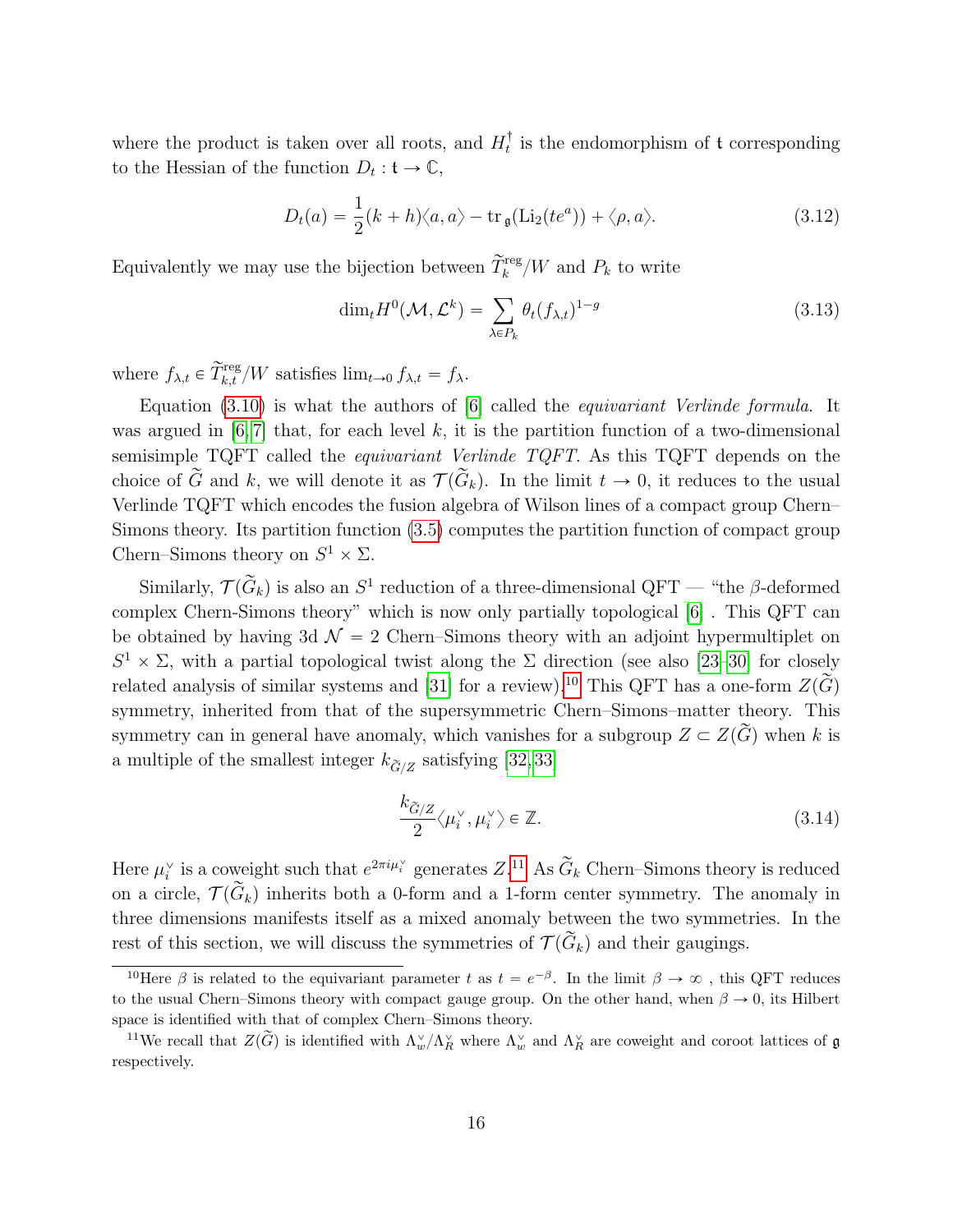## <span id="page-17-0"></span>3.2 0-form symmetry and its gauging

The 0-form center symmetry of the equivariant Verlinde TQFT acts as a permutation of elements of  $\widetilde{T}_{k,t}^{\text{reg}}$ . In order to establish this statement we need to show that if f is a solution satisfying  $\chi_{k,t}(f) = e^{2\pi i \rho}$ , then gf is a solution for all  $g \in Z(\widetilde{G})$ . Equivalently, we need to show that  $\chi_{k,t}(g) = 1$ . Furthermore, the fusion eigenvalue  $\theta_t(f)^{-1/2}$  must be invariant under  $f \rightarrow gf$ . We will derive these results now.

First, let us consider the case  $t \to 0$ . Here we want to show  $\chi_k(g) = 1$  and  $\theta(gf) = \theta(f)$ . We recall that  $Z(\widetilde{G}) = \Lambda_w^{\vee}/\Lambda_R^{\vee}$  where  $\Lambda_w^{\vee}$  and  $\Lambda_R^{\vee}$  are coweight and coroot lattices respectively. Following [\[34\]](#page-51-7), we consider a representative  $\mu_i^{\vee}$  of each  $\Lambda_w^{\vee}/\Lambda_R^{\vee}$ -coset defined to be the dual of each simple root  $\alpha_i$  in the expansion  $\vartheta = \sum_i m_i \alpha_i$  that appears with coefficient 1. Since any such  $\alpha_i$  is a long root, the basic inner product identifies  $\mu_1^{\vee}$  with a fundamental weight  $w_i$ , and we get

$$
\chi_k(g) = e^{2\pi i (k+h)w_i} = e^{2\pi i (k+h)w_i}
$$
\n(3.15)

which is the identity element in  $\widetilde{T}^* \equiv \mathfrak{t}^*/2\pi i \Lambda_w$ . This establishes the result  $\chi_k(g) = 1$ . To show  $\theta(gf) = \theta(f)$  we note that  $e^{\alpha}(e^{2\pi i \mu_i^{\vee}}) = 1$  for all roots  $\alpha$ , and hence  $\theta(gf) = \theta(f)$ . This establishes the presence of  $Z(\widetilde{G})^{(0)}$  symmetry in the  $t \to 0$  limit.

As t is deformed to a non-zero value, we need to show that the deformation of  $\chi_k$  in As t is deformed to a non-zero value, we need to show that the detailer equation [\(3.9\)](#page-15-3) does not spoil the result. In particular, we want  $\left(\frac{1-te^{\alpha}(g)}{1-te^{-\alpha}(g)}\right)$  $\frac{1-te^{\alpha}(g)}{1-te^{-\alpha}(g)}$  = 1 for all  $\alpha \in$  $\mathfrak{R}_+$ . This is straightforward as  $e^{\alpha}(e^{2\pi i \mu_i^{\vee}}) = 1$ , giving the required result  $\chi_{k,t}(g) = 1$ . Finally, in order to show that  $\theta_t(f) = \theta_t(gf)$  we need  $\det(H_t^{\dagger}(gf)) = \det(H_t^{\dagger}(f))$ . In particular, using the expression for the Hessian of  $D_t$  given in Lemma 7.7 of [\[21\]](#page-51-0) we need that for each root  $\alpha$ ,

$$
\frac{e^{\alpha}}{1 - te^{\alpha}}(gf) = \frac{e^{\alpha}}{1 - te^{\alpha}}(f)
$$
\n(3.16)

which is of course true again by the use of  $e^{\alpha}(e^{2\pi i \mu_i^{\vee}}) = 1$ .

The orbits of  $Z(\widetilde{G})$  action on  $T_{k,t}^{reg}/W$  are easy to compute in the  $t \to 0$  limit, where  $\widetilde{T}_{k}^{\text{reg}}/W$  is in bijection with  $P_k$ .  $P_k$  admits an action of  $Z(\widetilde{G})$  which is summarized in terms of Dynkin labels in [Table 1.](#page-18-1) As t is deformed to a small non-zero value, the deformation of elements in  $\widetilde{T}_{k}^{\text{reg}}/W$  does not cross each other. Therefore, the orbits of the center action stay the same.

The partition function of  $\mathcal{T}(\widetilde{G}_k)$  in the presence of a 0-form symmetry background  $h \in$  $H_1(\Sigma, Z)$  can be computed using equation [\(2.16\)](#page-12-2),

<span id="page-17-1"></span>
$$
\mathcal{Z}_h = \sum_{\lambda \in P_k^{\tilde{Z}}} \theta_t (f_{\lambda, t})^{1 - g}.
$$
\n(3.17)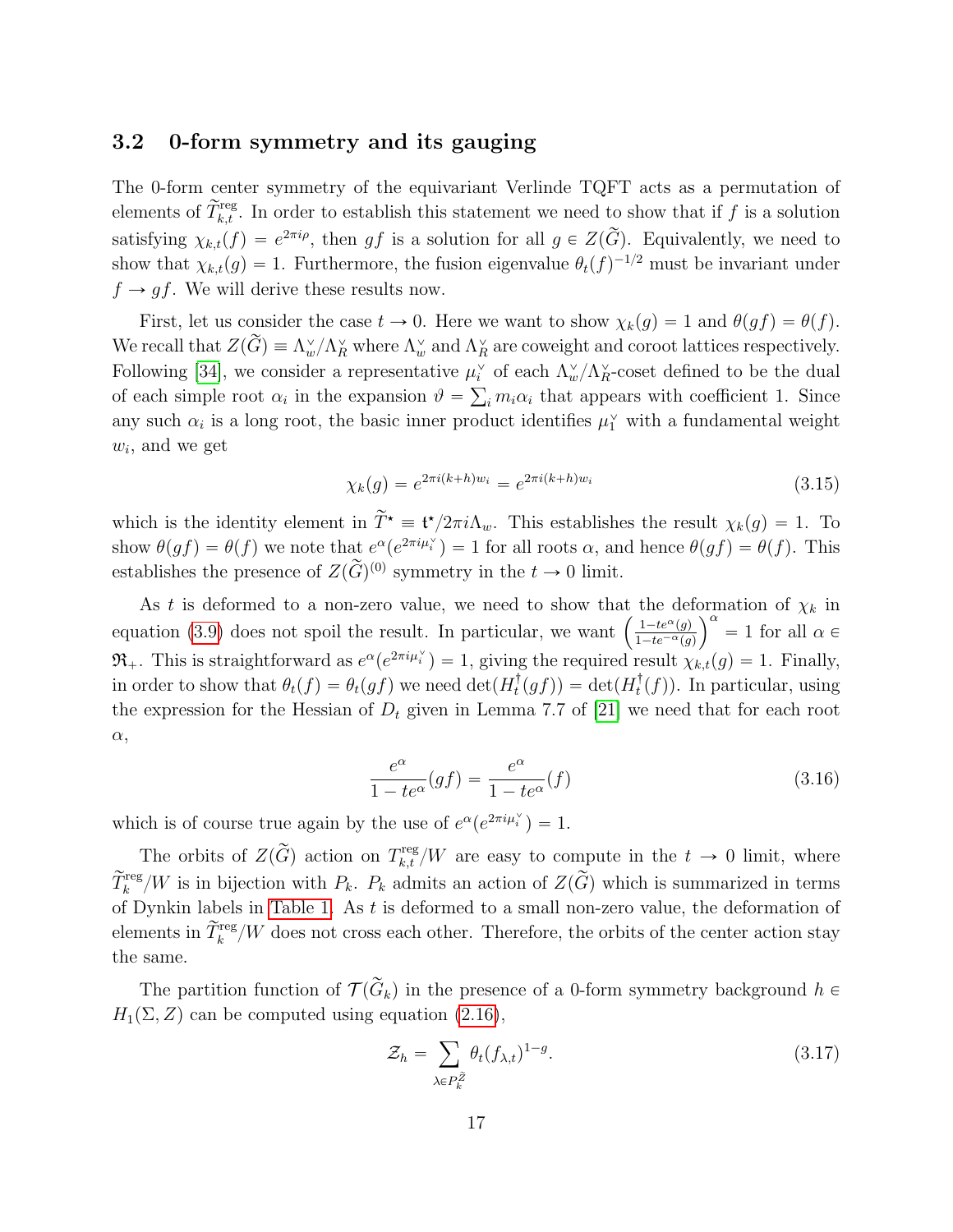<span id="page-18-1"></span>

| $\tilde{G}$                       | $Z(\tilde{G})$                     | Action of $Z(\tilde{G})$ generators                                                                                                   |
|-----------------------------------|------------------------------------|---------------------------------------------------------------------------------------------------------------------------------------|
| $SL(n+1,\mathbb{C}), n \geq 1$    | $\mathbb{Z}_{n+1}$                 | $z(\lambda_1, \cdots, \lambda_{n-1}, \lambda_n) = (\lambda_0, \lambda_1, \cdots, \lambda_{n-2}, \lambda_{n-1})$                       |
| $Spin(2n+1,\mathbb{C}), n \geq 2$ | $\mathbb{Z}_2$                     | $z(\lambda_1, \dots, \lambda_{n-1}, \lambda_n) = (\lambda_0, \lambda_2, \lambda_3, \dots, \lambda_{n-1}, \lambda_n)$                  |
| $Sp(n,\mathbb{C}), n \geq 1$      | $\mathbb{Z}_2$                     | $z(\lambda_1,\cdots,\lambda_{n-1},\lambda_n)=(\lambda_{n-1},\lambda_{n-2},\cdots,\lambda_1,\lambda_0)$                                |
| $Spin(4n,\mathbb{C}), n \geq 2$   | $\mathbb{Z}_2 \times \mathbb{Z}_2$ | $z_1(\lambda_1,\cdots,\lambda_{2n-1},\lambda_{2n})=(\lambda_0,\lambda_2,\lambda_3,\cdots,\lambda_{2n-2},\lambda_{2n},\lambda_{2n-1})$ |
|                                   |                                    | $z_2(\lambda_1,\cdots,\lambda_{2n-1},\lambda_{2n})=(\lambda_{2n-1},\lambda_{2n-2},\cdots,\lambda_1,\lambda_0)$                        |
| $Spin(4n+2,\mathbb{C}), n \geq 1$ | $\mathbb{Z}_4$                     | $z(\lambda_1,\cdots,\lambda_{2n},\lambda_{2n+1})=(\lambda_{2n+1},\lambda_{2n-1},\lambda_{2n-2},\cdots,\lambda_1,\lambda_0)$           |
| $E_6$                             | $\mathbb{Z}_3$                     | $z(\lambda_1,\cdots,\lambda_5,\lambda_6)=(\lambda_5,\lambda_4,\lambda_3,\lambda_6,\lambda_0,\lambda_2)$                               |
| $E_7$                             | $\mathbb{Z}_2$                     | $z(\lambda_1,\cdots,\lambda_6,\lambda_7)=(\lambda_5,\lambda_4,\lambda_3,\lambda_2,\lambda_1,\lambda_0,\lambda_7)$                     |

Table 1: The action of generators of  $Z(G)$  on the Dynkin labels of weights in  $P_k$ . In each case,  $\lambda_0 = k - \langle \lambda, \vartheta \rangle$  where  $\vartheta$  denotes the highest root of G.

Here  $\widetilde{Z}$  is the smallest subgroup of Z such that  $H_1(\Sigma, \widetilde{Z})$  contains h, and  $P_k^{\widetilde{Z}}$  is the set of fixed points of  $P_k$  under the  $\widetilde{Z}$  action. Also, the partition function of  $\widetilde{\mathcal{T}}(\widetilde{G}_k)_i Z^{(0)}$  TQFT is given through equation  $(2.15)$ ,<sup>[12](#page-18-2)</sup>

<span id="page-18-3"></span>
$$
\mathcal{Z}_{\mathcal{T}(\widetilde{G}_k)/Z^{(0)}} = \sum_{\lambda \in P_k/Z} |\text{Stab}(\lambda)| \left( \frac{|Z|}{|\text{Stab}(\lambda)|^2} \theta_t(f_{\lambda,t}) \right)^{1-g}.
$$
 (3.18)

#### <span id="page-18-0"></span>3.2.1 Examples

We will now present a few examples of  $\mathcal{T}(\widetilde{G}_k)/Z^{(0)}$  theories. In each case, we will set  $k \equiv 0$ (mod  $k_{\tilde{G}/Z}$ ) with the foresight of using these results in [subsection 3.4.](#page-21-1) As our first example, consider the simplest case  $\widetilde{G} = SL(2, \mathbb{C}), Z = \mathbb{Z}_2$  and  $k \equiv 0 \pmod{4}$ . The set  $\widetilde{T}_{k,t}^{\text{reg}}/W$  is the set of solutions  $diag(e^{i\varphi}, e^{-i\varphi})$  to the equation

$$
e^{2i(k+2)\varphi} \left(\frac{1 - te^{2i\varphi}}{1 - te^{-2i\varphi}}\right)^2 = 1
$$
\n(3.19)

with  $\varphi \in (0, \pi)$ . It has  $k + 1$  elements:  $\varphi_j = \frac{(j+1)\pi}{k+2} + \mathcal{O}(t)$  for  $j = 0, 1, \dots, k$ . The equivariant Verlinde formula for  $SL(2,\mathbb{C})_k$  reads

$$
\mathcal{Z} = \sum_{j=0}^{k} \theta_t (e^{i\varphi_j})^{1-g}
$$
\n(3.20)

<span id="page-18-2"></span><sup>&</sup>lt;sup>12</sup>Strictly speaking, we stated the results [\(2.15\)](#page-12-1) and [\(2.16\)](#page-12-2) in Section [2](#page-8-0) for the case of cyclic groups only. Here when  $\widetilde{G} = Spin(4n, \mathbb{C})$  and  $Z = \mathbb{Z}_2 \times \mathbb{Z}_2$ , Z is not cyclic. However, the results [\(3.17\)](#page-17-1) and [\(3.18\)](#page-18-3) still hold. This is discussed in Appendix [A.3.](#page-46-0)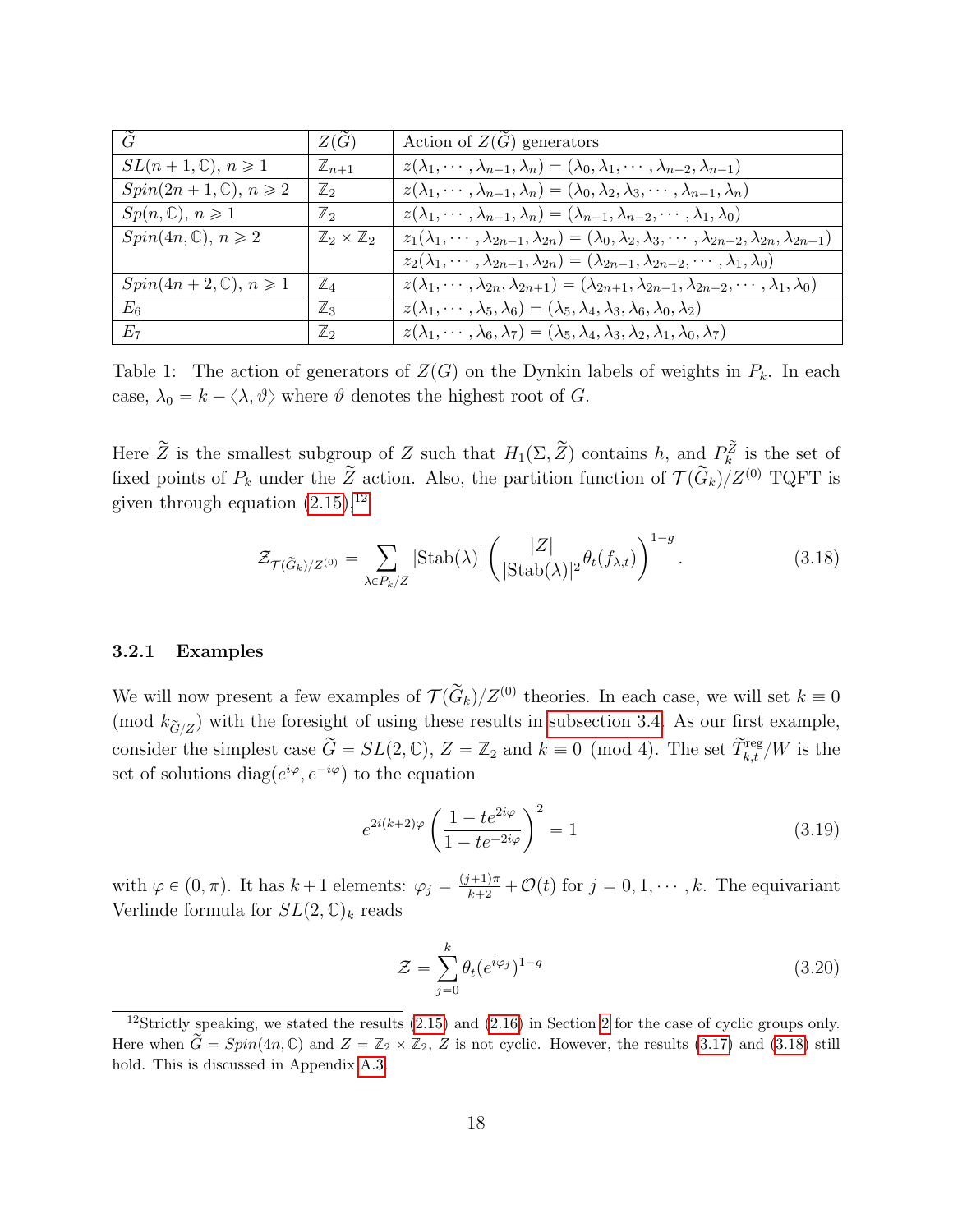where

$$
\theta_t(e^{i\varphi}) = (1-t)\frac{4(\sin^2\varphi)|1 - te^{2i\varphi}|^2}{|\widetilde{T}_k| \det H_t^{\dagger}}
$$
\n(3.21)

with

$$
|\widetilde{T}_{k}| \det H_{t}^{\dagger} = 4\left(\frac{k+2}{2} + \frac{2t\cos 2\varphi - 2t^{2}}{|1 - te^{2i\varphi}|^{2}}\right).
$$
 (3.22)

Under the identification  $P_k \leftrightarrow \tilde{T}_k^{\text{reg}}$ , j parameterizes the highest weights of an  $\mathfrak{su}(2)$ representation. The action of  $\mathbb{Z}_2$  on  $P_k$  is  $j \to k - j$ ; with the only fixed point being  $j = \frac{k}{2}$  $\frac{k}{2}$ . The corresponding element of  $\widetilde{T}_{k,t}^{\text{reg}}/W$  is diag  $(i, -i)$ . We obtain that for any non-zero  $h \in H_1(\Sigma, \mathbb{Z}_2),$ 

<span id="page-19-1"></span>
$$
\mathcal{Z}_h = \theta_t(i)^{1-g} = \left(\frac{\frac{k}{2} + 1 + (\frac{k}{2} - 1)t}{(1-t)(1+t)^3}\right)^{g-1}
$$
\n(3.23)

and the partition function of  $\mathcal{T}(SL(2,\mathbb{C})_k)/\mathbb{Z}_2^{(0)}$  $_{2}^{\left( 0\right) }$  is

$$
\mathcal{Z}_{\mathcal{T}(SL(2,\mathbb{C})_k)/\mathbb{Z}_2^{(0)}} = \sum_{j=0}^{\frac{k}{2}-1} (2\theta_t(e^{i\varphi_j}))^{1-g} + 2\left(\frac{\theta_t(i)}{2}\right)^{1-g}.
$$
 (3.24)

This example generalizes easily to the case of  $G = SL(p, \mathbb{C})$  for  $p \geq 3$  prime,  $Z = \mathbb{Z}_p$ and  $k \equiv 0 \pmod{p}$ . The only fixed point under the action action of  $\mathbb{Z}_p$  on  $P_k$  is  $\frac{k}{p} \rho$ ; it exponentiates to the element  $f_{\star} = \text{diag}(1, \eta, \dots, \eta^{p-1}) \in \widetilde{T}_{k,t}^{\text{reg}}/W$  where  $\eta = e^{2\pi i/p}$ . For each non-zero  $h \in H_1(\Sigma, \mathbb{Z}_p)$ ,

$$
\mathcal{Z}_h = \theta_t(f_\star)^{1-g} \tag{3.25}
$$

and the partition function of  $\mathcal{T}(SL(p,\mathbb{C})_k)/\mathbb{Z}_p^{(0)}$  is

$$
\mathcal{Z}_{\mathcal{T}(SL(p,\mathbb{C})_k)/\mathbb{Z}_p^{(0)}} = \sum_{\lambda \in (P_k \setminus \frac{k}{p}\rho)/\mathbb{Z}_p} (p \; \theta_t(f_{\lambda,t}))^{1-g} + p \left(\frac{\theta_t(f_\star)}{p}\right)^{1-g}.
$$
 (3.26)

As another example, we consider  $\tilde{G} = SL(4, \mathbb{C}), Z = \mathbb{Z}_4$  and  $k \equiv 0 \pmod{8}$ . This example is different from the previous cases since  $\mathbb{Z}_4$  has a non-trivial  $\mathbb{Z}_2$  subgroup. The integrable weight  $\frac{k}{4}\rho$  is fixed under the action of  $\mathbb{Z}_4$ ; the corresponding element of  $\overline{\widetilde{T}_{k,t}}^{\text{reg}}/W$ is  $f_{\star} = e^{i\pi/4} \operatorname{diag}(1, i, -1, -i)$ . The fixed point set  $P_k^{\mathbb{Z}_2}$  is  $\{(a, \frac{k}{2} - a, a) | a \leq \frac{k}{2}\}$  $\frac{k}{2}$ . For each non-zero  $h \in H_1(\Sigma, \mathbb{Z}_2) \subset H_1(\Sigma, \mathbb{Z}_4)$ ,

<span id="page-19-0"></span>
$$
\mathcal{Z}_h = \sum_{\lambda \in F_{\mathbb{Z}_2}(P_k)} \theta_t(f_{\lambda,t})^{1-g} \tag{3.27}
$$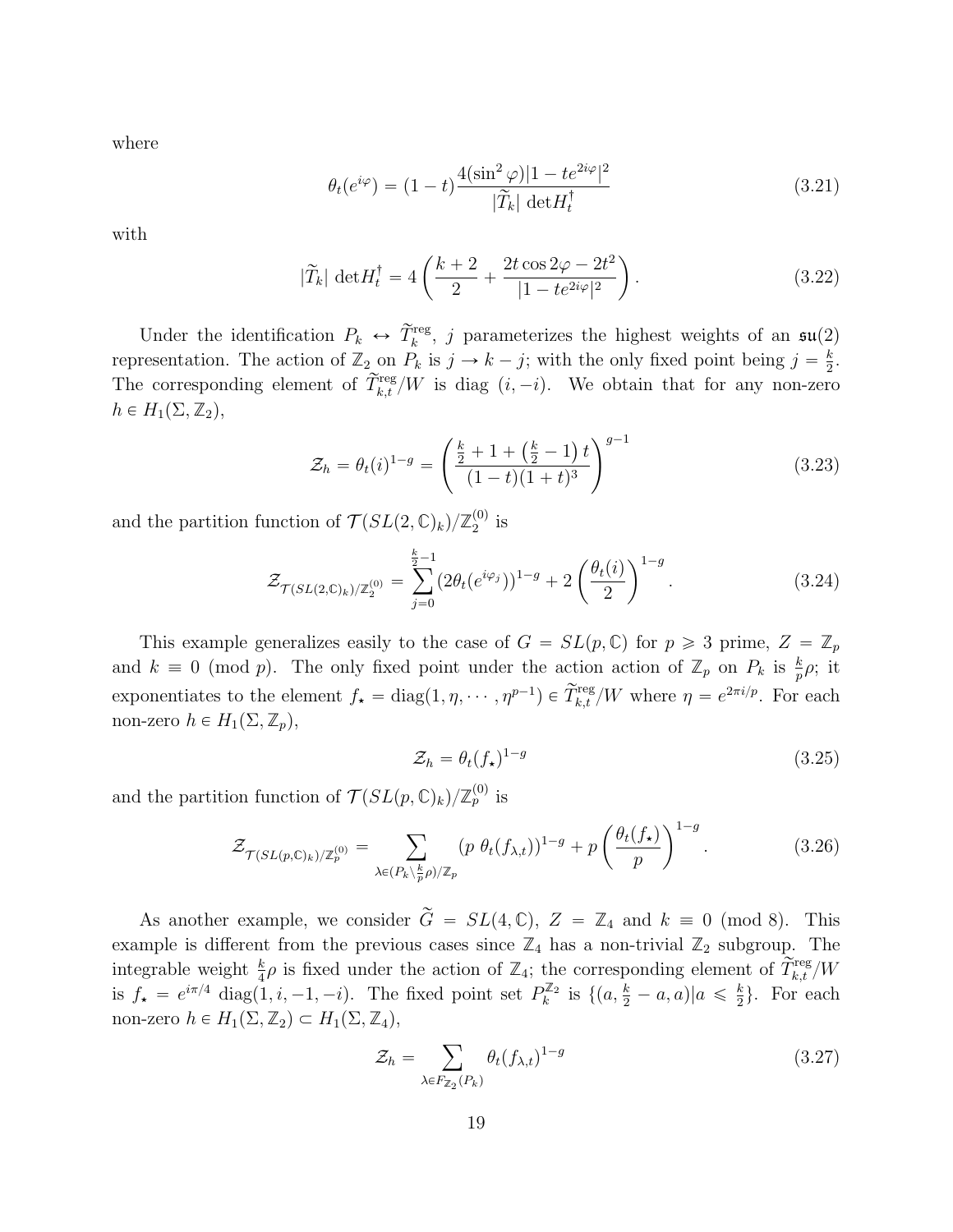and for  $h \notin H_1(\Sigma, \mathbb{Z}_2)$ ,

$$
\mathcal{Z}_h = \theta_t(f_\star)^{1-g}.\tag{3.28}
$$

ˆ

The partition function of  $\mathcal{T}(SL(4,\mathbb{C})_k)/\mathbb{Z}_4^{(0)}$  $_4^{(0)}$  is

$$
\mathcal{Z}_{\mathcal{T}(SL(4,\mathbb{C})_k)/\mathbb{Z}_4^{(0)}} = \sum_{(P_k \backslash P_k^{\mathbb{Z}_2})/\mathbb{Z}_4} (4\theta_t(f_{\lambda,t}))^{1-g} + 2 \sum_{(P_k^{\mathbb{Z}_2} \backslash \{\frac{k}{4}\rho\})/\mathbb{Z}_2} (\theta_t(f_{\lambda,t}))^{1-g} + 4 \left(\frac{\theta_t(f_{\star})}{4}\right)^{1-g} (3.29)
$$

Finally, we consider  $\widetilde{G} = SL(4, \mathbb{C}), Z = \mathbb{Z}_2 \subset \mathbb{Z}_4$  and  $k \equiv 0 \pmod{2}$ . Here,  $\mathcal{Z}_h$  is the same as in [\(3.27\)](#page-19-0) for all non-zero  $h \in H_1(\Sigma, \mathbb{Z}_2)$ , and the partition function of  $\mathcal{T}(SL(4,\mathbb{C})_k)/\mathbb{Z}_2^{(0)}$ 2 is ˆ

$$
\mathcal{Z}_{\mathcal{T}(SL(4,\mathbb{C})_k)/\mathbb{Z}_2^{(0)}} = \sum_{(P_k \backslash P_k^{\mathbb{Z}_2})/\mathbb{Z}_2} (2\theta_t(f_{\lambda,t}))^{1-g} + 2 \sum_{P_k^{\mathbb{Z}_2}} \left(\frac{\theta_t(f_{\lambda,t})}{2}\right)^{1-g}.
$$
 (3.30)

### <span id="page-20-0"></span>3.3 1-form symmetry and its gauging

The 1-form center symmetry of  $\mathcal{T}(\widetilde{G}_k)$  acts on the elements of  $\widetilde{T}^\text{reg}_{k,t}/W$  by multiplication with roots of unity. This action can be described as follows. Let  $\lambda \in P_k$  be a highest integrable weight of  $\widetilde{G}$ ; the center  $Z(\widetilde{G})$  acts on the associated  $\widetilde{G}$ -representation as  $e^{2\pi i \mu_i^{\vee}} \to e^{2\pi i \lambda(\mu_i^{\vee})} \mathbb{1}$ . We assign this phase to  $f_{\lambda,t}$ ; thus giving the required  $Z(\widetilde{G})$  action.<sup>[13](#page-20-1)</sup>

In the presence of an  $e^{2\pi i \mu_i^{\vee}} \in Z$  background, the partition function of  $\mathcal{T}(\widetilde{G}_k)$  is (see equation  $(2.20)$ ,

<span id="page-20-2"></span>
$$
\mathcal{Z}_{\mu_i^{\vee}} = \sum_{\lambda \in P_k} e^{2\pi i \lambda(\mu_i^{\vee})} \theta_t(f_{\lambda,t})^{1-g}.
$$
\n(3.31)

Gauging the symmetry projects out weights with  $e^{2\pi i\lambda(\mu_1^{\vee})} \neq 1$  (for  $e^{2\pi i\mu_1^{\vee}}$  a generator of Z). The partition function of  $\tilde{\mathcal{T}}(\tilde{G}_k)/Z^{(1)}$  is (see equation [\(2.21\)](#page-13-2)),  $\ddot{\phantom{0}}$ 

$$
\mathcal{Z}_{\mathcal{T}(\widetilde{G}_k)/Z^{(1)}} = \sum_{\lambda \in P_k(G)} (|Z|\theta_t(f_{\lambda,t}))^{1-g} \,. \tag{3.32}
$$

Here,  $P_k(G) \subset P_k$  is the subset of highest weights that label representations of  $G = \tilde{G}/Z$ .

$$
\sum_{\rho,\sigma} S_{\lambda}{}^{\rho} e^{2\pi i \rho(\mu_i^{\vee})} \delta_{\rho}{}^{\sigma} (S^{-1})_{\sigma}{}^{\chi} = \sum_{\rho} S_{\lambda}{}^{\rho} e^{2\pi i \rho(\mu_i^{\vee})} (S^{-1})_{\rho}{}^{\chi} = \sum_{\rho} S_{z(\lambda)}{}^{\rho} (S^{-1})_{\rho}{}^{\chi} = \delta_{z(\lambda)}{}^{\chi}
$$

Here, in the second equality we have used the result  $S_{z(\lambda)}^{\rho} = S_{\lambda}^{\rho} e^{2\pi i \rho(\mu_i^{\vee})}$ . See section 14.6.4 of [\[35\]](#page-51-8) for a derivation.

<span id="page-20-1"></span><sup>&</sup>lt;sup>13</sup>This is consistent with the familiar action of one-form symmetry in the anyon basis for  $t = 0$ . There, the basis elements are labelled by level  $k$  integrable representations and the center symmetry acts by the action of  $Z(\widetilde{G})$  on the Weyl alcove. In particular, for  $z \in Z(\widetilde{G})$  and  $\lambda, \chi \in P_k$ ,  $N_z\chi^{\chi} = \delta_{z(\lambda)}\chi$ . The basis transformation is carried out by the S-matrix and we have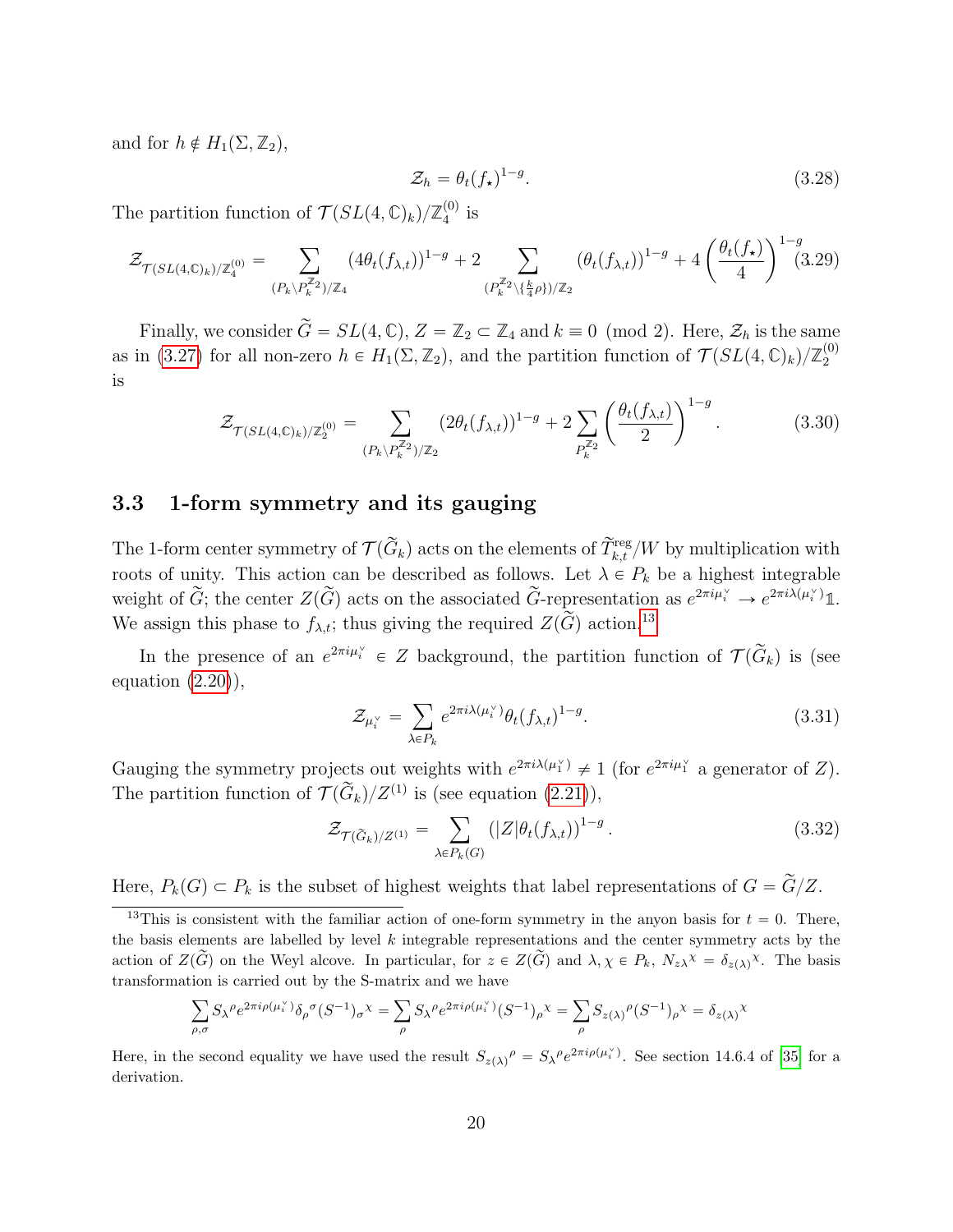#### <span id="page-21-0"></span>3.3.1 Examples

Now we will study some examples. Consider the case  $\tilde{G} = SL(2,\mathbb{C})$  and  $Z = \mathbb{Z}_2$ . Here  $\mu_1^\vee = \frac{1}{2}$  $\frac{1}{2}$  diag(1, -1), and in the notation of Section [3.2,](#page-17-0)

$$
\mathcal{Z}_{\mu_1^{\vee}} = \sum_{j=0}^{k} (-1)^j \theta_t (e^{i\varphi_j})^{1-g}.
$$
\n(3.33)

The partition function of  $\mathcal{T}(SL(2,\mathbb{C})_k)/\mathbb{Z}_2^{(1)}$  $_2^{(1)}$  gets contribution from even weights only, i.e.

$$
\mathcal{Z}_{\mathcal{T}(SL(2,\mathbb{C})_k)/\mathbb{Z}_2^{(1)}} = \sum_{\substack{j=0 \ j \text{ even}}}^k \left(2\theta_t(e^{i\varphi_j})\right)^{1-g}.
$$
\n(3.34)

This example generalizes easily to the case of  $SL(n, \mathbb{C})$  and  $Z = \mathbb{Z}_m$ . Let  $n_t(\lambda) =$  $n-1$  $j=1$  $j\lambda_j$ be the *n*-ality of the representation with highest weight  $\lambda$ , then

$$
\mathcal{Z}_{\mu_1^{\vee}} = \sum_{\lambda \in P_k} e^{2\pi i n_t(\lambda)/m} \theta_t(f_{\lambda,t})^{1-g}.
$$
\n(3.35)

Summing over  $\mathbb{Z}_m$  backgrounds gives

$$
\mathcal{Z}_{\mathcal{T}(SL(n,\mathbb{C})_k)/\mathbb{Z}_m^{(1)}} = \frac{1}{m} \sum_{\lambda \in P_k} \left( \sum_{s=1}^m e^{2\pi i s n_t(\lambda)/m} \right) \left( m \theta_t(f_{\lambda,t}) \right)^{1-g}.
$$
 (3.36)

The sum inside the brackets equals m when  $n_t(\lambda) = 0 \mod m$ , and zero otherwise. That is, it is non-zero precisely when  $\lambda$  gives a representation of  $SL(n,\mathbb{C})/\mathbb{Z}_m$ . We obtain

$$
\mathcal{Z}_{\mathcal{T}(SL(n,\mathbb{C})_k)/\mathbb{Z}_m^{(1)}} = \sum_{\lambda \in P_k(SL(n,\mathbb{C})/\mathbb{Z}_m)} (m\theta_t(f_{\lambda,t}))^{1-g} \,. \tag{3.37}
$$

# <span id="page-21-1"></span>3.4 Quantization of  $\mathcal{M}(G)$

In this section, we will use the results from the previous two sections to compute the Hitchin character for the moduli space  $\mathcal{M}(G)$  of semistable G-Higgs bundles. This moduli space is disconnected with  $\pi_0(\mathcal{M}(G)) = \pi_1(G) = Z$ ; the second Stiefel–Whitney class  $w_2$  of the G-Higgs bundle on the surface parameterizes the various components.

For a fixed  $w_2$ ,  $\mathcal{M}_{w_2}(G)$  is the quotient  $\mathcal{M}_d/\mathcal{G}$  of the moduli space  $\mathcal{M}_d$  of semistable  $\widetilde{G}$ -Higgs bundles of degree  $d = w_2$  by  $\mathcal{G} = H_1(\Sigma, Z)$ . The action of  $\mathcal{G}$  on  $\mathcal{M}_d$  lifts naturally to an action on the pre-quantum line bundle  $\mathcal{L}^k$ . This gives the space of sections  $H^0(\mathcal{M}_d, \mathcal{L}^k)$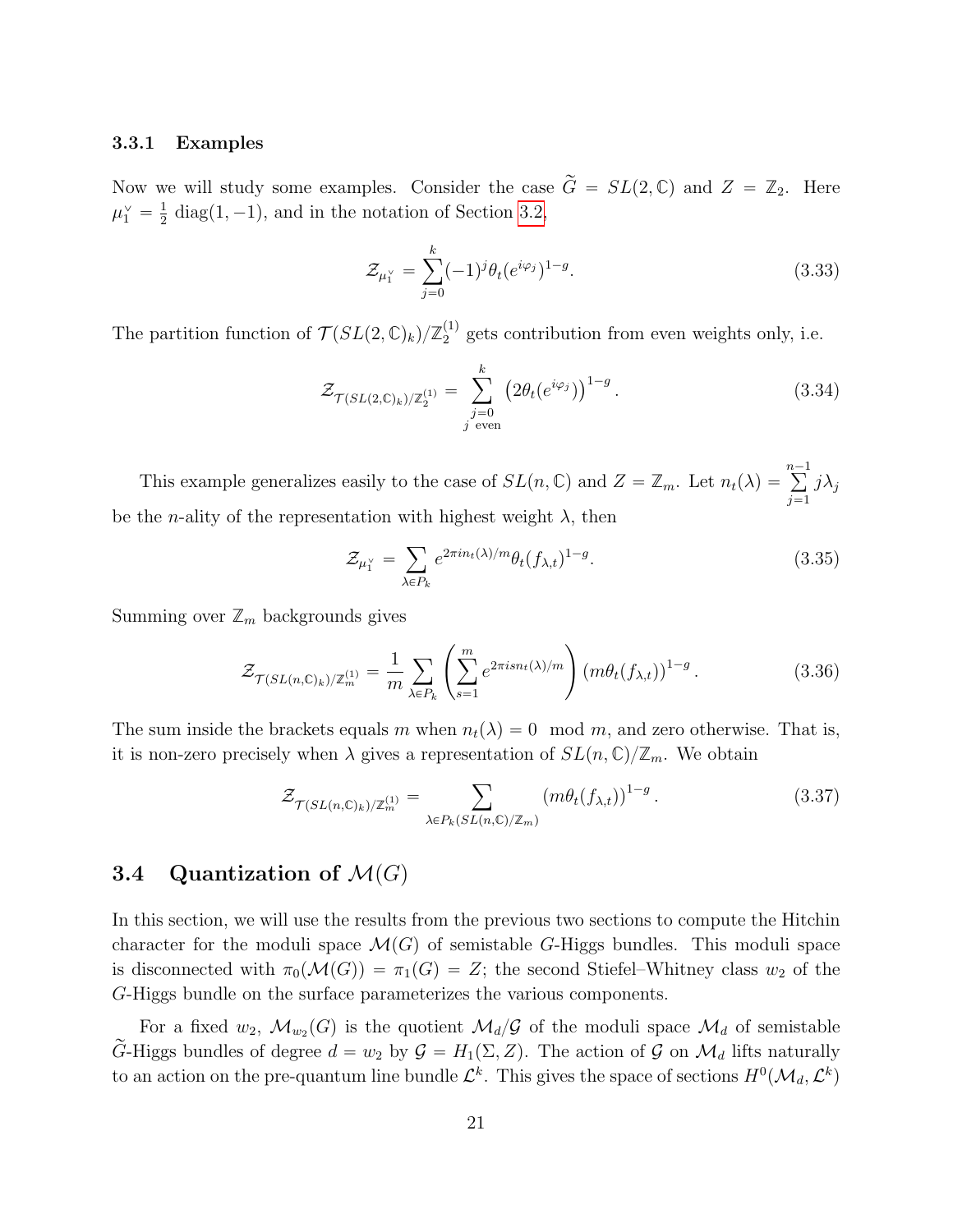the structure of a G-module. Classically, the moduli space  $\mathcal{M}(G)$  is the phase space of G Chern–Simons theory on  $S^1 \times \Sigma$ . As this theory is well-defined only for  $k \equiv 0 \pmod{k_{\widetilde{G}/Z}}$ (see equation [\(3.14\)](#page-16-0)), we will consider pre-quantum line bundles on  $\mathcal{M}_{w_2}$  whose pullback to  $\mathcal{M}_d$  is  $\mathcal{L}^k$  for these values. (By an abuse of notation we will also denote the corresponding line bundle on  $\mathcal{M}_{w_2}$  as  $\mathcal{L}^k$ .) The space of sections  $H^0(\mathcal{M}_{w_2}(G), \mathcal{L}^k)$  is isomorphic to the subspace of G-invariant sections of  $H^0(\mathcal{M}_d, \mathcal{L}^k)$ .

The actions of  $\mathcal G$  and  $\mathbb C^*$  on  $\mathcal L^k$  commute, therefore, the moduli space  $\mathcal M_{w_2}(G)$  also admits a  $\mathbb{C}^*$  action.

$$
H^{0}(\mathcal{M}_{w_2}(G), \mathcal{L}^k) = \bigoplus_n H_n^{0}(\mathcal{M}_{w_2}(G), \mathcal{L}^k).
$$
\n(3.38)

We define the Hitchin character for  $\mathcal{M}_{w_2}(G)$ ,

$$
\dim_t H^0(\mathcal{M}_{w_2}(G), \mathcal{L}^k) := \sum_{n=0}^{\infty} t^n \dim H_n^0(\mathcal{M}_{w_2}(G), \mathcal{L}^k).
$$
 (3.39)

As the space  $H^0(\mathcal{M}_{w_2}(G), \mathcal{L}^k)$  is isomorphic to the G-invariant subspace of  $H^0(\mathcal{M}_d, \mathcal{L}^k)$ , we have the equality

$$
\dim H_n^0(\mathcal{M}_{w_2}(G), \mathcal{L}^k) = \frac{1}{|\mathcal{G}|} \sum_{h \in \mathcal{G}} \text{Tr}\left(h | H_n^0(\mathcal{M}_{d=w_2}(\widetilde{G}), \mathcal{L}^k)\right).
$$
\n(3.40)

Let the formal series containing all the traces for a fixed  $h$  be

<span id="page-22-0"></span>
$$
\operatorname{Tr}_{t}(h|H^{0}(\mathcal{M}_{d},\mathcal{L}^{k})) = \sum_{n=0}^{\infty} \operatorname{Tr}(h|H_{n}^{0}(\mathcal{M}_{d},\mathcal{L}^{k}))t^{n}.
$$
\n(3.41)

We will call this trace the *equivariant trace*. The Hitchin character is just the average of the equivariant traces.

$$
\dim_t H^0(\mathcal{M}_{w_2}(G), \mathcal{L}^k) = \frac{1}{|\mathcal{G}|} \sum_{h \in \mathcal{G}} \text{Tr}_t(h | H^0(\mathcal{M}_{d=w_2}, \mathcal{L}^k)). \tag{3.42}
$$

In the rest of this section, we will compute the equivariant trace as well as the Hitchin character for  $\mathcal{M}_{w_2}(G)$  using methods in 2d TQFTs. Our main observation is that the equivariant trace [\(3.41\)](#page-22-0) is equal to the partition function of  $\mathcal{T}(\tilde{G}_k)$  in the presence of the 0-form symmetry background  $h \in H_1(\Sigma, Z)$  and the 1-form symmetry background  $d \in Z$ . For  $d = 0$ , this trace is equal to  $\mathcal{Z}_h$  in equation [\(3.17\)](#page-17-1). We will give an argument for this identification now.

We recall that the space of sections  $H^0(\mathcal{M}_{d=0}, \mathcal{L}^k)$  is identified with the Hilbert space of complex  $\widetilde{G}$  Chern–Simons theory (or alternatively, the  $\beta$ -deformed Chern–Simons theory) on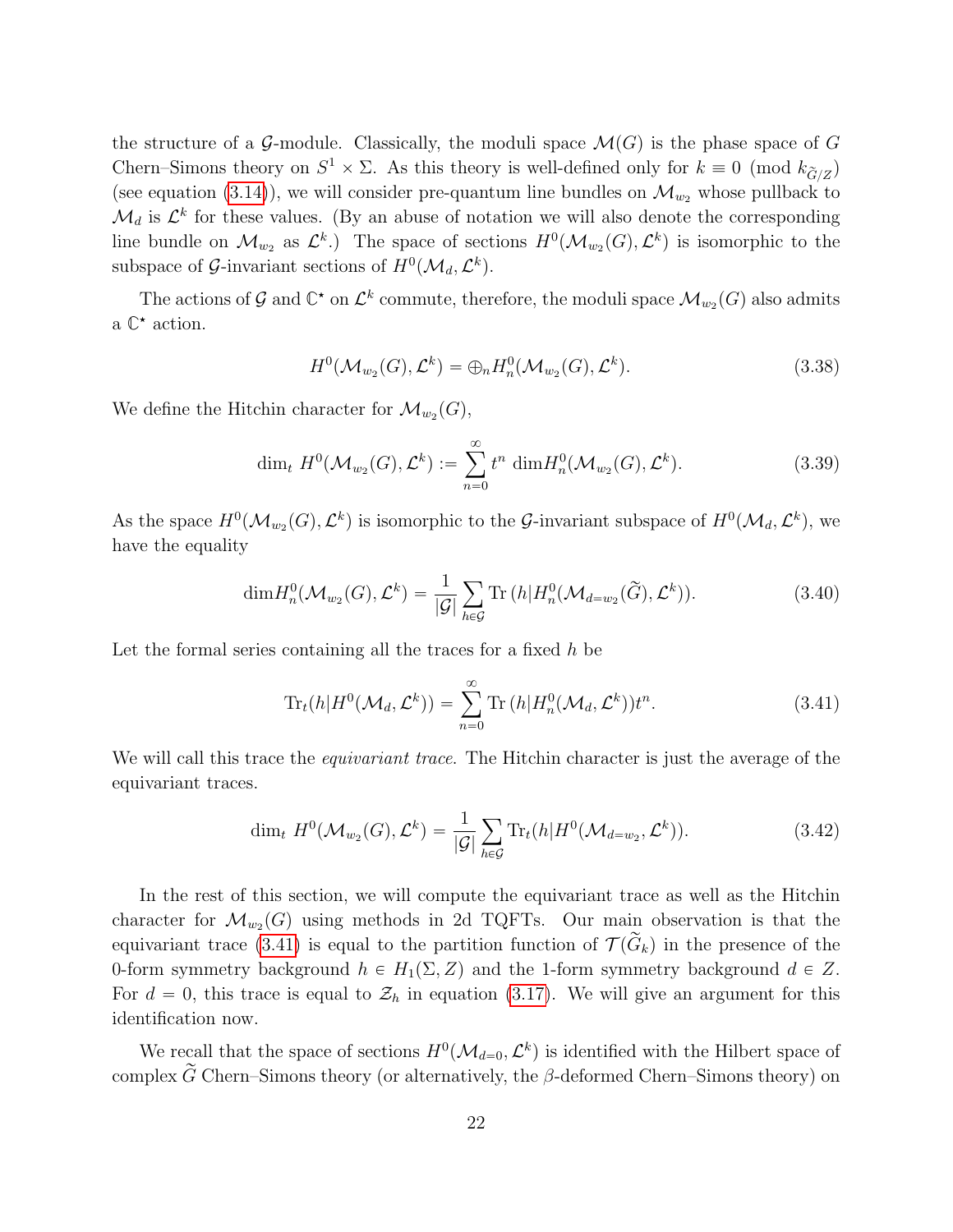the surface  $\Sigma$  [\[6\]](#page-50-0).  $\widetilde{G}$  Chern–Simons theory has a 1-form center symmetry with an invertible topological line operator labelled by each  $d \in Z$ . The insertion of this line along a temporal cycle amounts to creating the defect Hilbert space  $H^0(\mathcal{M}_d, \mathcal{L}^k),^{14}$  $H^0(\mathcal{M}_d, \mathcal{L}^k),^{14}$  $H^0(\mathcal{M}_d, \mathcal{L}^k),^{14}$  while its insertion along a spatial cycle creates an action of the line operator on the Hilbert space. The partition function  $\mathcal{Z}_{CS}(S^1 \times \Sigma)$  computes the trace  $\text{Tr}_t(h|H^0(\mathcal{M}_d, \mathcal{L}^k))$  when these line operators are inserted.

On the other hand, the insertion of these line operators along the spatial (temporal) cycles amounts to creating a 0-form (1-form) symmetry background of  $\mathcal{T}(\hat{G}_k)$ .  $\mathcal{Z}_{CS}(S^1 \times \Sigma)$ now computes the partition function of  $\mathcal{T}(\widetilde{G}_k)$  in the presence of these backgrounds, thus establishing the afore-mentioned identification.

We will now compute the trace  $\text{Tr}_t(h|H^0(\mathcal{M}_d, \mathcal{L}^k))$  and the Hitchin character  $\dim_t H^0(\mathcal{M}_{w_2}(G), \mathcal{L}^k)$ using 2d TQFT methods. These computations will build on the computations presented in Section [3.2](#page-17-0) and Section [3.3.](#page-20-0)

First, consider the case  $d = 0$ . In this case,  $\mathcal{Z}_h = \text{Tr}_t(h|H^0(\mathcal{M}_{d=0}, \mathcal{L}^k))$  was already computed in equation [\(3.17\)](#page-17-1). The Hitchin character can be computed as follows: it is  $\frac{1}{|Z|^g}$ times the partition function of  $\mathcal{T}(\widetilde{G}_k)/Z^{(0)}$  TQFT  $(3.18),^{15}$  $(3.18),^{15}$  $(3.18),^{15}$  $(3.18),^{15}$ 

$$
\dim_t H^0(\mathcal{M}_{w_2=0}(G), \mathcal{L}^k) = \frac{1}{|Z|^g} \sum_{\lambda \in P_k/Z} |\text{Stab}(\lambda)| \left( \frac{|Z|}{|\text{Stab}(\lambda)|^2} \theta_t(f_{\lambda, t}) \right)^{1-g}.
$$
 (3.43)

For  $d \neq 0$ ,  $\dim_t H^0(\mathcal{M}_d, \mathcal{L}^k)$  is the partition function of  $\mathcal{T}(\widetilde{G}_k)$  in the presence of an  $e^{2\pi i \mu_i^{\vee}} \in Z$  background  $(3.31)^{16}$  $(3.31)^{16}$  $(3.31)^{16}$  $(3.31)^{16}$  The equivariant trace  $\text{Tr}_t(h|H^0(\mathcal{M}_d, \mathcal{L}^k))$  can be computed by further introducing a  $Z^{(0)}$  background. This restricts the sum in [\(3.31\)](#page-20-2) to  $\tilde{Z}$  invariant

$$
\mathcal{Z}_{\mathcal{T}(\widetilde{G}_k)/Z^{(0)}} = \frac{1}{|Z|^g} \sum_{h \in H_1(\Sigma, Z)} \mathcal{Z}_h
$$

while

$$
\dim_t H^0(\mathcal{M}_{w_2=0}(G), \mathcal{L}^k) = \frac{1}{|Z|^{2g}} \sum_{h \in H_1(\Sigma, Z)} \mathcal{Z}_h.
$$

The Hitchin character for  $\mathcal{M}_{w_2}(G)$  is not a partition function of a 2d TQFT. This is expected as cutting and gluing do not preserve the second Stiefel–Whiney class of a G-Higgs bundle.

<span id="page-23-2"></span><sup>16</sup>We remark that our notation for elements  $\{e^{2\pi i \mu_i^\vee}\}\$  of Z is multiplicative, while that for degree d is additive.

<span id="page-23-0"></span><sup>&</sup>lt;sup>14</sup>The insertion of the symmetry generating line along  $S^1$  changes the classical phase space to  $\mathcal{M}_d$ . Its quantization  $H^0(\mathcal{M}_d, \mathcal{L}^k)$  gives the defect Hilbert space.

<span id="page-23-1"></span><sup>&</sup>lt;sup>15</sup>The extra factor  $\frac{1}{|Z|^g}$  appears because of the difference in normalizations of  $\mathcal{Z}_{\mathcal{T}(\widetilde{G}_k)/Z^{(0)}}$  and dim<sub>t</sub>  $H^0(\mathcal{M}_{w_2=0}(G), \mathcal{L}^k)$ . In particular,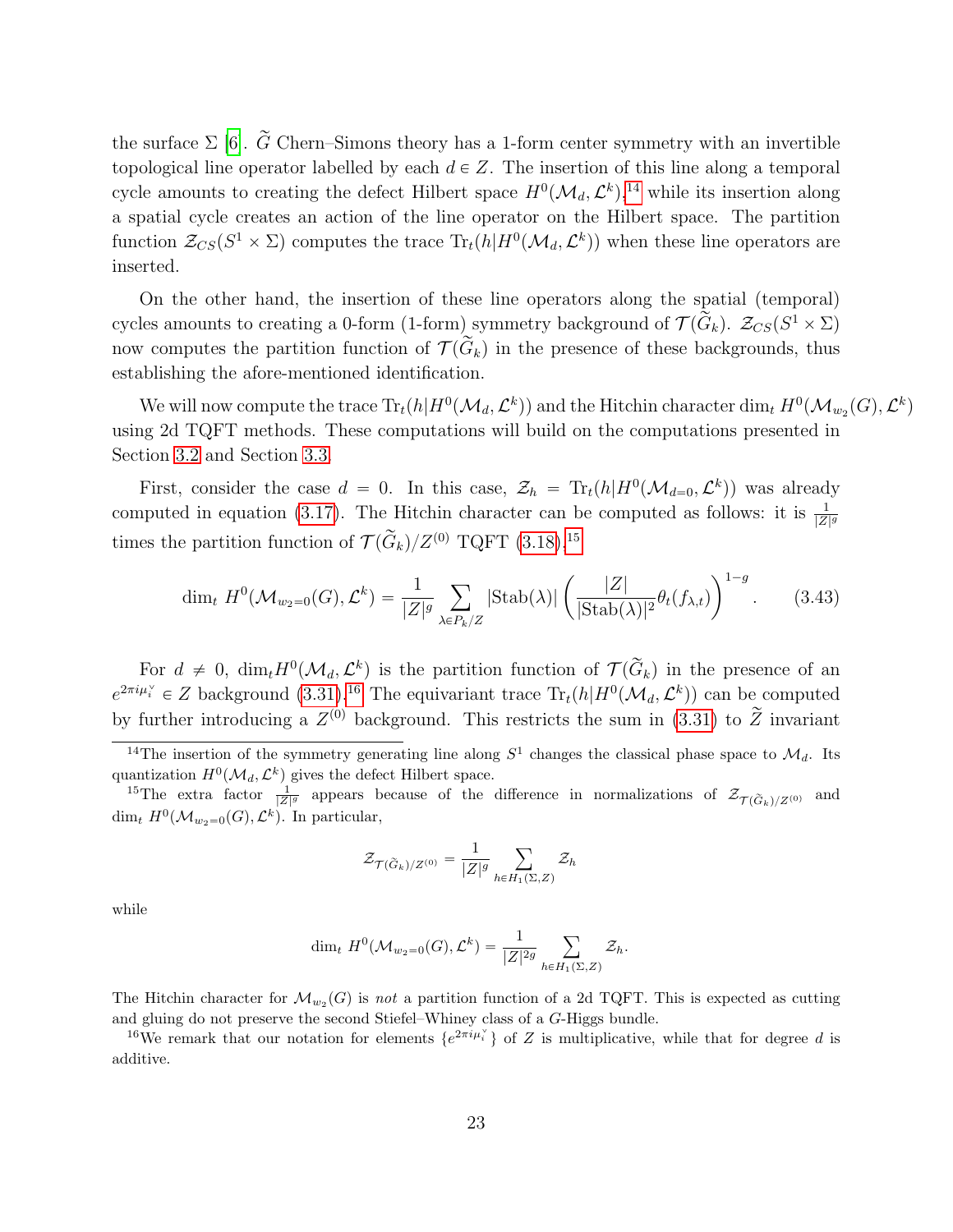operators where  $\widetilde{Z}$  is the smallest subgroup of Z such that  $H_1(\Sigma, \widetilde{Z}) \subset H_1(\Sigma, Z)$  contains h,

<span id="page-24-1"></span>
$$
\operatorname{Tr}_{t}(h|H^{0}(\mathcal{M}_{d},\mathcal{L}^{k})) = \sum_{\lambda \in P_{k}^{\tilde{Z}}} e^{2\pi i \lambda(\mu_{i}^{\vee})} \theta_{t}(f_{\lambda,t})^{1-g}.
$$
\n(3.44)

The Hitchin character  $\dim_t H^0(\mathcal{M}_{w_2}(G), \mathcal{L}^k)$  is obtained by averaging the equivariant traces over all  $h \in H_1(\Sigma, Z)$ . In the absence of a mixed anomaly, i.e. when  $k \equiv 0 \pmod{k_{\widetilde{G}/Z}}$ , the actions of  $Z^{(0)}$  and  $Z^{(1)}$  on  $T_{k,t}^{\text{reg}}/W$  commute. This implies that each element of a  $Z^{(0)}$  orbit has the same phase  $e^{2\pi i\lambda(\mu_i^{\vee})}$  under  $Z^{(1)}$  action. Furthermore, a computation similar to that of Section [2.2](#page-11-0) gives

$$
\dim_t H^0(\mathcal{M}_{w_2=d}(G), \mathcal{L}^k) = \frac{1}{|Z|^g} \sum_{\lambda \in P_k/Z} e^{2\pi i \lambda(\mu_i^\vee)} |\text{Stab}(\lambda)| \left(\frac{|Z|}{|\text{Stab}(\lambda)|^2} \theta_t(f_{\lambda,t})\right)^{1-g}.
$$
\n(3.45)

In the  $t \to 0$  limit, the fact that dimension of sections of  $\mathcal{L}^k$  over the individual component labeled by d takes such a nice form was observed by Beauville [\[13\]](#page-50-14). This phenomenon, while not having a simple CFT interpretation, is very natural from the 2d TQFT perspective, as the 1-form and 0-form symmetry, although they share the same 3d origin, are independent symmetries of the theory.

Summing over  $w_2$  gives the partition function of  $\beta$ -deformed G complex Chern–Simons theory on  $S^1 \times \Sigma$ . We define  $\mathcal{T}(G_k)$  to be the circle reduction of this QFT, then

$$
\mathcal{Z}_{\mathcal{T}(G_k)} = \sum_{\lambda \in P_k(G)/Z} |\text{Stab}(\lambda)| \left( \frac{|Z|^2}{|\text{Stab}(\lambda)|^2} \theta_t(f_{\lambda,t}) \right)^{1-g}.
$$
 (3.46)

Here  $P_k(G)/Z$  is the set of all orbits of  $P_k(G)$  under the action of Z.

#### <span id="page-24-0"></span>3.4.1 Examples

The examples in this section will build on the examples studied in Section [3.2](#page-17-0) and Section [3.3.](#page-20-0) Consider first  $G = SL(2, \mathbb{C}), Z = \mathbb{Z}_2$  and  $k \equiv 0 \pmod{4}$ . The equivariant trace was computed in Equation [\(3.23\)](#page-19-1),

$$
\operatorname{Tr}_{t}(h|H^{0}(\mathcal{M}_{d},\mathcal{L}^{k}))=\theta_{t}(i)^{1-g}.
$$
\n(3.47)

It is independent of d as  $e^{2\pi i \frac{k}{2}\rho(\mu_i^{\vee})} = 1$  (cf. equation [\(3.44\)](#page-24-1)). The Hitchin character of  $\mathcal{M}_{w_2}(PSL(2,\mathbb{C}))$  for  $w_2 = 0, 1$  is

$$
\dim_t H^0(\mathcal{M}_{w_2}(PSL(2,\mathbb{C}),\mathcal{L}^k) = \frac{1}{2} \sum_{j=0}^{\frac{k}{2}-1} (-1)^{jw_2} (4\theta_t(e^{i\varphi_j}))^{1-g} + \theta_t(i)^{1-g}.
$$
 (3.48)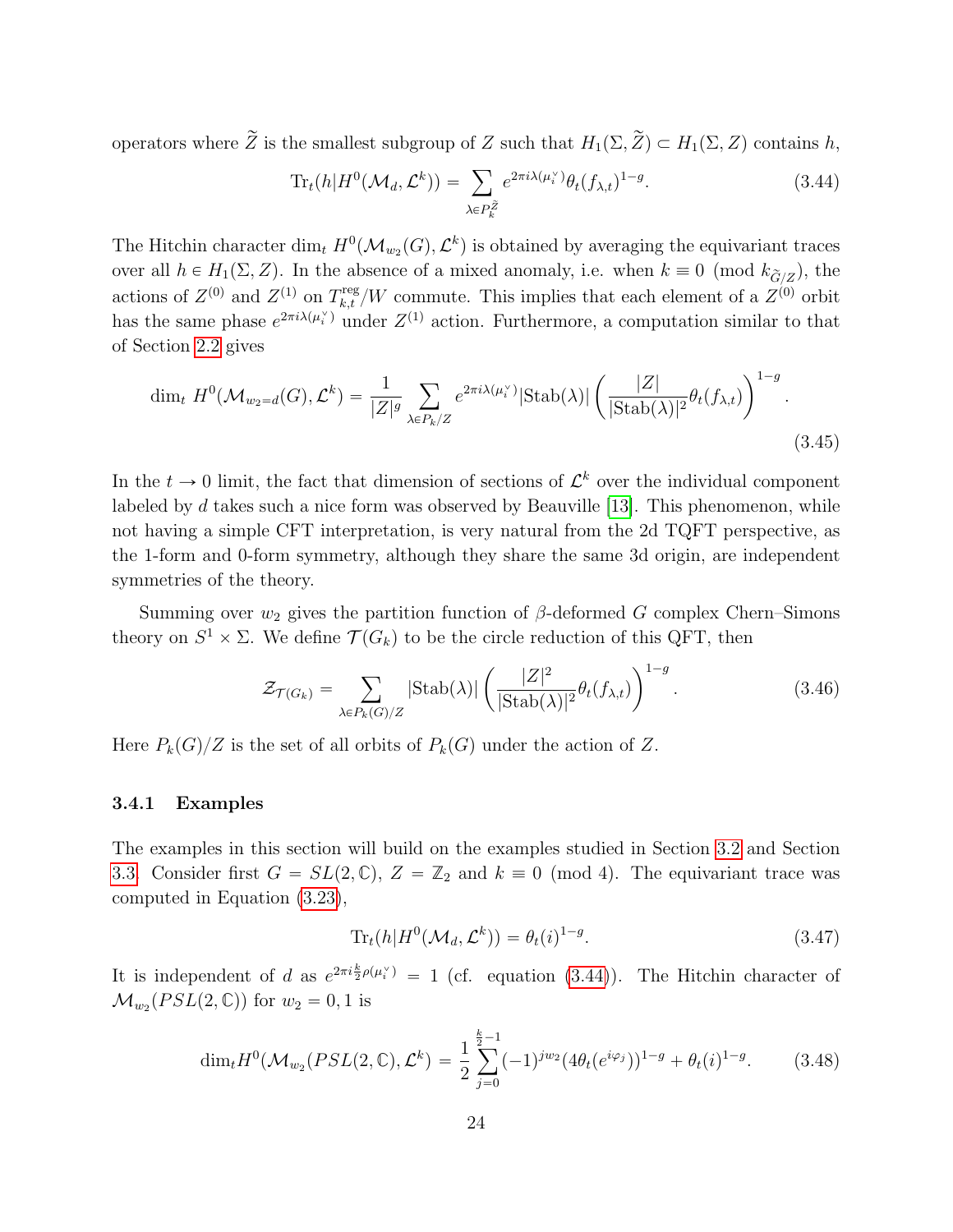Summing over  $w_2$  gives the partition function of  $\mathcal{T}(PSL(2,\mathbb{C})_k)$ , <sup>[17](#page-25-0)</sup>

$$
Z_{\mathcal{T}(PSL(2,\mathbb{C})_k)} = \sum_{\substack{j=0 \ j \text{ even}}}^{\frac{k}{2}-2} (4\theta_t(e^{i\varphi_j}))^{1-g} + 2(\theta_t(i))^{1-g}.
$$
 (3.49)

This example generalizes easily to the case of  $G = SL(p, \mathbb{C}), Z = \mathbb{Z}_p$  for  $p \geq 3$  prime and  $k \equiv 0 \pmod{p}$ . Since the only one fixed point  $\frac{k}{p} \rho$  has *n*-ality equal to 0 mod p, we have

$$
\text{Tr}_t(h|H^0(\mathcal{M}_d, \mathcal{L}^k)) = \theta_t(f_\star)^{1-g} \tag{3.50}
$$

where  $f_{\star} = \text{diag}(1, \eta, \dots, \eta^{n-1})$  and  $\eta = e^{2\pi i/p}$ . The Hitchin character for  $\mathcal{M}_{w_2}(PSL(p, \mathbb{C}))$ is

$$
\dim_t H^0(\mathcal{M}_{w_2}(PSL(p,\mathbb{C}),\mathcal{L}^k) = \frac{1}{p} \sum_{\lambda \in (P_k \setminus \frac{k}{p}\rho)/\mathbb{Z}_p} e^{2\pi i w_2 n_t(\lambda)/p} (p^2 \theta_t(f_{\lambda,t}))^{1-g} + \theta_t(f_{\star})^{1-g}
$$
\n(3.51)

where  $w_2 = 0, 1, \dots, p-1$ . Summing over  $w_2$  gives the partition function of  $\mathcal{T}(PSL(p, \mathbb{C})_k)$ .

$$
Z_{\mathcal{T}(PSL(p,\mathbb{C})_k)} = \sum_{\lambda \in (P_k(PSL(p,\mathbb{C})) \setminus \frac{k}{p}\rho)/\mathbb{Z}_p} \left( p^2 \theta_t(f_{\lambda,t}) \right)^{1-g} + p \ \theta_t(f_\star)^{1-g}.
$$
 (3.52)

Finally, we consider the case of  $G = PSL(4, \mathbb{C})$  for  $k \equiv 0 \pmod{8}$ . For non-zero  $h \in$  $H_1(\Sigma, \mathbb{Z}_2)$ ,  $\mathcal{Z}_h$  gets contribution from  $P_k^{\mathbb{Z}_2} = \{(a, \frac{k}{2} - a, a) | a \leq \frac{k}{2} \}$  $\frac{k}{2}$ ; *n*-ality of the element  $(a, \frac{k}{2} - a, a)$  is  $k + 2a$ . This gives

$$
\text{Tr}_{t}(h|H^{0}(\mathcal{M}_{d},\mathcal{L}^{k})) = \sum_{\substack{\lambda=(a,\frac{k}{2}-a,a)|\\ a\leq \frac{k}{2}}} (-1)^{ad} \theta_{t}(f_{\lambda,t})
$$
(3.53)

where  $d = 0, 1, 2, 3$ . For  $h \notin H_1(\Sigma, \mathbb{Z}_2)$ ,

$$
\operatorname{Tr}_{t}(h|H^{0}(\mathcal{M}_{d},\mathcal{L}^{k}))=\theta_{t}(f_{\star})
$$
\n(3.54)

where  $f_{\star} = e^{i\pi/4} \operatorname{diag}(1, i, -1, -i)$ . The Hitchin characters  $\dim_t H^0(\mathcal{M}_{w_2}(PSL(n, \mathbb{C}), \mathcal{L}^k))$  for  $w_2 = 0, 1, 2, 3$  are

$$
\frac{1}{4} \sum_{\substack{(P_k \setminus P_k^{\mathbb{Z}_2})/\mathbb{Z}_4}} e^{2\pi i w_2 n_t(\lambda)/4} \left(16\theta_t(f_{\lambda,t})\right)^{1-g} + \frac{1}{2} \sum_{\substack{\lambda = (a, \frac{k}{2} - a, a) \mid \\ a \le \frac{k}{2}, a \neq \frac{k}{4}}} (-1)^{aw_2} \left(4\theta_t(f_{\lambda,t})\right)^{1-g} + \theta_t(f_{\star})^{1-g}.
$$

<span id="page-25-0"></span><sup>&</sup>lt;sup>17</sup>The sum in  $Z_{\mathcal{T}(PSL(2,\mathbb{C})_k)}$  is over the set of solutions to the "PSL(2, C) Bethe equation", i.e. <sup>1</sup>The sum in  $Z_{\mathcal{T}(PSL(2,\mathbb{C}))_k}$  is over the set of solutions to the " $PSL(2,\mathbb{C})$  Bethe equation", i.e.<br>  $e^{i(k+2)\varphi}\left(\frac{1-te^{-2i\varphi}}{1-te^{2i\varphi}}\right) = -1$ . This equation was derived in [\[6\]](#page-50-0) by studying  $U(2)$  Bethe equations propriately decoupling some degrees of freedom. We note that the range of  $\varphi$  is  $(0, \frac{\pi}{2}]$  here; it is halved compared to the case of  $SL(2,\mathbb{C})$  where  $\varphi \in (0,\pi)$  due to the quotient  $SL(2,\mathbb{C})/\mathbb{Z}_2 \equiv PSL(2,\mathbb{C})$ . The fixed point of  $\mathbb{Z}_2$  i.e.  $\varphi = \frac{\pi}{2}$  contributes two operators to the diagonal basis of  $\mathcal{T}(PSL(2,\mathbb{C})_k)$ .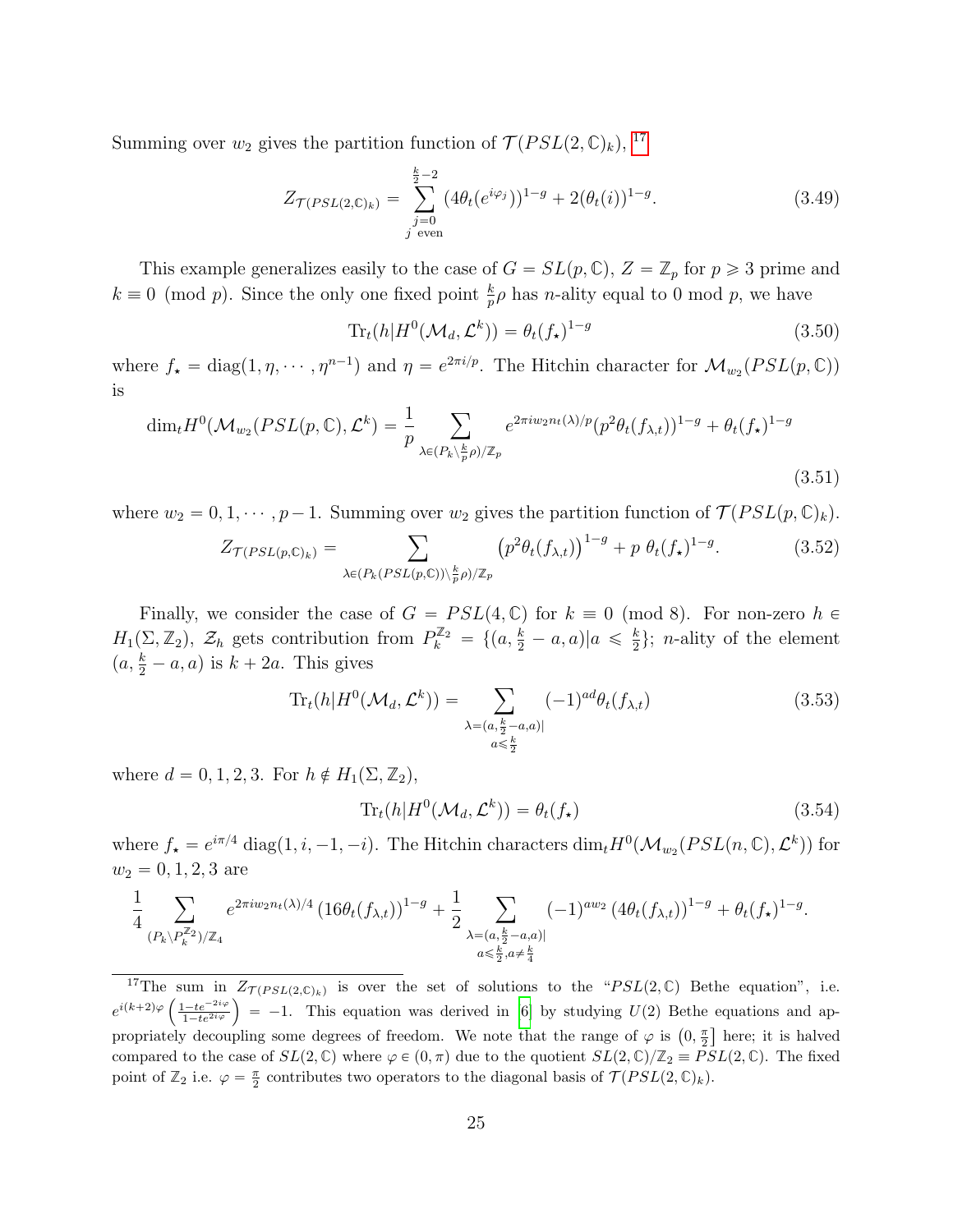Finally, the partition function of  $\mathcal{T}(PSL(4,\mathbb{C})_k)$  is

$$
\mathcal{Z}_{\mathcal{T}(PSL(4,\mathbb{C})_k)} = \sum_{\substack{\lambda \in P_k(PSL(4,\mathbb{C}))/\mathbb{Z}_4 \\ |\lambda| = 4}} (16\theta_t(f_{\lambda,t}))^{1-g} + 2 \sum_{\substack{\lambda \in P_k(PSL(4,\mathbb{C}))/\mathbb{Z}_4 \\ |\lambda| = 2}} (4\theta_t(f_{\lambda,t}))^{1-g} + \theta_t(f_{\star})^{1-g}.
$$

Here  $\lambda$  denotes a  $\mathbb{Z}_4$ -orbit of  $P_k(PSL(4,\mathbb{C}))$  and  $|\lambda|$  denotes the length of this orbit.

# <span id="page-26-0"></span>4 Equivariant Verlinde algebra for  $PSL(2,\mathbb{C})$

In this section, we will study the equivariant Verlinde algebra for  $PSL(2,\mathbb{C})$  Chern–Simons theory. In the case of  $SL(2,\mathbb{C})$  Chern–Simons, the equivariant Verlinde algebra was studied in [\[6\]](#page-50-0). It was extended to the case of  $SL(3,\mathbb{C})$  in [\[11\]](#page-50-4), and to arbitrary simple and simplyconnected complex Lie groups in [\[7\]](#page-50-5). These algebras have the geometric interpretation of Hitchin characters for moduli space of parabolic semi-stable G-Higgs bundles.

Here, we extend their results to non-simply connected groups. We will focus mostly on the case of  $PSL(2, \mathbb{C})$  as a concrete example, obtaining our results by gauging the  $\mathbb{Z}_2^{(0)} \times \mathbb{Z}_2^{(1)}$ 2 symmetry of  $\mathcal{T}(SL(2,\mathbb{C})_k)$  in its parabolic basis. Our methods can be easily generalized to study the equivariant Verlinde algebra for arbitrary simple complex Lie groups  $G$ , however this generalization will be studied elsewhere. Towards the end of this section, we will remark on the relation of the  $PSL(2,\mathbb{C})$  algebra to the quantization of the moduli space of parabolic semi-stable  $PSL(2, \mathbb{C})$ -Higgs bundles.

Let us first recall the details of the equivariant Verlinde algebra for  $SL(2,\mathbb{C})$ . The basis elements in parabolic basis are labelled by the integrable highest weights of  $\mathfrak{su}(2)$  at level k:  $w^0, w^1, \dots, w^k$ . The fusion rules of these operators are  $\overline{a}$ 

$$
f^{a_1 a_2 a_3} = \begin{cases} 1 & \text{if } a_1 + a_2 + a_3 \in 2\mathbb{Z} \text{ and } \Delta \le 0 \\ t^{\Delta/2} & \text{if } a_1 + a_2 + a_3 \in 2\mathbb{Z} \text{ and } \Delta > 0 \\ 0 & \text{otherwise} \end{cases}
$$
(4.1)

where  $\Delta = \max(d_0, d_1, d_2, d_3)$  and

<span id="page-26-1"></span>
$$
d_0 = a_1 + a_2 + a_3 - 2k
$$
  
\n
$$
d_1 = a_1 - a_2 - a_3
$$
  
\n
$$
d_2 = a_2 - a_3 - a_1
$$
  
\n
$$
d_3 = a_3 - a_1 - a_2.
$$

The identity element of the algebra is  $w^0 - tw^2$  and the metric is given by

$$
\eta_{a_1 a_2} = \text{diag}\left(\frac{1}{1 - t^2}, \frac{1}{1 - t}, \cdots, \frac{1}{1 - t}, \frac{1}{1 - t^2}\right). \tag{4.2}
$$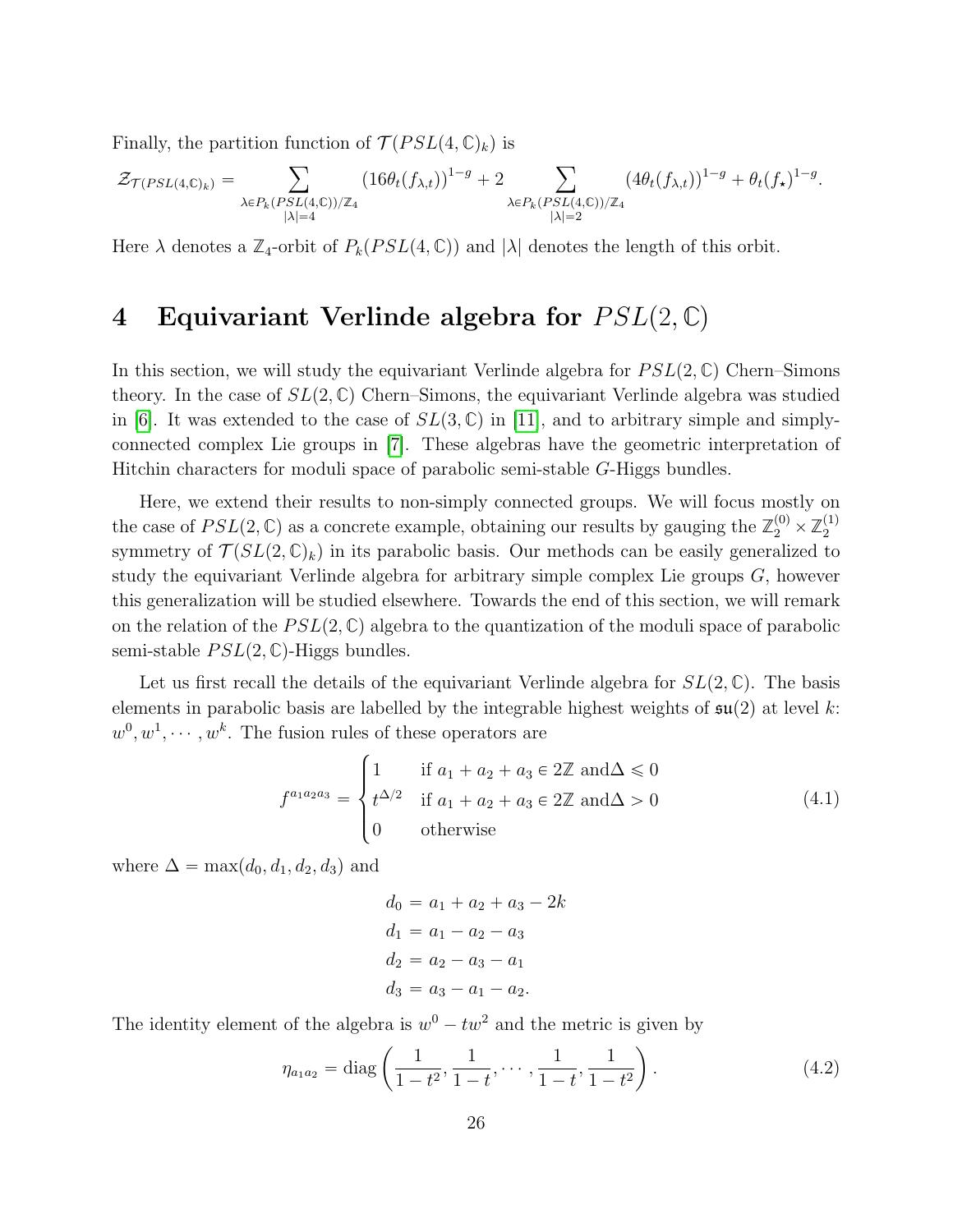The algebra has a  $\mathbb{Z}_2^{(1)}$  $v_2^{(1)}$  symmetry generated by  $w^k - tw^{k-2}$ . In particular, this operator fuses with itself to the identity element,

$$
(wk - twk-2) \times (wk - twk-2) = w0 - tw2
$$
\n(4.3)

and it acts on local operators as

$$
(wk - twk-2) \times wj = wk-j.
$$
\n(4.4)

The zero form center symmetry  $\mathbb{Z}_2^{(0)}$  $\mathcal{T}^{(0)}_2$  is generated by a line operator of  $\mathcal{T}(SL(2,\mathbb{C})_k)$ . As  $\mathcal{T}(SL(2,\mathbb{C})_k)$  is circle reduction of a three-dimensional QFT (the  $\beta$ -deformed  $SL(2,\mathbb{C})$ Chern–Simons theory), the 0-form symmetry generating line of  $\mathcal{T}(SL(2,\mathbb{C})_k)$  is identified with the 1-form symmetry generating line of the  $\beta$ -deformed  $SL(2,\mathbb{C})$  Chern–Simons theory. In the  $t \to 0$  limit (i.e. the case of compact group  $SU(2)$  Chern–Simons theory), the action of this line operator is well known. It acts via braiding as  $w^k w^j = (-1)^j w^j$ . The phase is restricted to be a square root of 1, therefore, it does not change when  $t$  is deformed. We get

$$
(wk - twk-2) wj = (-1)j wj.
$$
\n(4.5)

We will now discuss gauging these symmetries. In three dimensions, gauging 1-form symmetry of  $SL(2,\mathbb{C})$  Chern–Simons theory gives  $PSL(2,\mathbb{C})$  Chern–Simons theory. In two dimensions, gauging  $\mathbb{Z}_2^{(0)} \times \mathbb{Z}_2^{(1)}$  $\mathcal{T}(SL(2,\mathbb{C})_k)$  will give the equivariant Verlinde TQFT  $\mathcal{T}(PSL(2,\mathbb{C})_k)$  that encodes fusion rules of the  $\beta$ -deformed  $PSL(2,\mathbb{C})_k$  Chern–Simons theory. We will restrict to the case  $k \equiv 0 \pmod{4}$  so that the mixed anomaly between  $\mathbb{Z}_2^{(0)}$  $_2^{(0)}$  and  $\mathbb{Z}_2^{(1)}$  vanishes.

Now consider first gauging the  $\mathbb{Z}_2^{(1)}$  $_2^{(1)}$  symmetry.<sup>[18](#page-27-0)</sup> The gauge invariant operators are

$$
x^{j} = \frac{1}{2}(w^{j} + w^{k-j})
$$
\n(4.6)

for  $j = 0, 1, \dots, \frac{k}{2}$  where the normalization factor is fixed by comparison with the partition function of  $\mathcal{T}/\mathbb{Z}_2^{(1)}$  $Z_2^{(1)}$  gauged theory given in Section [2.2.](#page-11-0) The fusion rules of  $\mathcal{T}(SL(2,\mathbb{C})_k)/\mathbb{Z}_2^{(1)}$ 2 are easy to derive. The derivation is postponed until Appendix [B.1;](#page-47-0) here we give the final result,

$$
(f')^{ab}_{\ \ c} = f^{ab}_{\ \ c} + f^{(k-a)b}_{\ \ c} \quad ; \quad c \neq \frac{k}{2} \tag{4.7}
$$

$$
(f')^{ab}_{\frac{k}{2}} = f^{ab}_{\frac{k}{2}}.\tag{4.8}
$$

<span id="page-27-0"></span><sup>&</sup>lt;sup>18</sup>The final result, i.e. the set of fusion coefficients of  $\mathcal{T}(PSL(2,\mathbb{C})_k)$  is independent of the order of gauging.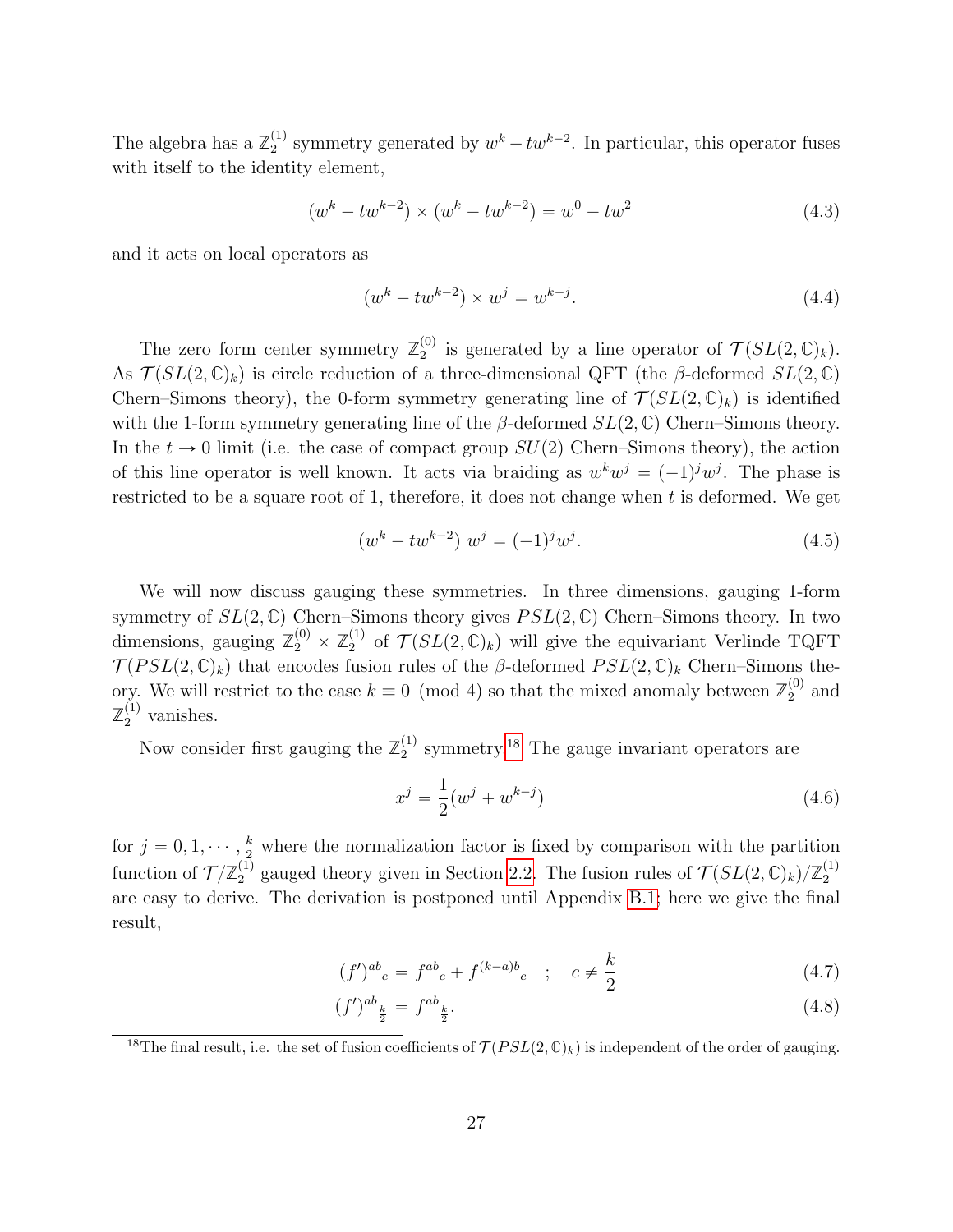$\mathcal{T}(SL(2,\mathbb{C})_k)/\mathbb{Z}_2^{(1)}$  $\mathbb{Z}_2^{(1)}$  inherits a  $\mathbb{Z}_2^{(0)}$  $_2^{(0)}$  symmetry from its parent TQFT. This symmetry acts as  $x^j \to (-1)^j x^j$ . Gauging  $\mathbb{Z}_2^{(0)}$  projects out  $x^j$  for odd j, while  $x^j$  with even j survive.  $x^{\frac{k}{2}}$ plays a distinguished role under gauging; it splits into two operators  $x^{\frac{k}{2}^{(1)}}$  and  $x^{\frac{k}{2}^{(2)}}, 1^{\frac{k}{2}^{(2)}}$ 

<span id="page-28-1"></span>
$$
x^{\frac{k}{2}} = x^{\frac{k}{2}^{(1)}} + x^{\frac{k}{2}^{(2)}}.
$$
\n(4.9)

The dual  $\mathbb{Z}_2^{(0)}$ <sup>(0)</sup> symmetry of  $\mathcal{T}(PSL(2,\mathbb{C})_k)$  exchanges  $x^{\frac{k}{2}^{(1)}}$  and  $x^{\frac{k}{2}^{(2)}}$ . Overall, the operators of  $\mathcal{T}(PSL(2,\mathbb{C})_k)$  are

$$
x^{0}, x^{2}, \cdots, x^{\frac{k}{2}-2}, x^{\frac{k}{2}}^{(1)}, x^{\frac{k}{2}}^{(2)}.
$$
\n
$$
(4.10)
$$

It is convenient to split the fusion rules of these operators into six kinds depending on how the  $x^{\frac{k}{2}}$  operators appear. Let a, b, c denote the highest weights  $0, 2, \dots, \frac{k}{2} - 2$ , and  $\mu, \nu, \rho$  denote  $\frac{k}{2}$  $\overset{(i)}{\ldots}$ , then the six different kinds are

<span id="page-28-2"></span>
$$
\widetilde{f}^{ab}{}_{c}, \quad \widetilde{f}^{ab}{}_{\mu}, \quad \widetilde{f}^{a\mu}{}_{b}, \quad \widetilde{f}^{a\mu}{}_{\nu}, \quad \widetilde{f}^{\mu\nu}{}_{a}, \quad \widetilde{f}^{\mu\nu}{}_{\rho}. \tag{4.11}
$$

Using equation [\(4.9\)](#page-28-1) and the dual  $\mathbb{Z}_2^{(0)}$  $_2^{(0)}$  symmetry, the first three sets of these are easily fixed. We postpone the derivation until Appendix [B.2;](#page-47-1) here we give the final result.

<span id="page-28-3"></span>
$$
\tilde{f}^{ab}{}_{c} = f^{ab}{}_{c} + f^{(k-a)b}{}_{c} \tag{4.12}
$$

$$
\widetilde{f}^{ab}{}_{\mu} = f^{ab}{}_{\frac{k}{2}} \tag{4.13}
$$

$$
\widetilde{f}^{a\mu}{}_{b} = f^{a\frac{k}{2}}{}_{b}.\tag{4.14}
$$

The last three sets in [\(4.11\)](#page-28-2) require a little more work. In addition to the  $\mathbb{Z}_2^{(0)}$  dual symmetry, here we also need to use associativity of the TQFT and a positivity condition on the fusion coefficients. This condition is described as follows. A fusion coefficient of  $\mathcal{T}(PSL(2,\mathbb{C})_k)$  is the  $\mathbb{C}^*$  character of the Hilbert space of  $\beta$ -deformed  $PSL(2,\mathbb{C})$  Chern– Simons theory on  $S^1 \times S^2$  with three line operators inserted at three points of  $S^2$ . The character  $\sum_{n=1}^{\infty}$  $n=0$  $C_n t^n$  must have positive integer coefficients  $C_n \in \mathbb{Z}_{\geqslant 0}$ . After applying these constraints, we find that

$$
\widetilde{f}^{a\mu}{}_{\nu} = \begin{cases} \frac{1}{1-t^2} & \text{if } a \equiv 0 \pmod{4} \ \& \ \mu = \nu, \text{ or } a \equiv 2 \pmod{4} \ \& \ \mu \neq \nu \\ \frac{t}{1-t^2} & \text{if } a \equiv 2 \pmod{4} \ \& \ \mu = \nu, \text{ or } a \equiv 0 \pmod{4} \ \& \ \mu \neq \nu, \end{cases}
$$
(4.15)

<span id="page-28-0"></span> $19$ This fact is familiar from the point of view of compact group Chern–Simons theory [\[32,](#page-51-5) [36\]](#page-52-0). It is also consistent with the results obtained for  $\mathcal{T}(PSL(2,\mathbb{C})_k)$  in Section [3.2.](#page-17-0) In the diagonal basis  $T_{k,t}^{\text{reg}}/W, \mathbb{Z}_2^{(0)}$  has a unique fixed point,  $diag(i, -i)$ . The gauged theory  $\mathcal{T}(SL(2, \mathbb{C})_k)/\mathbb{Z}_2^{(0)}$  inherits two copies of this operator. The claim here is that in the parabolic basis, the operator that gives two copies is  $x^{\frac{k}{2}}$ . An understanding of why it is the  $x^{\frac{k}{2}}$  operator (and not  $x^j$  for any other value of j) that splits purely from a 2D TQFT point of view would be very interesting.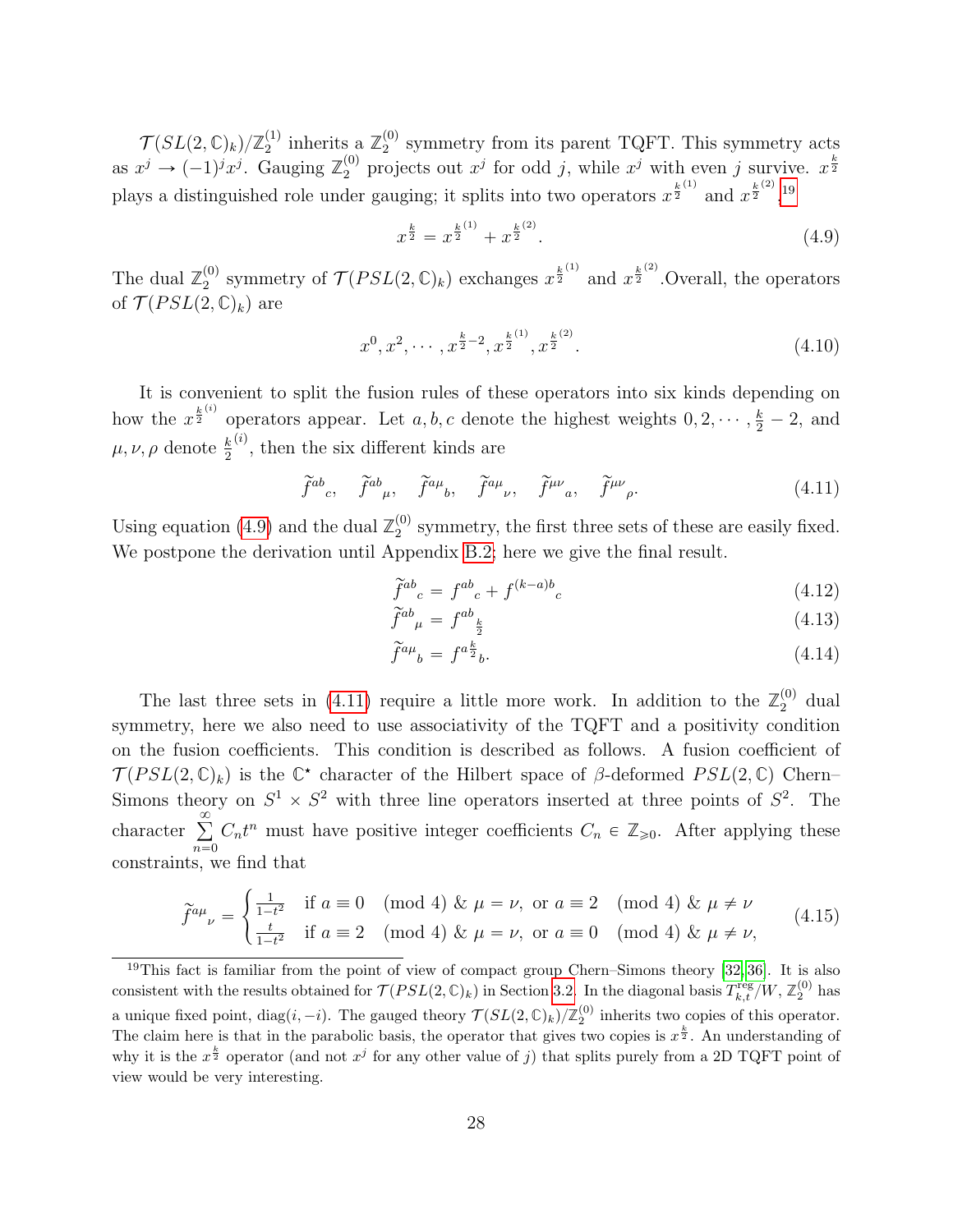<span id="page-29-1"></span>
$$
\widetilde{f}^{\mu\nu}{}_{a} = \begin{cases}\n0 & \text{if } a \equiv \frac{k}{2} + 2 \pmod{4} \ \& \mu = \nu, \text{ or } a \equiv \frac{k}{2} \pmod{4} \ \& \mu \neq \nu \\
\eta_{aa} & \text{if } a \equiv \frac{k}{2} + 2 \pmod{4} \ \& \mu \neq \nu, \text{ or } a \equiv \frac{k}{2} \pmod{4} \ \& \mu = \nu\n\end{cases} \tag{4.16}
$$

and

<span id="page-29-2"></span>
$$
\widetilde{f}^{\mu\nu}{}_{\rho} = \begin{cases}\n0 & \text{if } \mu = \rho \neq \nu \\
\frac{t^{l}}{1-t^{2}} & \text{if } \mu = \rho = \nu \\
\frac{t^{1-l}}{1-t^{2}} & \text{if } \mu = \nu \neq \rho.\n\end{cases}
$$
\n(4.17)

In [\(4.16\)](#page-29-1),  $\eta_{aa}$  are components of  $SL(2,\mathbb{C})$  metric [\(4.2\)](#page-26-1), and in [\(4.17\)](#page-29-2), l is defined to be a new variable:  $l = \frac{k}{4} \mod 2$ . These fusion coefficients match with the fusion coefficients of  $SO(3)_k$ Chern–Simons theory previously found in the literature [\[37,](#page-52-1) [36\]](#page-52-0).

The identity element of  $\mathcal{T}(PSL(2,\mathbb{C})_k)$  is  $x^0 - tx^2$ , thus giving the following block diagonal form of the metric,

#

$$
\widetilde{\eta}_{ab} = \text{diag}\left(\frac{1}{1 - t^2}, \frac{1}{1 - t}, \cdots, \frac{1}{1 - t}\right) \tag{4.18}
$$

and

$$
\widetilde{\eta}_{\mu\nu} = \frac{1}{1 - t^2} \times \begin{cases} t^l & \text{if } \mu = \nu \\ t^{1 - l} & \text{if } \mu \neq \nu \end{cases} \tag{4.19}
$$

We propose that the fusion coefficients  $(4.12)$ – $(4.17)$  give the quantization of the moduli space of parabolic semi-stable  $PSL(2,\mathbb{C})$ -Higgs bundles. We will check this proposal in the next section where we will compute the Hitchin character for the moduli space of parabolic semi-stable  $PSL(2,\mathbb{C})$ -Higgs bundles on a once-punctured torus. This will give a strong check for our proposal as well as for the fusion coefficients derived above.

# <span id="page-29-0"></span>4.1  $PSL(2,\mathbb{C})$  Verlinde algebra from geometry

We can compute the metric, and fusion coefficients of the  $PSL(2,\mathbb{C})$  Verlinde algebra in a different way by understanding the sign group actions on moduli stacks of flat  $SL(2,\mathbb{C})$ connections on  $\Sigma_{0,2}$  and  $\Sigma_{0,3}$ , together with their prequantum line bundles. The moduli stack of flat  $SL(2,\mathbb{C})$  connections on  $\Sigma_{0,3}$  is just a point, so the fusion coefficients will be 1 or 0 depending on weather the sign group action is trivial or not. The moduli stack of flat  $SL(2,\mathbb{C})$  connections on  $\Sigma_{0,2}$  is the groupoid  $pt/\mathbb{C}^*$ , so to compute the metric we have to know the sign group action on this stack, as well as the sign group action on the prequantum line.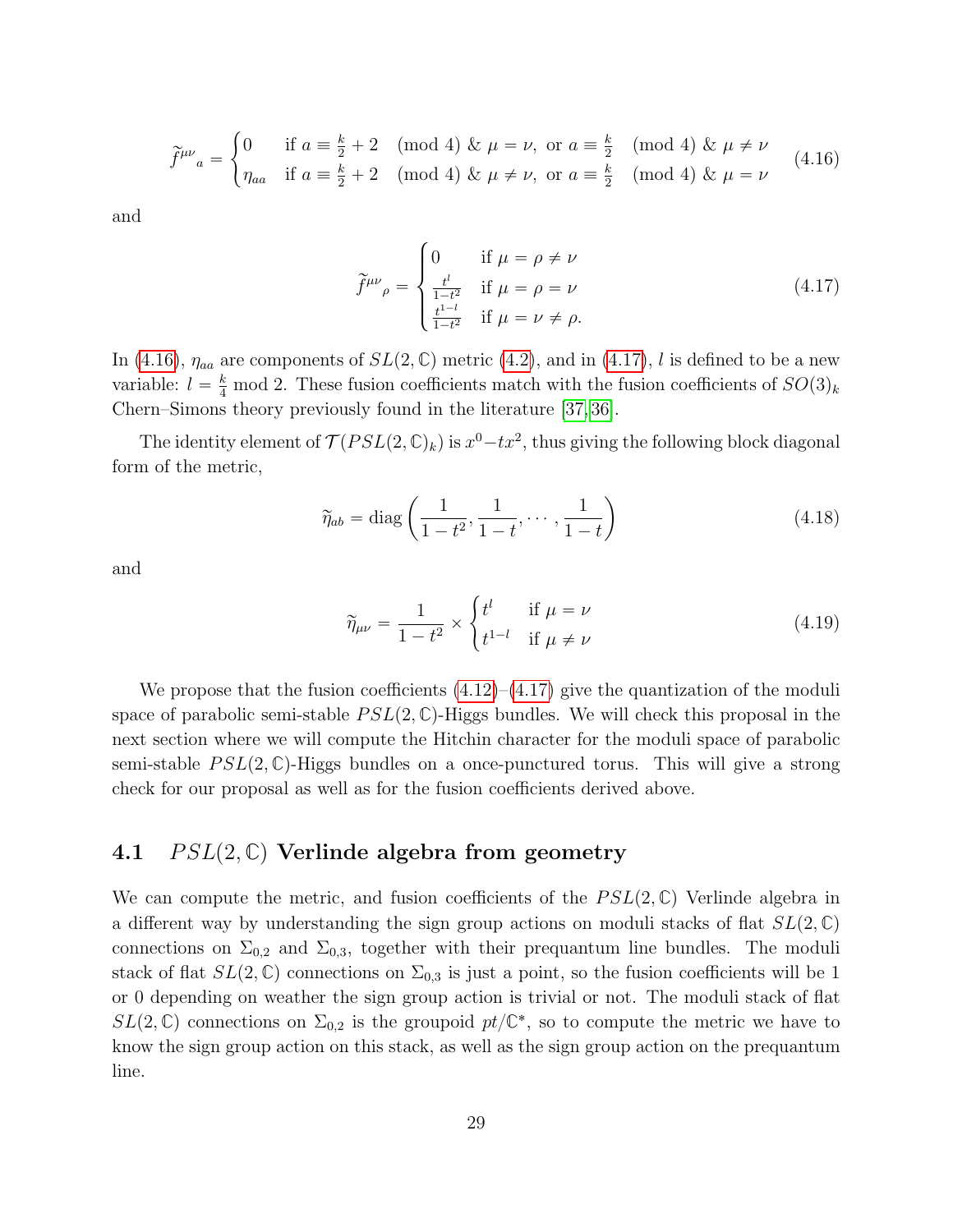#### Equivariance of the prequantum line bundle

For a Riemann surface  $\Sigma$ , the  $SL(2,\mathbb{C})$  prequantum line bundle assigns to a Higgs bundle  $(E, \phi)$  a power of the determinant line  $\mathcal{L}_{(E,\phi)} = Det^{-1}(\overline{\partial}_{E \otimes K^{1/2}})$ . The sign group consists of line bundles  $\alpha$  with  $\alpha^{\otimes 2}$  identified with the trivial bundle, and acts by  $E \rightarrow \alpha \otimes E$ . This determinant line bundle constructed from the standard representation of  $SL(2,\mathbb{C})$  is not equivariant for the sign group action, but if we use the adjoint representation, it will be, because  $End(E)$  is not sensitive to tensoring E with line bundles. The Killing form of  $SL(2,\mathbb{C})$  is 4 times the trace form of the standard representation so, when  $k = 0 \text{ mod } 4$ , the lines  $Det^{-1}(\overline{\partial}_{End(E)\otimes K^{1/2}})^{k/4}$  will fit together to a sign group equivariant line bundle isomorphic to  $\mathcal{L}^k$ .

The definition of the prequantum line bundle on parabolic moduli space is more difficult, but we state here one of its features which will show up later. Choose marked points  $x_1, \ldots, x_n \in \Sigma$  and label them with even integers  $a_1, \ldots, a_n$  from 0 to k. A parabolic  $SL(2, \mathbb{C})$ Higgs bundle is a rank 2 Higgs bundle  $(E, \phi)$  with trivialized determinant, together with a line  $L_i$  in each fiber  $E_{x_i}$ . There is a fibration  $(E, \phi, L_1, \ldots, L_n) \mapsto (E, \phi)$  from parabolic moduli space to ordinary moduli space with fiber  $\mathbb{C}P^1 \times \cdots \times \mathbb{C}P^1$ . The prequantum line bundle restricted to a fiber of this fibration is isomorphic to  $\mathcal{O}(a_1)\boxtimes \cdots \boxtimes \mathcal{O}(a_n)$ , which is the line bundle who's fiber over  $(L_1, \ldots, L_n)$  is  $L_1^{-a_1} \otimes \cdots \otimes L_n^{-a_n}$ . Note that the evenness of  $a_i$  is necessary for sign group equivariance.

#### Geometric interpretation of the additional state

Fixing the conjugacy class of holonomy around each boundary component of  $\Sigma$  is indeed sufficient for defining a symplectic moduli space, but to define a prequantum line bundle, we need slightly more data in the non-simply connected case: we need a conjugacy class equipped with a conjugation-equivariant line bundle of prescribed curvature. The restrictions on conjugacy class and curvature come from the requirement that the line bundle trivializes the level k gerbe on G [\[38\]](#page-52-2). For  $PSL(2,\mathbb{C})$ , there is a special conjugacy class, corresponding to  $k/2$ , represented by " 

$$
J = \begin{bmatrix} i & 0 \\ 0 & -i \end{bmatrix}
$$

which has a disconnected point stabilizer group. To specify an equivariant line bundle on this conjugacy class, we need to choose a sign that the non-identity component of this stabilizer should act by. The two choices of this sign give rise to the states  $\frac{k}{2}$ <sup>(1)</sup> and  $\frac{k}{2}$  $^{(2)}$  from above. The implication for geometric quantization is that the action on the  $SL(2,\mathbb{C})$  prequantum line bundle of a  $\mathbb{Z}_2$  bundle which is non-trivial around a puncture labeled  $\frac{k}{2}$  $\binom{i}{k}$  will be multiplied by  $(-1)^i$ . An open symmetry generating line ends at two punctures labeled  $\frac{k}{2}$  $\frac{(i)}{2}$  and  $\frac{k}{2}$  $\binom{j}{j}$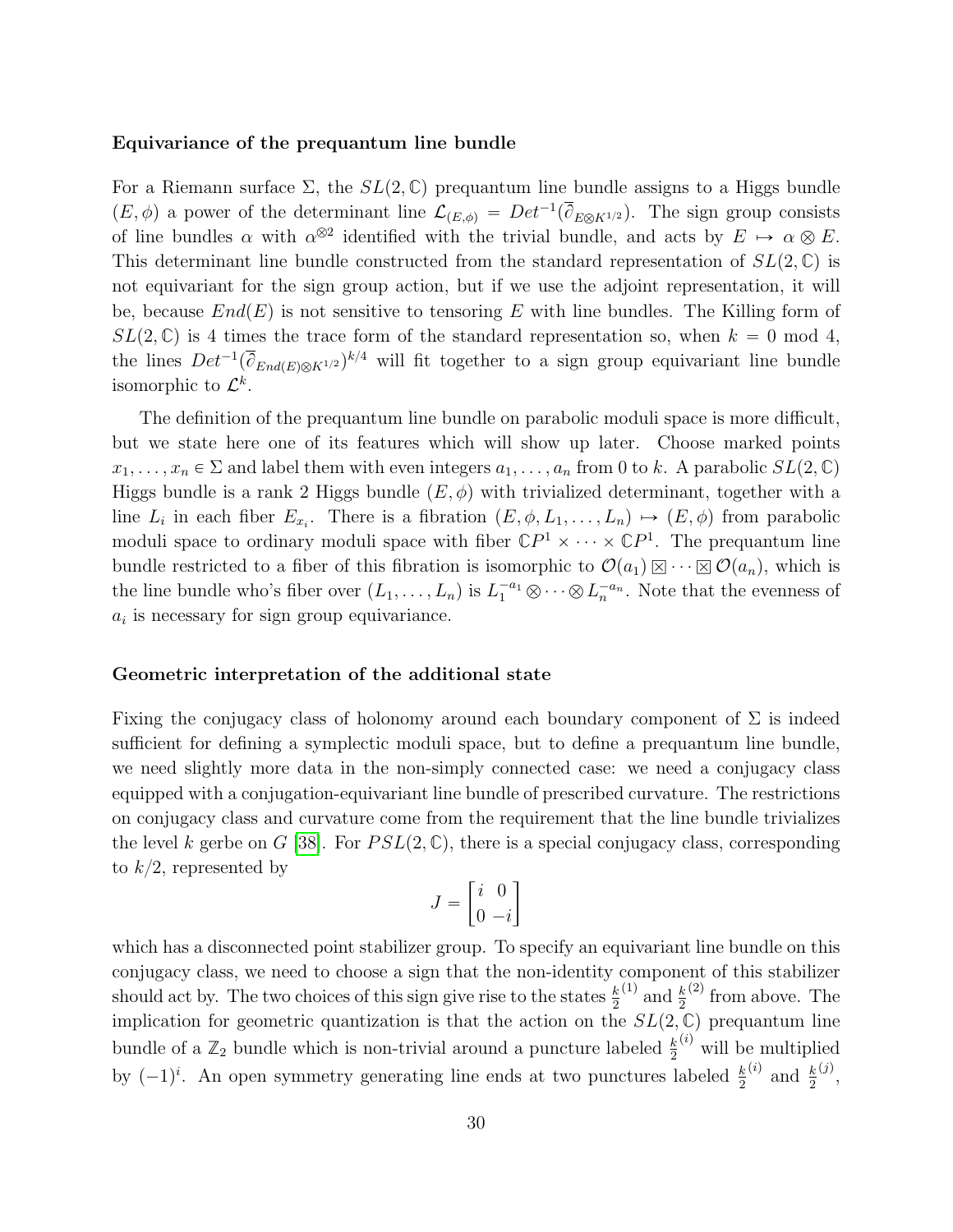so its action on the prequantum line bundle will be multiplied by  $(-1)^{i+j}$ . The fact that these signs only appear in pairs is a manifestation of the dual  $\mathbb{Z}_2$  symmetry of the  $PSL(2,\mathbb{C})$ theory.

#### Fixed points of the sign group

We can realize  $\mathcal{M}_{PSL(2,\mathbb{C})}$  as a quotient of  $\mathcal{M}_{SL(2,\mathbb{C})}$  by  $H^1(\Sigma, \mathbb{Z}_2) = Hom(\pi_1(\Sigma), \mathbb{Z}/2)$ . A fixed point of  $Hom(\pi_1(\Sigma), \mathbb{Z}/2)$  is represented a homomorphism  $\rho \in Hom(\pi_1(\Sigma), SL(2, \mathbb{C}))$ such that there exists  $g \in SL(2,\mathbb{C})$  such that  $h\rho = g\rho g^{-1}$ . There is only one conjugacy class preserved under multiplication by  $-1$ , and it contains J, so if  $h(\gamma)$  is non-trivial, we can conjugate  $\rho$  so that  $\rho(\gamma) = J$ . This forces g to be of the form

$$
g = \begin{bmatrix} 0 & a \\ -a^{-1} & 0 \end{bmatrix}
$$

which one checks is a square root of  $-I$  (and is also conjugate to J). In conclusion, any non-trivial sign group element will act on a bundle representing a fixed point in moduli space by a gauge transformation that is a square root of  $-I$ . The action of a non-trivial sign group element on the prequantum line over a fixed point in parabolic Higgs bundle moduli space ř will pick up a sign  $(-1)^{\sum a_i/2}$  coming from  $L_1^{-a_1} \otimes \cdots \otimes L_n^{-a_n}$ . This sign shows up when computing the  $PSL(2, \mathbb{C})$  fusion coefficients  $\overrightarrow{f}^{\mu\nu a}$ .

#### Twice punctured sphere

First, let a be an even integer less than  $k/2$ . The sign group  $\mathbb{Z}_2$  swaps boundary conditions a and  $k - a$ , so the  $PSL(2, \mathbb{C})$  moduli space can be identified with an  $SL(2, \mathbb{C})$  moduli space.

$$
\mathcal{M}_{PSL(2,\mathbb{C})}(\Sigma_{0,2},a,a) \simeq (\mathcal{M}_{SL(2,\mathbb{C})}(\Sigma_{0,2},a,a) \sqcup \mathcal{M}_{SL(2,\mathbb{C})}(\Sigma_{0,2},k-a,k-a))/\mathbb{Z}_2
$$
  

$$
\simeq \mathcal{M}_{SL(2,\mathbb{C})}(\Sigma_{0,2},a,a)
$$

so  $\tilde{\eta}^{aa} = \eta^{aa}$ . When a is not 0, k, the stack is  $pt/\mathbb{C}^*$ . Taking the symmetric algebra of the tangent complex, we get the Hilbert space  $\mathbb{C} \oplus \mathbb{C}_t[1]$  (see [\[7\]](#page-50-5) Theorem 20), so  $\eta^{aa} = 1 - t$ .

Now suppose the punctures are labeled by  $\mu = \frac{k}{2}$ 2 <sup>(*i*)</sup> and  $\nu = \frac{k}{2}$ 2  $^{(j)}$ . The unique connection in  $\mathcal{M}_{SL(2,\mathbb{C})}(\Sigma_{0,2}, k/2, k/2)$  has holonomy J, and has automorphism group  $\mathbb{C}^*$  consisting of diagonal matrices. This connection is stabilized by simultaniously multiplying by  $-1$  and conjugating by an off diagonal matrix. This acts on the moduli space  $pt/\mathbb{C}^*$ , by inverting  $\mathbb{C}^*$ , so acts on the tangent complex by  $-1$ , thus the sign group acts on functions on the moduli space  $\mathbb{C}\oplus\mathbb{C}_t[1]$  by negating  $\mathbb{C}_t[1]$ . The sign group action on the prequantum line comes out to be  $(-1)^{i+j+k/4}$ . The  $PSL(2,\mathbb{C})$  Hilbert space is the  $\mathbb{Z}_2$  invariant subspace.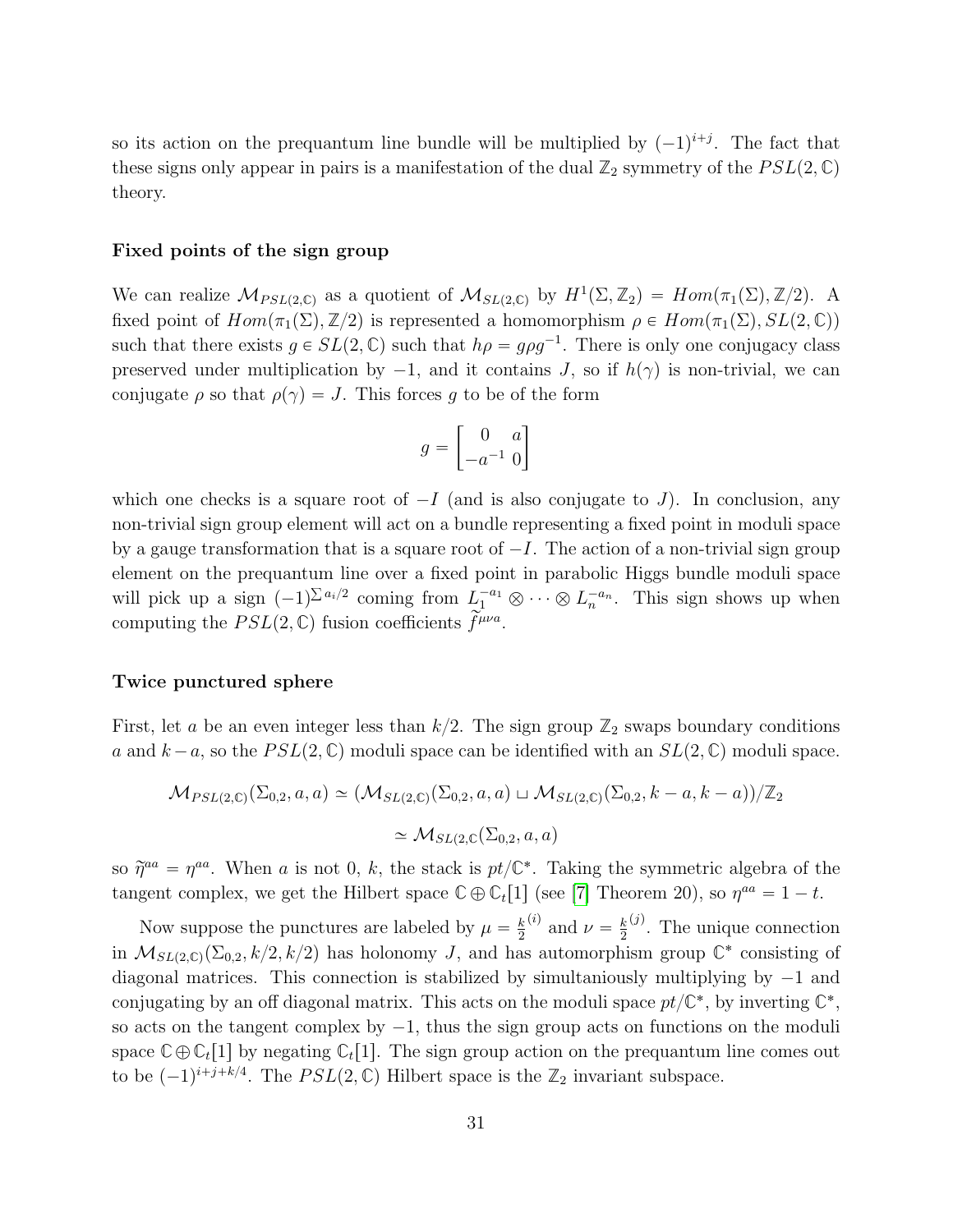$$
\widetilde{\eta}^{\mu\nu} = \begin{cases} 1 & \text{if } (-1)^{i+j+k/4} = 1 \\ -t & \text{else} \end{cases}
$$

#### Thrice punctured sphere

There are four cases to consider: 0,1,2 or 3 punctures labeled by  $k/2$ . First we compute  $\tilde{f}^{abc}$ where  $a, b, c \in \{0, 2, ..., k/2 - 2\}$ . There are two orbits of the sign group  $(\mathbb{Z}_2)^2$  action on the 8 equivalence classes of  $SL(2,\mathbb{C})$  connections which map to  $\mathcal{M}_{PSL(2,\mathbb{C})}(\Sigma, a, b, c)$ . This gives  $\widetilde{f}^{abc}$  in terms of  $SL(2,\mathbb{C})$  data.

$$
\widetilde{f}^{abc} = f^{abc} + f^{(k-a)bc}
$$

Next, we compute  $\tilde{f}^{ab\mu}$ . The sign group acts simply transitively on the 4 relevant  $SL(2,\mathbb{C})$ moduli spaces, so the  $PSL(2,\mathbb{C})$  moduli space is identified with any one of these.

$$
\widetilde{f}^{ab\mu} = f^{ab\frac{k}{2}}
$$

Next, we compute  $\tilde{f}^{a\mu\nu}$  where  $\mu = \frac{k}{2}$ 2 <sup>(*i*)</sup> and  $\nu = \frac{k}{2}$ 2  $\chi^{(j)}$ . The sign group acts transitively on the two relevant  $SL(2,\mathbb{C})$  connections, and each is stabilized by the  $\mathbb{Z}_2$  bundle which is non-trivial around  $x_1$  and  $x_2$ . The action of the sign group on the prequantum line is  $(-1)^{i+j+a/2+k/4}$ .<sup>[20](#page-32-0)</sup> The Chern-Simons Hilbert space is 1 dimensional if this action is trivial, and zero dimensional otherwise.

$$
\widetilde{f}^{\mu\nu a} = \begin{cases} 1 & \text{if } (-1)^{i+j+a/2+k/4} = 1 \\ 0 & \text{otherwise.} \end{cases}
$$

Finally, we compute  $\widetilde{f}^{\mu\nu\rho}$  where  $\mu = \frac{k}{2}$ 2  $\binom{(i)}{2}, \nu = \frac{k}{2}$ 2 <sup>(j)</sup>, and  $\rho = \frac{k}{2}$ 2  $\mu$ . The moduli space is a single point with an action of  $(\mathbb{Z}/2)^2$ . The sign group action is given by the same formula as in the previous case, with a set to  $k/4$ . For example, the action of the  $\mathbb{Z}_2$  bundle which is non-trivial around  $x_1$  and  $x_2$  is  $(-1)^{i+j}$ . This gives

$$
\widetilde{f}^{\mu\nu\rho} = \begin{cases} 1 & \text{if } \mu = \nu = \rho \\ 0 & \text{otherwise.} \end{cases}
$$

<span id="page-32-0"></span><sup>&</sup>lt;sup>20</sup>Notice that the k/4 factor is necessary here to ensure the consistency in the computation for  $\tilde{f}^{\mu\nu\rho}$ . We hope to better understand the determinant line bundle on parabolic moduli space so as to derive it directly.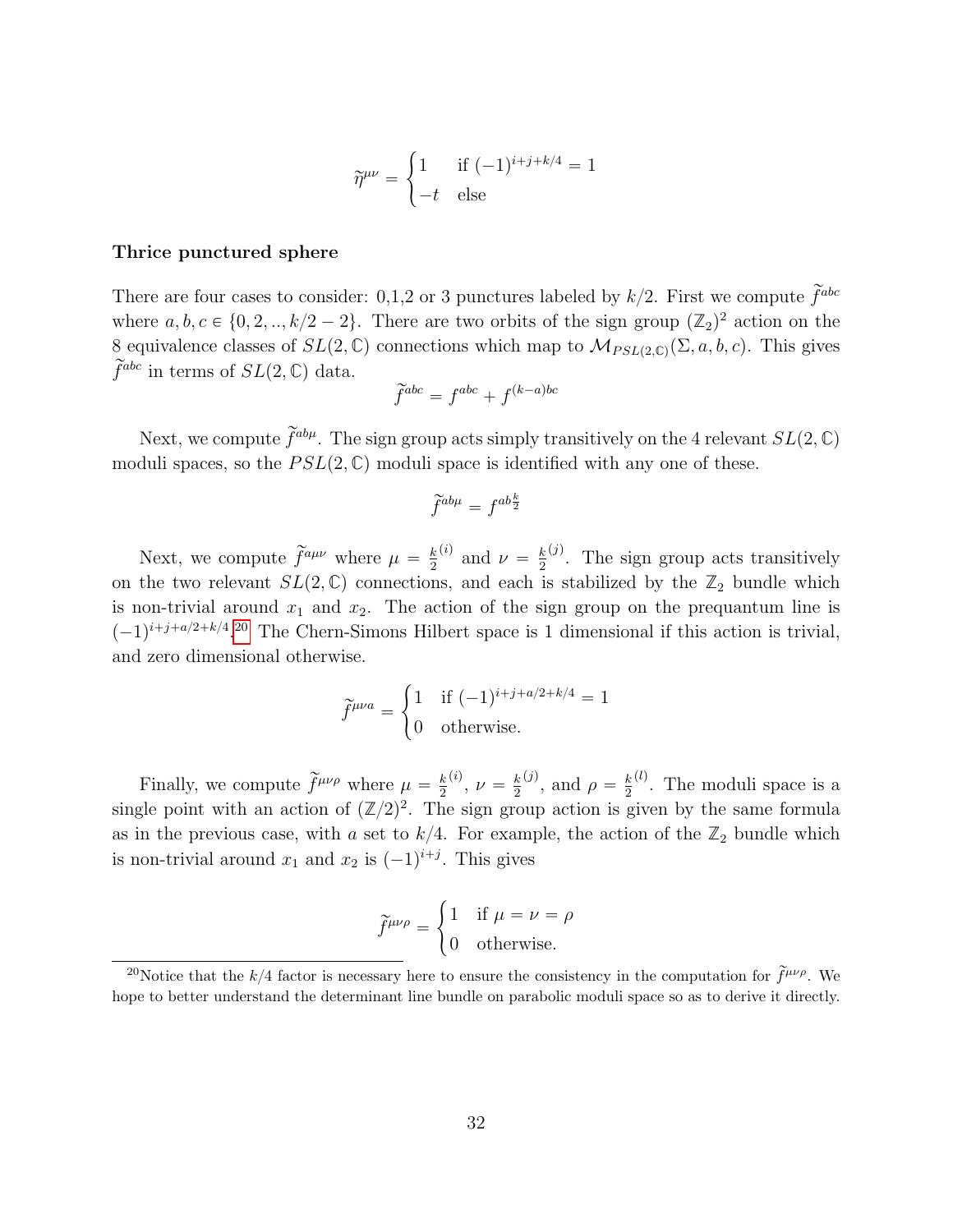## <span id="page-33-0"></span>4.2 Categorification and generalization

The equivariant Verlinde algebra is not just an ordinary commutative Frobenius algebra, as there exist a special basis in which the fusion coefficients and the metric have non-negative integral coefficients. This is a strong hint that this algebra can be "categorified."

Indeed, physics predicts that the category of line operators  $C_{\text{lines}}$  in the partially twisted 3d  $\mathcal{N} = 2$  Chern–Simons–matter theory provides such a categorification. As the theory is only partially topological,  $\mathcal{C}_{\text{lines}}$  is not expected to a modular tensor category when  $t \neq 0$ , but one expects that it still contains more data, such as braiding, compared to the commutative Frobenius algebra.

We hope to better understand this category in future work. This will provide a systematic way of generalizing the equivariant Verlinde algebra to other groups and incorporate additional deformations.

For example, there seems to be an alternative derivation of the fusion coefficients of  $\mathcal{T}(PSL(2,\mathbb{C}))$ , that is more readily generalizable to other Lie groups. This derivation makes use of the notion of "untwisted" and "twisted" sector operators on which the dual  $\mathbb{Z}_2^{(0)}$  $2^{(0)}$  acts as  $+1$  and  $-1$  respectively. In particular, let us consider a new basis

$$
x^{0}, x^{2}, \cdots, x^{\frac{k}{2}-2}, x^{+}, x^{-}
$$
\n
$$
(4.20)
$$

where  $x^0, x^2, \dots, x^{\frac{k}{2}-2}$ , and  $x^+ = x^{\frac{k}{2}}$  are the "untwisted" sector operators and

$$
x^{-} = x^{\frac{k}{2}^{(1)}} - x^{\frac{k}{2}^{(2)}} \tag{4.21}
$$

is the "twisted" sector operator. This operator may be thought of as living at the end of an open  $\mathbb{Z}_2^{(0)}$ <sup>(0)</sup> symmetry generating line in the parent TQFT  $\mathcal{T}(SL(2,\mathbb{C})_k)/\mathbb{Z}_2^{(1)}$  $2^{(1)}$ . It carries charge  $-1$  under the dual  $\mathbb{Z}_2^{(0)}$  $_2^{(0)}$  symmetry.

The fusion coefficients involving the untwisted sector operators are fixed entirely through some straightforward algebra. In particular,  $\tilde{f}^{++}{}_a = 2f^{\frac{k}{2}\frac{k}{2}}{}_a$ . Invariance under the dual  $\mathbb{Z}_2^{(0)}$ 2 symmetry implies that fusion coefficients involving  $x^-$  are non-zero only if  $x^-$  appears an even number of times. For example,  $\tilde{f}^{-a}{}_{b} = 0$ . Then, we have the relation

$$
\tilde{f}^{-1} = (-1)^{\frac{a}{2} + \frac{k}{4}} \tilde{f}^{++}, \qquad (4.22)
$$

which can be used to completely fix all the rest of the fusion coefficients without using positivity and integrality. At the same time, it impose a very strong condition on the other fusion coefficients as a is arbitrary. The phase  $(-1)^{\frac{a}{2}+\frac{k}{4}}$  in the  $t \to 0$  limit can be interpreted as a combination of R- and F-matrices, and has a generalization to other Lie groups. Understanding whether and why such structure preserve when  $t$  is non-zero would shed light on the structure of the category  $C_{\text{lines}}$ , which we hope to investigate in the future.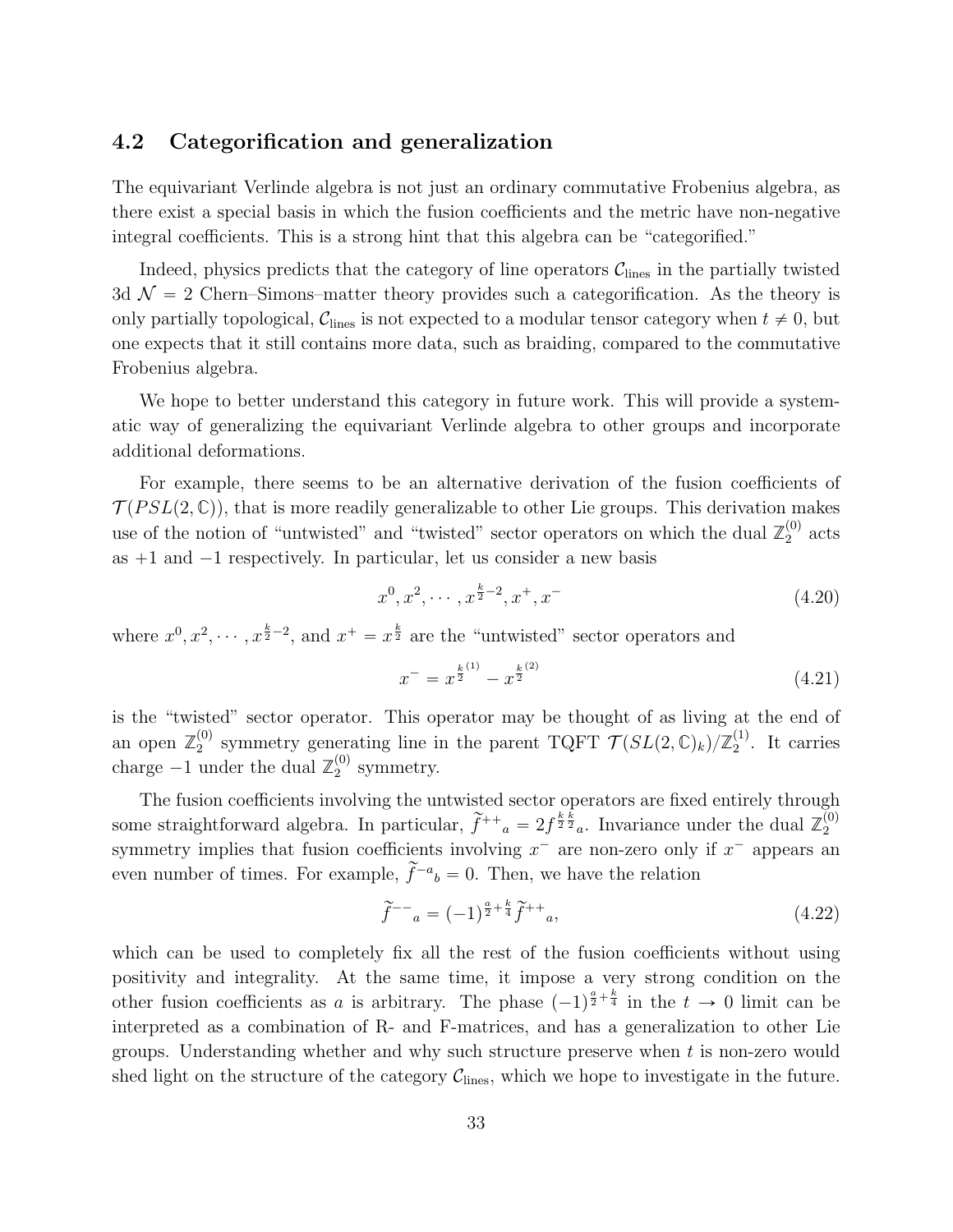# <span id="page-34-0"></span>5 Quantization of  $M(PSL(2,\mathbb{C}))$  for once-punctured torus

In this section, we will compute the equivariant trace and the Hitchin character for the moduli space of parabolic Higgs bundles on a once-punctured torus. First, we will compute the equivariant trace in Section [5.1](#page-34-1) using methods in 2d TQFT. Then in Section [5.2,](#page-35-0) we will propose a method for computing this result directly from geometry using the Atiyah-Singer-Lefschetz index theorem. Finally, in Section [5.3,](#page-38-0) we will compute the Hitchin character of  $\mathcal{M}_{w_2}(PSL(2, \mathbb{C}))$ , and show that it is consistent with  $PSL(2, \mathbb{C})$  equivariant Verlinde algebra studied in Section [4.](#page-26-0)

### <span id="page-34-1"></span>5.1 Computation from 2d TQFT

Let  $\mathcal{M}_d^a$  be the moduli space of parabolic semi-stable  $SL(2,\mathbb{C})$ -Higgs bundles of degree d on a once-punctured torus where a denotes a highest weight of  $\mathfrak{su}(2)$  that specifies the parabolic structure at the puncture. We will set  $k \equiv 0 \pmod{4}$  and  $a \equiv 0 \pmod{2}$ .  $\mathcal{M}_d^a$  admits an action of  $H_1(\Sigma_{1,1}, \mathbb{Z}_2)$ . The equivariant trace of an element  $h \in H_1(\Sigma_{1,1}, \mathbb{Z}_2)$  can be computed using the methods of Section 2. For any non-zero element h,  $\text{Tr}_t(h|H^0(\mathcal{M}_d, \mathcal{L}^k))$  gives the partition function of  $\mathcal{T}(SL(2,\mathbb{C})_k)$  in the presence of a zero-form symmetry background. This partition function is the same for all non-zero h.

Let us consider the configuration in [Figure 4.](#page-35-1) Here, the twisted cylinder has components  $\overline{\eta}^a{}_b = (-1)^a \delta^a{}_b$ , and we obtain

$$
\operatorname{Tr}_t(h|H^0(\mathcal{M}_{d=0},\mathcal{L}^k)) = \sum_{b,c,d} f^a{}_{bc} \overline{\eta}^c{}_d \eta^{bd} = \sum_b (-1)^b f^{abb} \eta_{bb}.
$$
 (5.1)

Using the fusion rules of  $SL(2,\mathbb{C})$  (4.1)–(4.2), we get

$$
f^{abb} = \begin{cases} 1 & \text{if } \frac{a}{2} \le b \le k - \frac{a}{2} \\ t^{c/2} & \text{if } b < \frac{a}{2} \text{ or } b > k - \frac{a}{2} \end{cases}
$$
(5.2)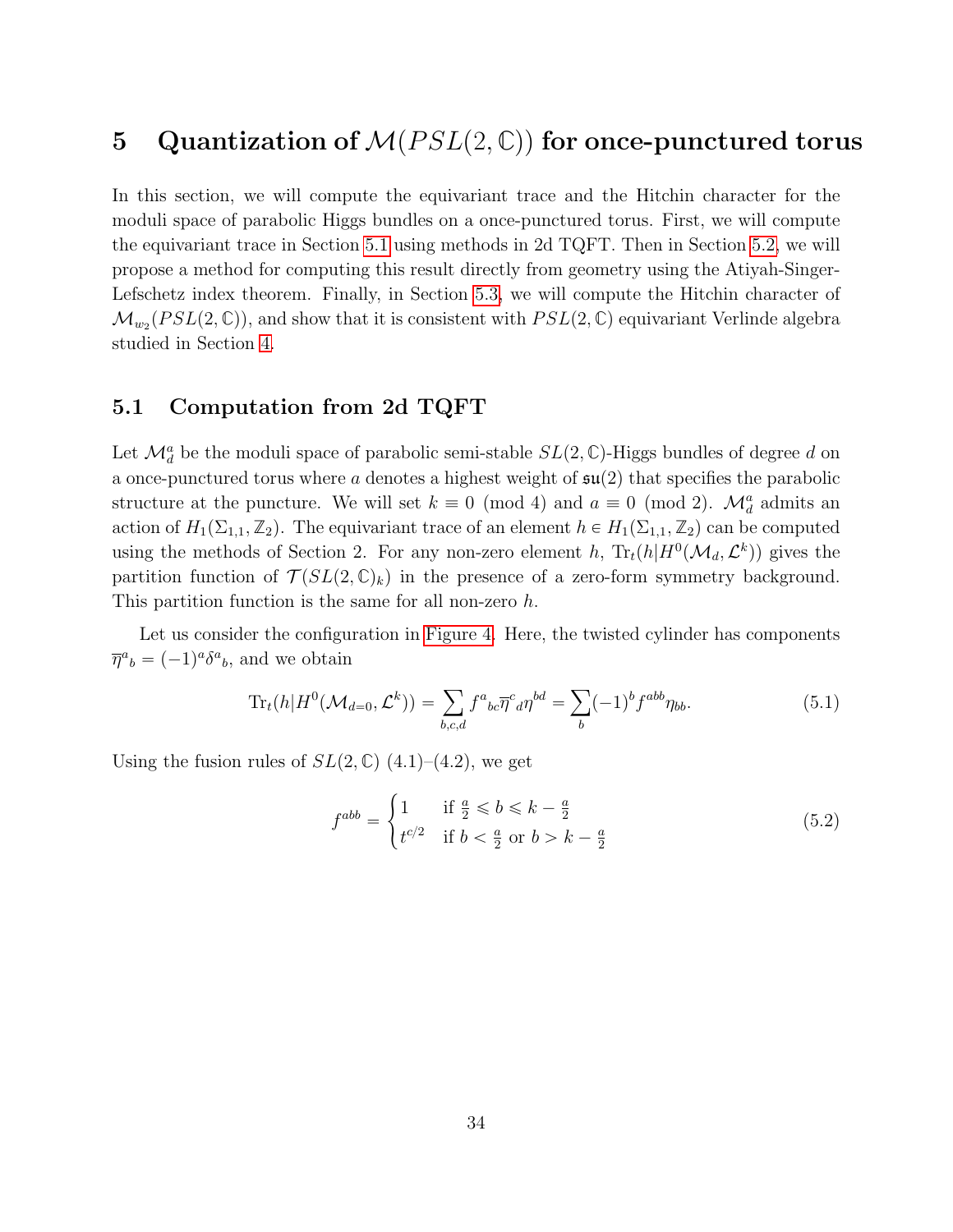<span id="page-35-1"></span>

Figure 4: Once-punctured torus

where  $c = \max(\frac{a}{2} - b, \frac{a}{2} + b - k)$ . Therefore,

<span id="page-35-2"></span>
$$
\operatorname{Tr}_{t}(h|H^{0}(\mathcal{M}_{d=0},\mathcal{L}^{k})) = \sum_{b=0}^{k}(-1)^{b}f^{abb}\eta_{bb}
$$
\n
$$
= \frac{2t^{a/2}}{1-t^{2}} + \frac{2t^{\frac{a}{2}}}{1-t} \sum_{b=1}^{\frac{a}{2}-1}(-t)^{-b} + \sum_{b=\frac{a}{2}}^{\frac{k-\frac{a}{2}}{2}}\frac{(-1)^{b}}{1-t}
$$
\n
$$
= \frac{2t^{a/2}}{1-t^{2}} + \frac{2t^{a/2}}{1-t^{2}} \sum_{b=1}^{\frac{a}{2}-1}(-1)^{b}(t^{-b} + t^{-b+1}) + \frac{(-1)^{a/2}}{1-t}
$$
\n
$$
= \frac{2t(-1)^{a/2-1}}{1-t^{2}} + \frac{(-1)^{a/2}}{1-t}
$$
\n
$$
= \frac{(-1)^{a/2}}{1+t}.
$$
\n(5.3)

For  $d = 1$ , we introduce a  $\mathbb{Z}_2^{(1)}$  background labelled by the generator of  $\mathbb{Z}_2^{(1)}$  $\binom{1}{2}$ , i.e.  $(w^k$  $tw^{k-2}$ ). This operator fuses with  $w^a$  to give  $w^{k-a}$ . The equivariant trace is obtained by replacing a with  $k - a$ . Since  $k \equiv 0 \pmod{4}$ , this does not change the result, and we get

<span id="page-35-3"></span>
$$
\operatorname{Tr}_{t}(h|H^{0}(\mathcal{M}_{d=1},\mathcal{L}^{k})) = \frac{(-1)^{a/2}}{1+t}.
$$
\n(5.4)

# <span id="page-35-0"></span>5.2 Equivariant trace: a geometric computation

For arbitrary simple complex Lie groups, the equivariant trace and the Hitchin characters of  $\mathcal{M}_{w_2}(G)$  may be computed using a trace formula due to Atiyah and Singer [\[15\]](#page-50-8). Let W be a holomorphic vector bundle on  $Y = X/G$  where X is a compact complex manifold and  $\mathcal G$  is a finite group. Let V be the pullback of W on X, then the Euler characteristic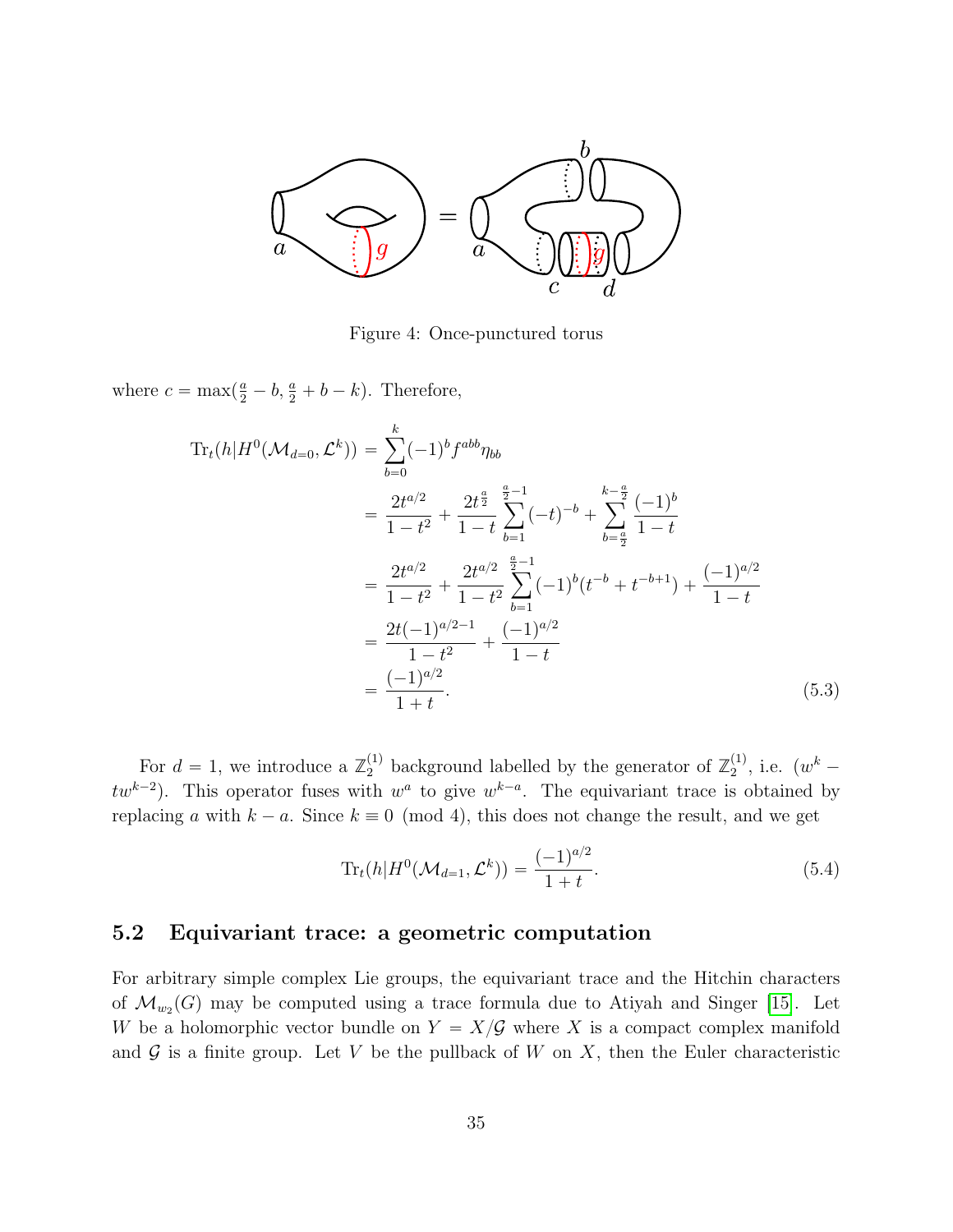$\chi(Y,W) :=$ p  $(-1)^p$ dim  $H^p(Y|O(W))$  satisfies

$$
\chi(Y,W) = \frac{1}{|\mathcal{G}|} \sum_{h \in \mathcal{G}} \mu(h|X,V) \tag{5.5}
$$

where

$$
\mu(h|X,V) := \sum_{p} (-1)^p \text{Tr}\left(h|H^p(X|\mathcal{O}(V))\right) \tag{5.6}
$$

can be computed as an integral over the fixed point locus  $P$  of  $h$ ,

<span id="page-36-0"></span>
$$
\mu(h|X,V) = \int_{P} \frac{\text{Td}(T_P)\tilde{ch}(V_P,h)}{\lambda(N_P,h)}.
$$
\n(5.7)

Here Td $(T_P)$  is the Todd class of P, and  $\tilde{ch}(V_P, h)$  and  $\lambda(N_P, h)$  are defined as follows. Let  $V_P$  be the restriction of V to P; and let  $\mu_i$  be the eigenvalues of h as an endomorphism of  $V_P$ . Then, with the eigen-decomposition  $V_P = \bigoplus_i V_{\mu_i}$  we define

$$
\widetilde{\text{ch}}(V_P, h) := \sum_i \mu_i \text{ch}(V_{\mu_i}).\tag{5.8}
$$

Similarly, the normal bundle  $N_P$  of P in X also has an eigen-decomposition,  $N_P = \bigoplus_i N_{\lambda_i}$ with eigenvalues  $\lambda_i$  of h, and we define

$$
\lambda(N_P, h) = \prod_{i} \sum_{p \ge 0} (-\lambda_i)^p \text{ch}(\Lambda^p N_{\lambda_i}^{\star}).
$$
\n(5.9)

For  $h = e$ ,  $\mu(h|X, V)$  reduces to the usual Riemann–Roch formula that counts the dimension of the space of sections of  $V$ .

We wish to use this general result to compute the equivariant trace  $\text{Tr}_t(h|H^0(\mathcal{M}_d, \mathcal{L}^k))$ and the Hitchin character  $\dim_t H^0(\mathcal{M}_{w_2}(PSL(2,\mathbb{C})), \mathcal{L}^k)$ . Two issues appear at once.

- 1.  $\mu(h|X, V)$  computes an Euler characteristic while the equivariant trace  $\text{Tr}_t(h|H^0(\mathcal{M}_d, \mathcal{L}^k))$ is computed on the zeroth cohomology, and
- 2. The theorem above required X and Y to be compact manifolds, while  $\mathcal{M}_{w_2}(PSL(2,\mathbb{C}))$ is non-compact.

The first issue is resolved by using the fact that the higher cohomology  $H^{i}(\mathcal{M}_d, \mathcal{L}^k)$ for  $i > 0$  vanishes. This result was proved in [\[7\]](#page-50-5) and [\[8\]](#page-50-1). The second issue can be cured by considering a  $\mathbb{C}^*$ -equivariant version of the theorem. Alternatively, one may use the identification [\[7,](#page-50-5) [8\]](#page-50-1)

$$
H_n^i(\mathcal{M}, \mathcal{L}^k) = H^i(\mathfrak{N}, S^n T \mathfrak{N} \otimes \mathcal{L}^k)
$$
\n(5.10)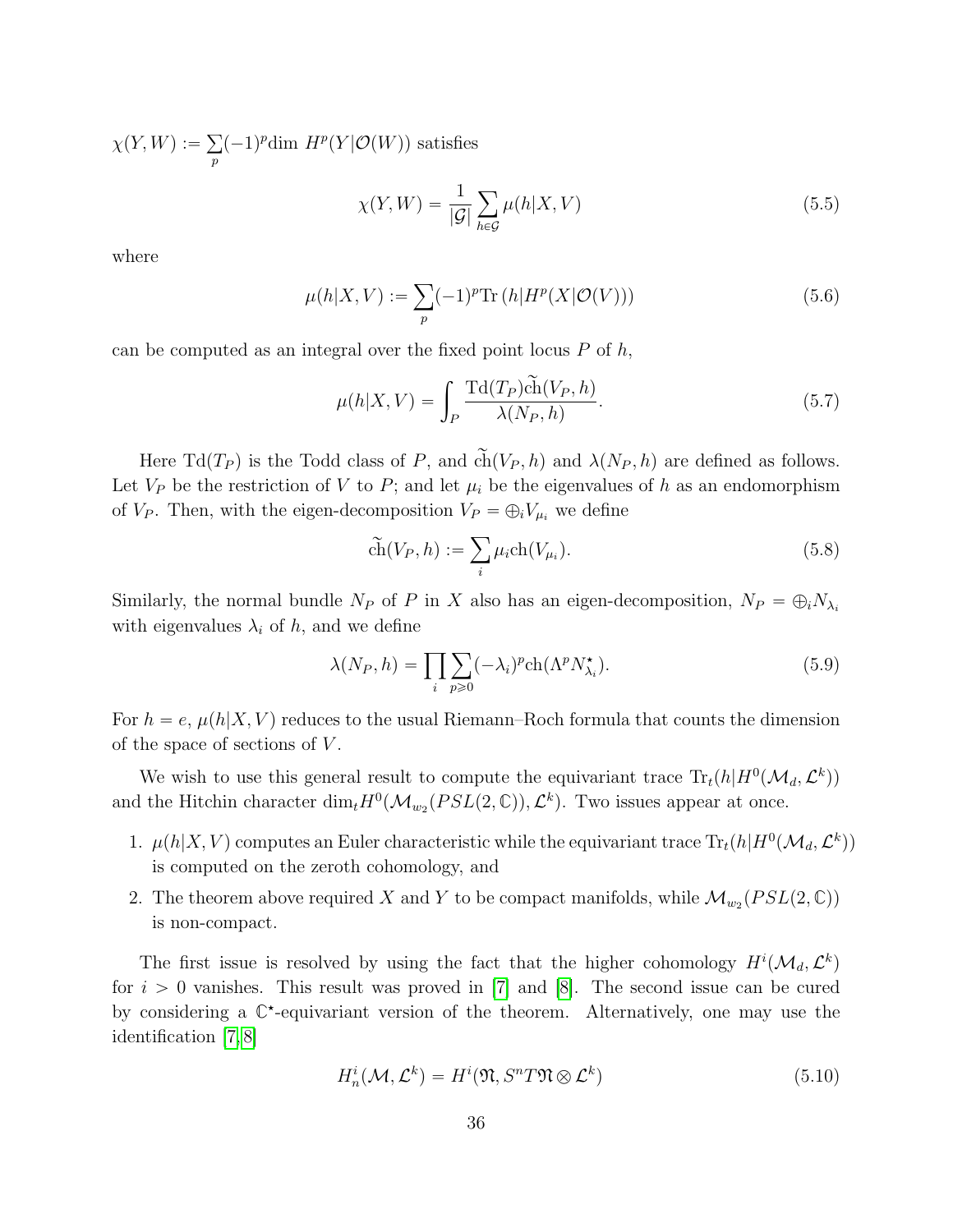to transfer the computation to the moduli stack  $\mathfrak N$  of G-vector bundles. This gives

$$
\text{Tr}_t(h|H^0(\mathcal{M}_{d=w_2}, \mathcal{L}^k)) = \sum_{n=0}^{\infty} \mu(h|\mathfrak{N}, S^n T \mathfrak{N} \otimes \mathcal{L}^k)t^n.
$$
 (5.11)

Each summand on the right side can be computed using equation [\(5.7\)](#page-36-0).

In what follows, we will propose that in the case of once-punctured torus, the difference between the moduli stack and the moduli space  $\mathcal N$  of semi-stable G vector bundles will not matter. That is,

$$
\mu(h|\mathfrak{N}, S^n T \mathfrak{N} \otimes \mathcal{L}^k) = \mu(h|\mathcal{N}, S^n T \mathcal{N} \otimes \mathcal{L}^k)
$$
\n(5.12)

when  $G = SL(2, \mathbb{C})$  and the underlying surface is the once-punctured torus. Our proposal is based on the observation that

<span id="page-37-0"></span>
$$
\sum_{n=0}^{\infty} \mu(h|\mathcal{N}, S^n T \mathcal{N} \otimes \mathcal{L}^k) t^n
$$
\n(5.13)

is equal to the equivariant trace computed in the previous section. This is interesting because while the higher cohomology  $H^{i>0}(\mathfrak{N}, S^nT\mathfrak{N} \otimes \mathcal{L}^k)$  vanishes for the moduli stack  $[7,8],$  $[7,8],$  $[7,8],$ it does not vanish for the moduli space. Furthermore, the zeroth cohomology on the stack and the moduli space coincide. Therefore, our proposal implies in particular that Tr  $(h|H^{i>0}(\mathcal{N}, S^n T \mathcal{N} \otimes \mathcal{L}^k)) = 0.$ 

In the rest of this section, we will compute [\(5.13\)](#page-37-0) for once-punctured torus and  $G =$  $SL(2,\mathbb{C})$ . Through the Narasimhan–Seshadri theorem, N is also the moduli space of  $SU(2)$ flat connections with the holonomy around the puncture conjugate to  $e^{i\pi \frac{a}{k}\sigma_3}$ . This moduli space is a closed surface inside  $\mathbb{R}^3$ , and is described by the equation [\[39\]](#page-52-3)

<span id="page-37-1"></span>
$$
x^{2} + y^{2} + z^{2} - xyz = 4 \cos^{2} \left(\frac{\pi a}{2k}\right)
$$
 (5.14)

where  $x, y, z \in [-2, 2]$ .  $H_1(\Sigma_{1,1}, \mathbb{Z}_2) = \mathbb{Z}_2 \times \mathbb{Z}_2$  acts on this surface as  $(x, y, z) \rightarrow (\pm x, \pm y, \pm z)$ with an even number of minus signs. A non-zero element of this group has two fixed points, which we will denote by  $p_1$  and  $p_2$ . The integral in equation [\(5.7\)](#page-36-0) reduces to a sum,

$$
\mu(h|\mathcal{N}_a, S^n T \mathcal{N}_a \otimes \mathcal{L}^k) = \sum_{i=1}^2 \frac{\text{Td}(T_{p_i}) \tilde{\text{ch}}(V_{p_i}, h)}{\lambda(N_{p_i}, h)}.
$$
\n(5.15)

As h acts on the normal bundle  $N_{p_i}$  with eigenvalue  $-1$ ,  $\lambda(N_{p_i}, h) = ch(\Lambda^0 N_{p_i}^*) + ch(\Lambda^1 N_{p_i}^*)$ . After restricting to a point, we obtain  $\lambda(N_{p_i}, h) = 2$ .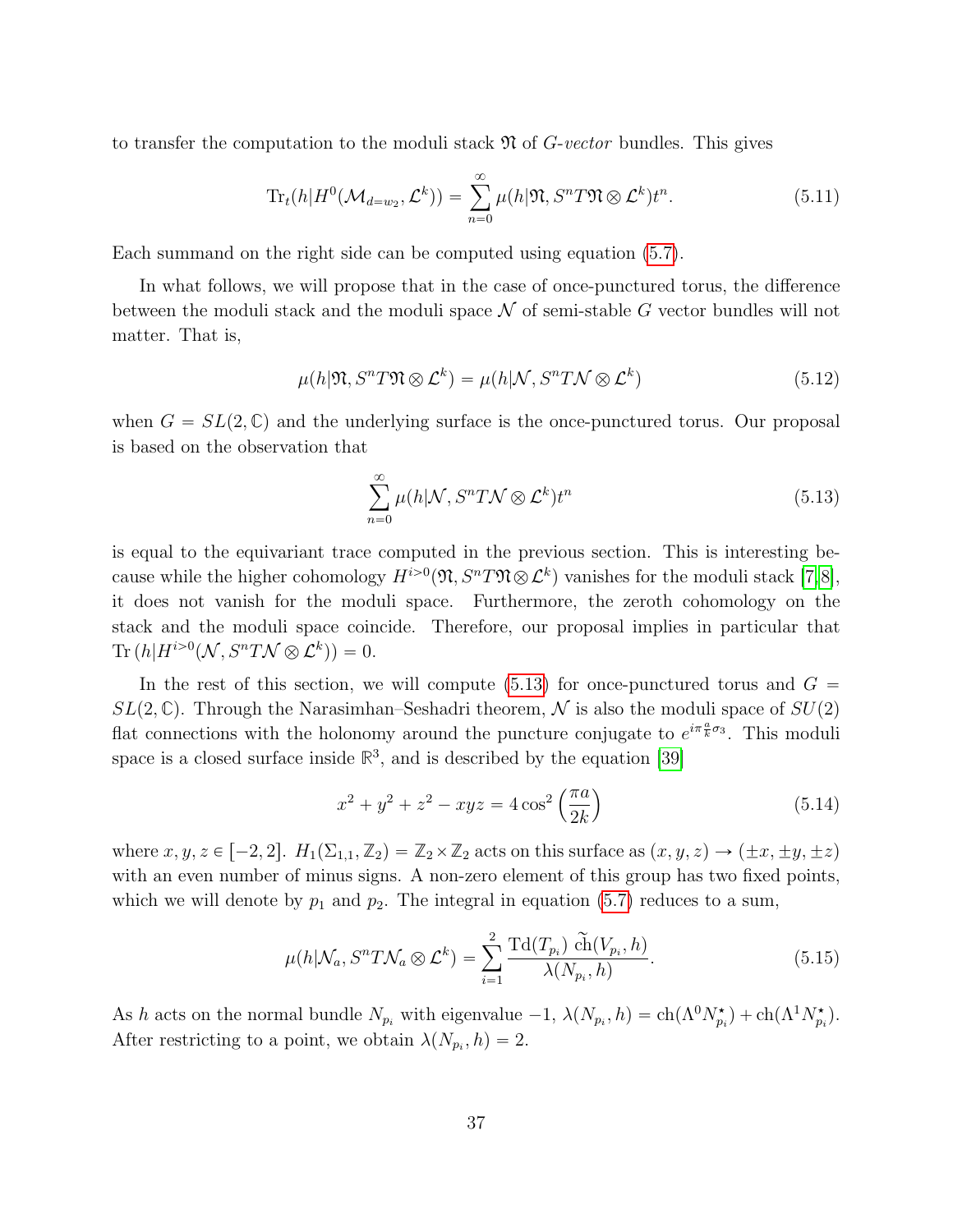To compute  $\widetilde{ch}(V_{p_i}, h)$  for  $V = S^n(T\mathbb{CP}^1) \otimes \mathcal{L}^k$ , we note that as  $N_{p_i} \equiv T\mathbb{CP}^1_{p_i}$ , h acts on the tangent space  $T\mathbb{CP}^1_{p_i}$  by multiplication by  $-1$ . It therefore acts on  $\mathcal{L}^k \equiv (T\mathbb{CP}^1)^{\frac{k-a}{2}}$  by  $(-1)^{a/2}$  (as  $k \equiv 0 \pmod{4}$ ). Overall,  $\tilde{ch}(V_{p_i}, g) = (-1)^{n + \frac{a}{2}} ch(V_{p_i})$ , and

$$
\mu(h|\mathcal{N}, S^n T \mathcal{N} \otimes \mathcal{L}^k) = \sum_{i=1}^2 \frac{(-1)^{n + \frac{a}{2}}}{2} = (-1)^{n + \frac{a}{2}}.
$$
\n(5.16)

This gives

<span id="page-38-1"></span>
$$
\sum_{n=0}^{\infty} \mu(h|\mathcal{N}, S^n T \mathcal{N} \otimes \mathcal{L}^k) t^n = \frac{(-1)^{a/2}}{1+t}
$$
\n(5.17)

which is precisely the result  $(5.3)$  obtained in the previous subsection.

Finally, we remark that the case  $d = 1$  can be treated by introducing another puncture on the torus with holonomy  $-\mathbb{1}$ . This effectively replaces a with  $k - a$  in equation [\(5.14\)](#page-37-1). Making this transformation in [\(5.17\)](#page-38-1) leaves the right hand side invariant, and we get

$$
\sum_{n=0}^{\infty} \mu(h|\mathcal{N}, S^n T \mathcal{N} \otimes \mathcal{L}^k) t^n = \frac{(-1)^{a/2}}{1+t}.
$$
\n(5.18)

which is equal to the result  $(5.4)$  computed in the previous subsection.

# <span id="page-38-0"></span> ${\bf 5.3}\quad {\bf Hitchin~ characters~ for~} {\cal M}_{w_2}(PSL(2,\mathbb C))$

In this section, we will use the formulae for equivariant trace derived in the previous two sections to compute the Hitchin characters for  $\mathcal{M}_{w_2}(PSL(2,\mathbb{C}))$ . Let us first consider the case  $a \in \{0, 2, \dots, \frac{k}{2} - 2\}$ . The case of  $a = \frac{k}{2}$  will be discussed shortly. For  $w_2 = 0$ ,

$$
\dim_t H^0(\mathcal{M}^a_{w_2=0}(PSL(2,\mathbb{C})),\mathcal{L}^k) = \frac{1}{4} \sum_{h \in H_1(\Sigma_{1,1},\mathbb{Z}_2)} \text{Tr}_t(h|H^0(\mathcal{M}^a_{d=0},\mathcal{L}^k))
$$
(5.19)

For  $h = 0$ ,  $Tr_t(h|H^0(\mathcal{M}_{d=0}^a, \mathcal{L}^k))$  is the Hitchin character for  $\mathcal{M}_{d=0}$ , which can be computed using the fusion rules in Section [4,](#page-26-0)

$$
\dim_t H^0(\mathcal{M}_{d=0}^a, \mathcal{L}^k) = \frac{k-a+1}{1-t} + \frac{2t}{(1-t)^2} + \frac{4t^{a/2}}{(1-t)(1-t^2)}
$$
(5.20)

This gives

<span id="page-38-2"></span>
$$
\dim_t H^0(\mathcal{M}_{w_2=0}(PSL(2,\mathbb{C}),\mathcal{L}^k) = \frac{1}{4} \left( \frac{k-a+1}{1-t} + \frac{2t}{(1-t)^2} + \frac{4t^{a/2}}{(1-t^{-1})(1-t^2)} + \frac{3(-1)^{a/2}}{1+t} \right).
$$
\n(5.21)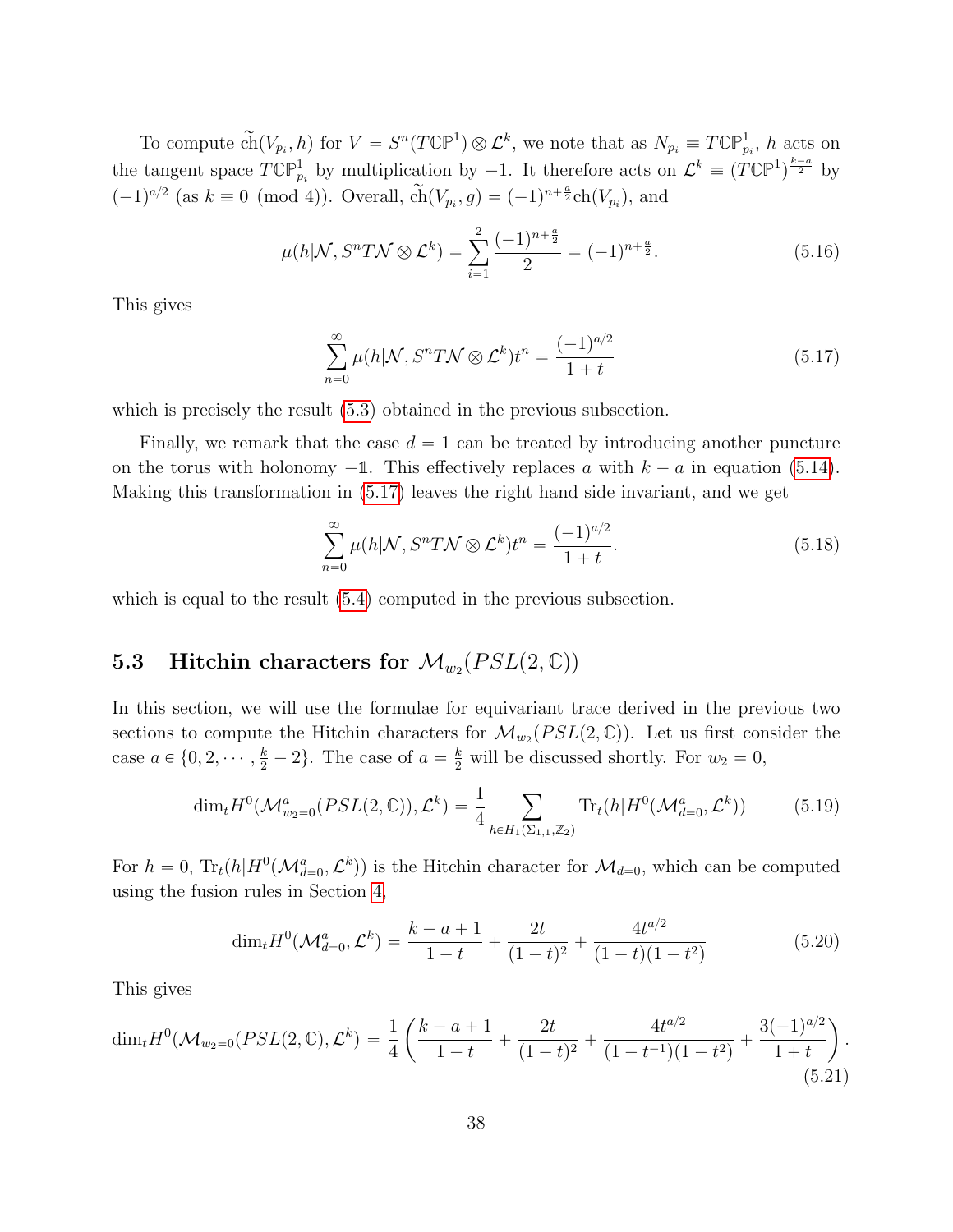The Hitchin character for  $w_2 = 1$  component can be obtained by replacing a with  $k - a$ ,  $\sum_{i=1}^{n}$   $\sum_{i=1}^{n}$ 

<span id="page-39-0"></span>
$$
\dim_t H^0(\mathcal{M}_{w_2=1}(PSL(2,\mathbb{C}),\mathcal{L}^k) = \frac{1}{4} \left( \frac{a+1}{1-t} + \frac{2t}{(1-t)^2} + \frac{4t^{(k-a)/2}}{(1-t^{-1})(1-t^2)} + \frac{3(-1)^{a/2}}{1+t} \right). \tag{5.22}
$$

The union  $\cup_{w_2} \mathcal{M}_{w_2}(PSL(2, \mathbb{C}))$  is the classical phase space of  $PSL(2, \mathbb{C})$  Chern–Simons theory. After β-deformation, the partition function of this theory on  $S^1 \times \Sigma_{1,1}$  is the sum of  $(5.21)$  and  $(5.22)$ . Let us denote the sum by  $\mathcal{Z}_{\mathcal{T}(PSL(2,\mathbb{C}))}$ , then it is easy to check that

$$
\mathcal{Z}_{\mathcal{T}(PSL(2,\mathbb{C}))} = \sum_{\substack{b=0\\b \text{ even}}}^{\frac{k}{2}-2} \tilde{f}^{ab}{}_{b} + \sum_{\mu \in \{\frac{k}{2}(1), \frac{k}{2}(2)\}} \tilde{f}^{a\mu}{}_{\mu}
$$
(5.23)

where  $\tilde{f}^{ab}{}_{b}$  and  $\tilde{f}^{a\mu}{}_{\mu}$  are the fusion coefficients of  $PSL(2,\mathbb{C})$  Verlinde algebra in Section [4.](#page-26-0)

Now let  $a = \frac{k}{2}$  $\frac{k}{2}$ . There are two operators in the TQFT labelled by this weight, and the dual  $\mathbb{Z}_2^{(0)}$  $_2^{(0)}$  symmetry exchanges them. The geometric interpretation of these two boundary conditions is not clear, so we will suffice ourselves with the physical interpretation of the partition functions. Let  $\mathcal{Z}^{(1)}$  and  $\mathcal{Z}^{(2)}$  be the partition functions of  $\mathcal{T}(SL(2,\mathbb{C})_k)/\mathbb{Z}_2^0$ , then the dual  $\mathbb{Z}_2^{(0)}$  $_2^{(0)}$  symmetry implies that

$$
\mathcal{Z}^{(1)} = \mathcal{Z}^{(2)}.\tag{5.24}
$$

If the puncture on the torus is labelled by  $w^{\frac{k}{2}} = w^{\frac{k}{2}^{(1)}} + w^{\frac{k}{2}^{(2)}}$ , we can use equation

$$
\mathcal{Z}^{(1)} + \mathcal{Z}^{(2)} = \frac{1}{2} \sum_{h \in H_1(\Sigma_{1,1}, \mathbb{Z}_2)} \mathcal{Z}_h^{\frac{k}{2}}
$$
(5.25)

where

$$
\mathcal{Z}_h^{\frac{k}{2}} = \begin{cases} \frac{k+2}{2(1-t)} + \frac{2t}{(1-t)^2} + \frac{4t^{k/4}}{(1-t^{-1})(1-t^2)} & \text{if } h = 0\\ \frac{(-1)^{k/4}}{1+t} & \text{if } h \neq 0 \end{cases}
$$
(5.26)

to obtain

$$
\mathcal{Z}^{(1)} = \mathcal{Z}^{(2)} = \frac{1}{4} \left( \frac{k+2}{2(1-t)} + \frac{2t}{(1-t)^2} + \frac{4t^{k/4}}{(1-t^{-1})(1-t^2)} + \frac{3(-1)^{k/4}}{1+t} \right).
$$

Introducing a one-form symmetry background replaces a with  $k-a$  but for  $a = \frac{k}{2}$  $\frac{k}{2}$ , this has no effect. The partition function of  $\mathcal{T}(PSL(2,\mathbb{C})_k)$  labelled by the two boundary conditions k 2  $\binom{i}{k}$  is

$$
\mathcal{Z}^{(i)}_{\mathcal{T}(PSL(2,\mathbb{C}))} = \frac{1}{4} \left( \frac{k+2}{2(1-t)} + \frac{2t}{(1-t)^2} + \frac{4t^{k/4}}{(1-t^{-1})(1-t^2)} + \frac{3(-1)^{k/4}}{1+t} \right). \tag{5.27}
$$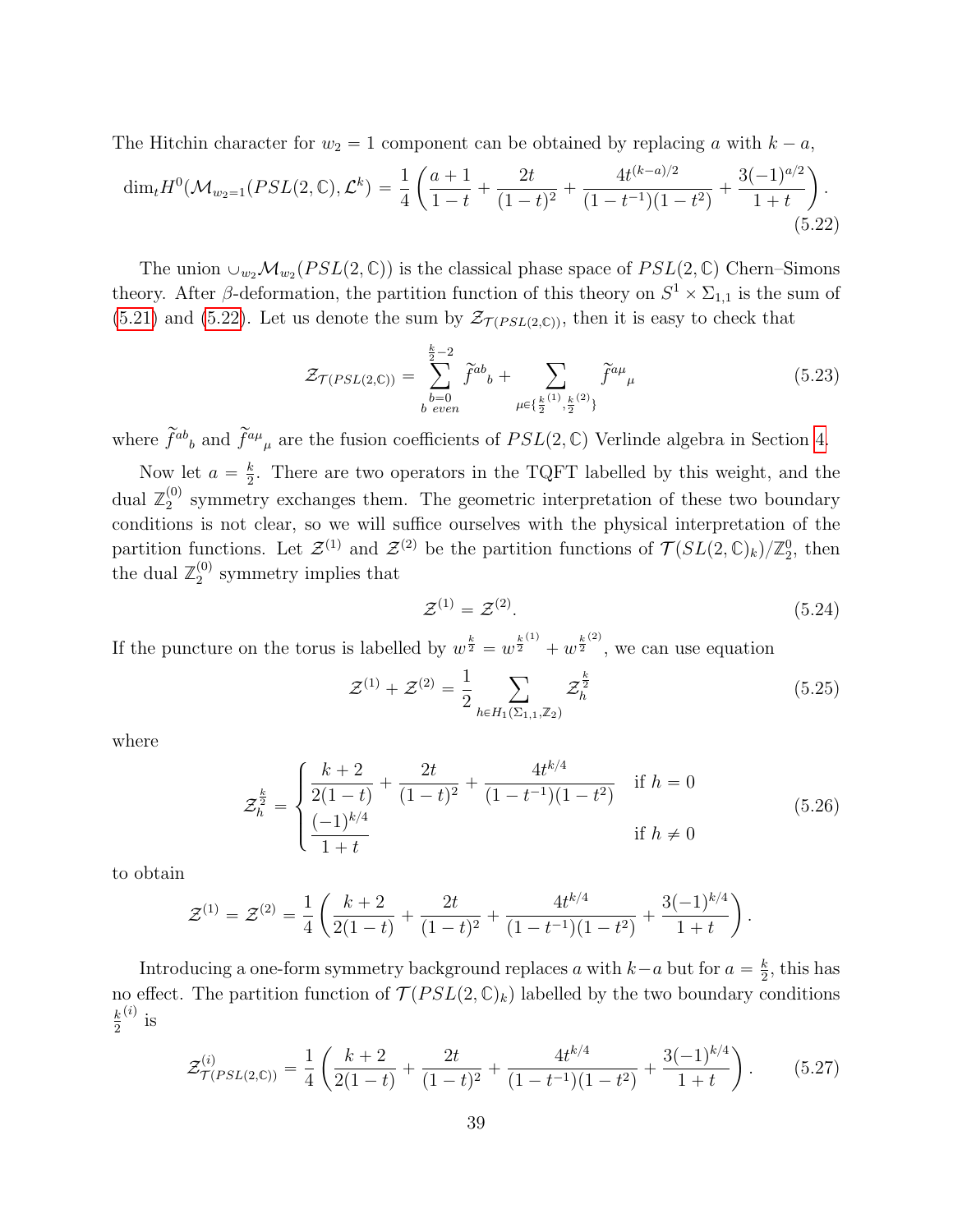This partition function is also reproduced by the fusion coefficients of  $PSL(2,\mathbb{C})$  algebra studied in Section [4,](#page-26-0)

$$
\mathcal{Z}^{(i)}_{\mathcal{T}(PSL(2,\mathbb{C}))} = \sum_a \widetilde{f}^{\frac{k}{2}^{(i)}a}{}_a + \sum_\mu \widetilde{f}^{\frac{k}{2}^{(i)}\mu}{}_\mu.
$$

giving another check on the formulae obtained there.

### Acknowledgements

We would like to thank Dan Freed, Po-Shen Hsin, Andrew Neitzke, and Sebastian Schulz for useful discussions. We would also like to thank Simons Center for Geometry and Physics for generous hospitality during Graduate Summer School on the Mathematics and Physics of Hitchin Systems and the Simons Summer Workshop 2021. The work of SG is supported by the U.S. Department of Energy, Office of Science, Office of High Energy Physics, under Award No. DE-SC0011632, and by the National Science Foundation under Grant No. NSF DMS 1664227. The work of AS was supported by NSF grants DMS-2005312 and DMS-1711692. The work of DP was supported by the Center for Mathematical Sciences and Application. This paper is partly a result of the ERC-SyG project, Recursive and Exact New Quantum Theory (ReNewQuantum) which received funding from the European Research Council (ERC) under the European Union's Horizon 2020 research and innovation programme under grant agreement No 810573.

#### <span id="page-40-0"></span> $\mathbf A$  Partition function of  $\mathcal T/\mathbb Z^{(0)}_n$  $\hat{n}$

The partition function of  $\mathcal{T}/\mathbb{Z}_n^{(0)}$  is defined as

<span id="page-40-3"></span>
$$
\mathcal{Z}_{\mathcal{T}/\mathbb{Z}_n^{(0)}} = \frac{1}{|H^1(\Sigma, \mathbb{Z}_n)|^{\frac{1}{2}}} \sum_{h \in H_1(\Sigma, \mathbb{Z}_n)} \mathcal{Z}_h.
$$
\n(A.1)

We will show in Appendix [A.1](#page-41-0) that for  $h \neq 0$ ,

<span id="page-40-1"></span>
$$
\mathcal{Z}_h = \sum_{i \in \mathcal{B}^{\mathbb{Z}_m}} N_i^{2g-2} \tag{A.2}
$$

where  $\mathbb{Z}_m$  is the smallest subgroup of  $\mathbb{Z}_n$  such that  $h \in H_1(\Sigma, \mathbb{Z}_m)$ , and  $\mathcal{B}^{\mathbb{Z}_m} \subset \mathcal{B}$  is the set of  $\mathbb{Z}_m$ -fixed points. Using this result, we will show in Appendix [A.2](#page-41-1) that

<span id="page-40-2"></span>
$$
\mathcal{Z}_{\mathcal{T}/\mathbb{Z}_n^{(0)}} = \sum_{i \in \mathcal{B}/\mathbb{Z}_n} |\text{Stab}(i)| \left( \frac{|\text{Stab}(i)|}{|\mathbb{Z}_n|^{\frac{1}{2}}} N_i \right)^{2g-2}
$$
(A.3)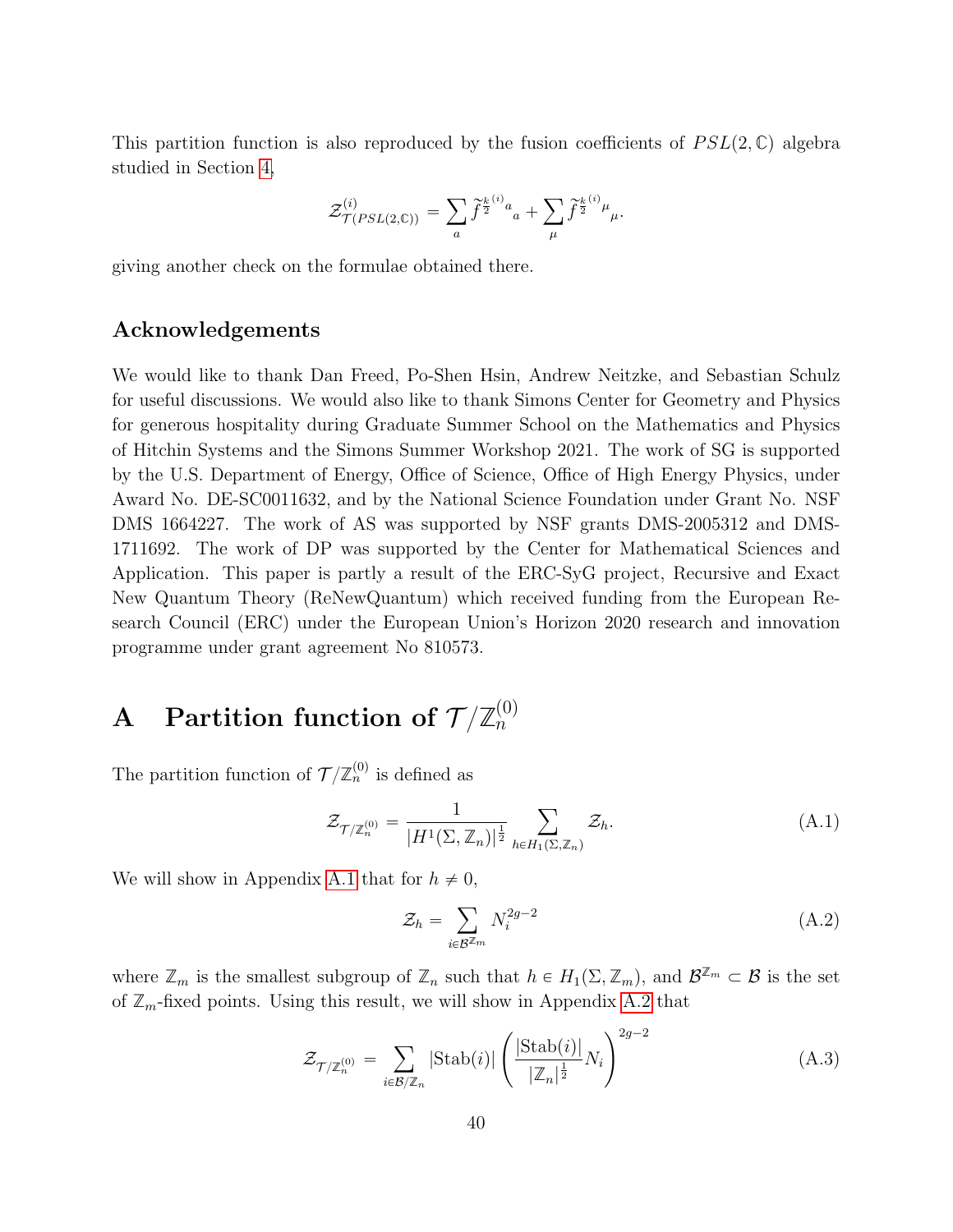where  $\mathcal{B}/\mathbb{Z}_n$  is the set of  $\mathbb{Z}_n$ -orbits of  $\mathcal{B}$ , and for any orbit  $i \in \mathcal{B}/\mathbb{Z}_n$ , the cardinality of the stabilizer of any of its representatives in  $\mathcal{B}$  is denoted by  $\{1, 2, \dots, |\text{Stab}(i)|\}$ . Finally, in Appendix [A.3](#page-46-0) we will discuss gauging a product of cyclic groups.

# <span id="page-41-0"></span>A.1 Computation of  $\mathcal{Z}_h$

The main idea behind the derivation of equation  $(A.2)$  is that for any  $\mathbb{Z}_n$  bundle over a surface, the surface can be chopped into pairs of pants and cylinders such that the restriction of the  $\mathbb{Z}_n$  bundle to each pair of pants is trivial, but the restriction to the cylinders may not be. In TQFT, this means that the only new ingredients required for the computation of  $\mathcal{Z}_h$ are the "twisted cylinders". These enact the  $\mathbb{Z}_n$  action on B giving  $\eta^i{}_j = \delta^i{}_{z(i)}$  where  $z \in \mathbb{Z}_n$ . Now gluing the surface back together using the twisted cylinders enforces the sum over the diagonal basis  $\mathcal B$  to collapse to the subset that is invariant under the action of the twisted cylinders. We will now make this idea more concrete.

Consider a standard basis  $\{A_i, B_i; i = 1, \dots, g\}$  of cycles in  $H_1(\Sigma, \mathbb{Z}_n)$  and write  $h =$  $g$  $i=1$  $x_i A_i + y_i B_i$  for  $x_i, y_i \in \mathbb{Z}_n$ . It is convenient to chop the surface into handles and caps as in [Figure 5,](#page-42-0) and apply the action of the mapping class group of each handle to bring  $h$  to a form  $\sum_{g}^{g}$  $i=1$  $d_i A_i$  where  $d_i = \gcd(x_i, y_i)$ .<sup>[21](#page-41-2)</sup> (See Figure [6\)](#page-42-1). Figure [6](#page-42-1) also shows that the handle operator labelled by  $(x_i, y_i)$  has a non-zero matrix entry only if the two boundaries are labelled by the same  $d_i$ -invariant state. Gluing the handle operators and caps back together we find

$$
\mathcal{Z}_h = \sum_{i \in \mathcal{B}^{\mathbb{Z}_m}} N_i^{2g-2} \tag{A.4}
$$

where  $\mathbb{Z}_m$  is the smallest subgroup containing all  $gcd(x_i, y_i)$ . As the action of mapping class group preserves each subgroup of  $H_1(\Sigma, \mathbb{Z}_n)$ ,  $\mathbb{Z}_m$  is also the smallest subgroup such that  $H_1(\Sigma, \mathbb{Z}_m)$  contains h. This completes the derivation of equation [\(A.2\)](#page-40-1).

# <span id="page-41-1"></span> $\text{A.2}\quad \text{Computation of }\mathcal{Z}_{\mathcal{T}/\mathbb{Z}_n^{(0)}}$

Now we will derive the result [\(A.3\)](#page-40-2). The derivation is straightforward when  $n = p$  is prime, so we discuss this case first. We recall that  $\mathbb{Z}_p$  has no non-trivial subgroups. Therefore,  $\mathcal{Z}_h$ 

<span id="page-41-2"></span><sup>&</sup>lt;sup>21</sup>The relevant element of  $SL(2, \mathbb{Z})$ , i.e.  $\begin{pmatrix} a & b \\ 0 & 0 \end{pmatrix}$  $\begin{pmatrix} a & b \\ c & e \end{pmatrix}$  is such that that  $c = -\frac{y}{d}$ ,  $e = \frac{x}{d}$ , and  $(a, b)$  is a Bezout's pair satisfying  $ax + by = d$ .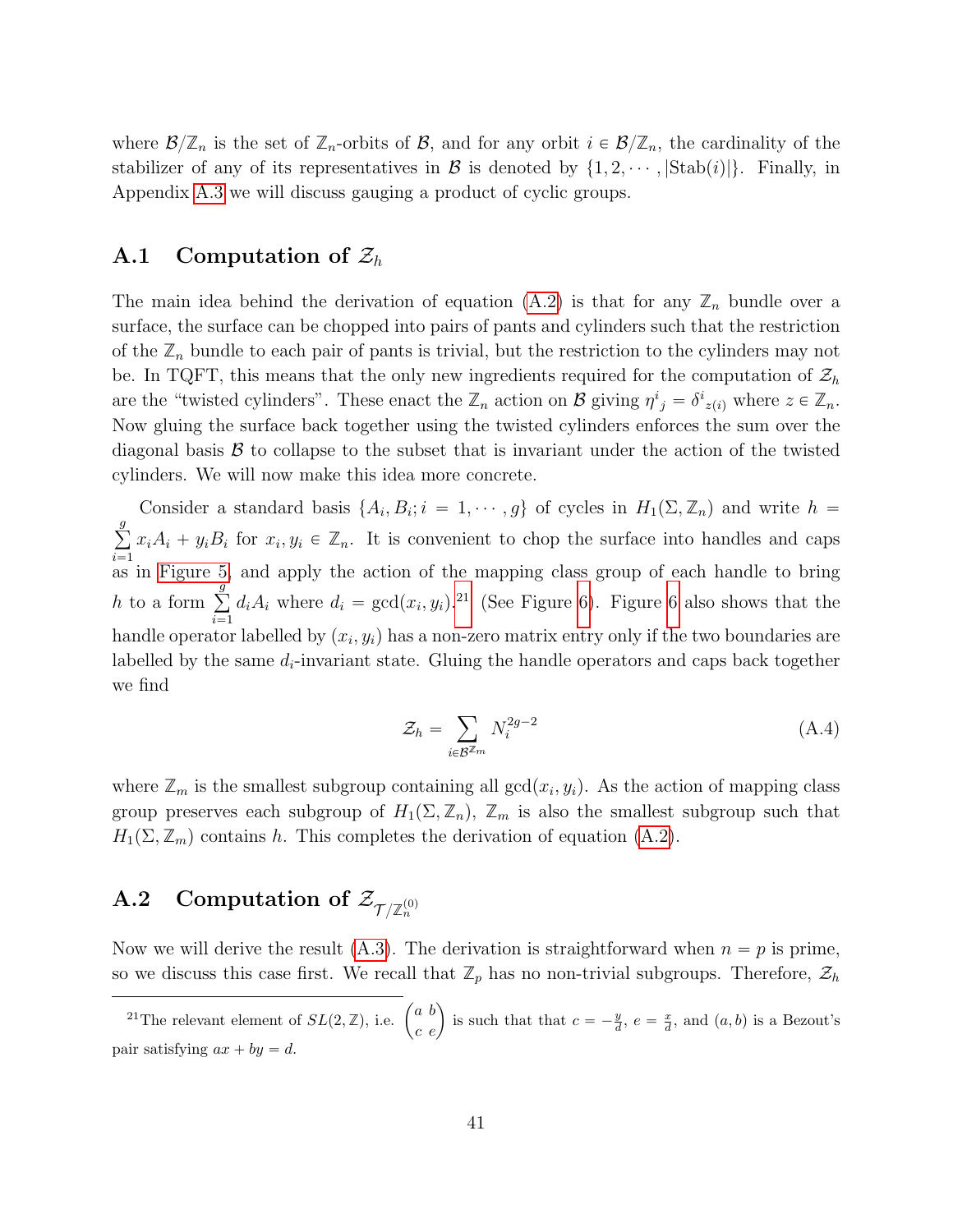<span id="page-42-0"></span>

Figure 5: Decomposition of  $\Sigma$  into caps and handles

<span id="page-42-1"></span>

Figure 6: A handle operator decorated with  $(x_i, y_i) \in \mathbb{Z}_n \times \mathbb{Z}_n$ . Under the action of modular group, it can be mapped to a handle operator with decoration  $(\gcd(x_i, y_i), 0)$ . Finally, consistent gluing requires that  $a = d_i(a) = b$ , which implies that the handle operator is non-zero only if this condition is satisfied.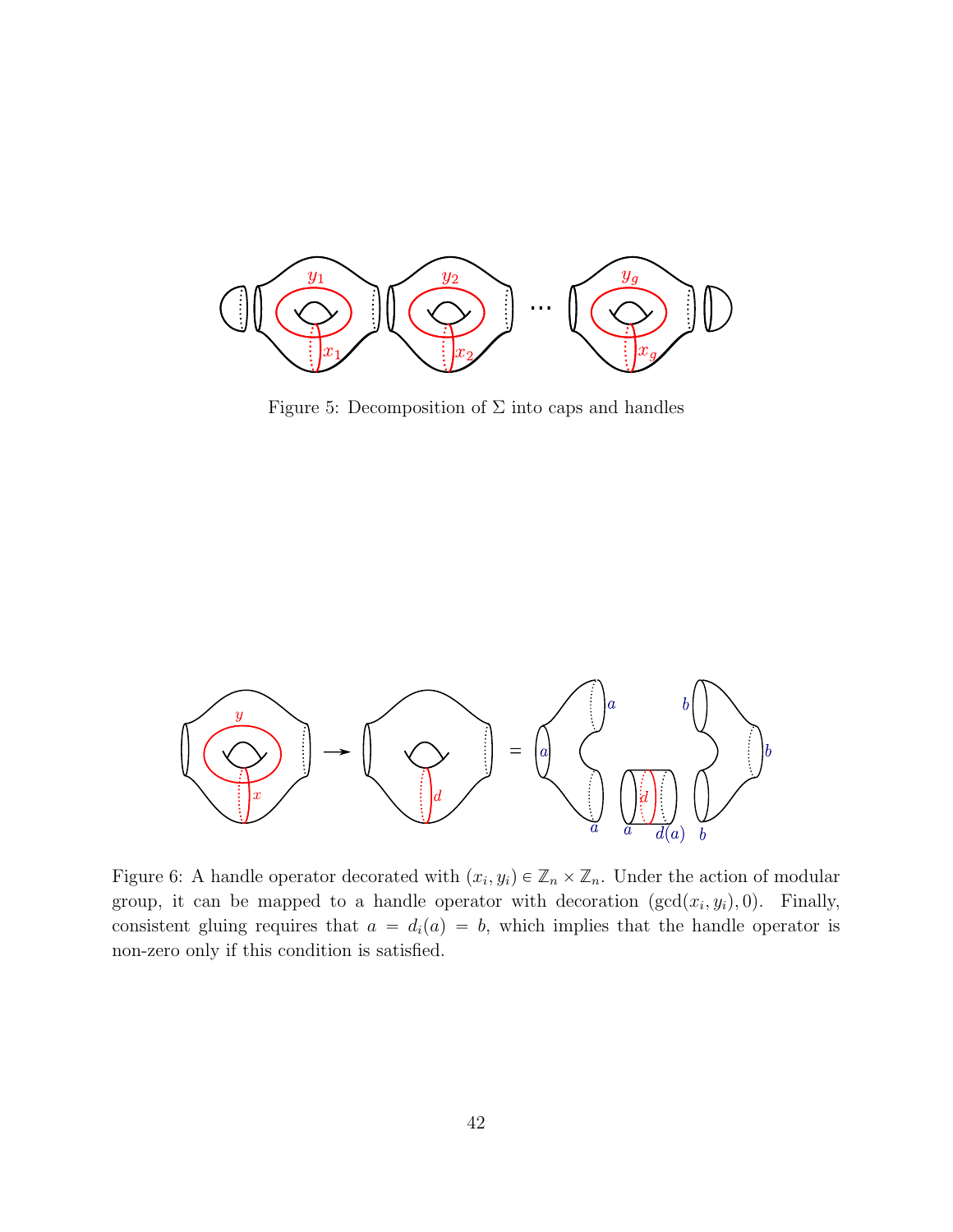is the same for all non-zero  $h$ , and we get

$$
\mathcal{Z}_{\mathcal{T}/\mathbb{Z}_p^{(0)}} = \frac{1}{p^g} \left( \sum_{i \in \mathcal{B}} N_i^{2g-2} + (p^{2g} - 1) \sum_{i \in \mathcal{B}^{\mathbb{Z}_p}} N_i^{2g-2} \right)
$$
  
\n
$$
= \frac{1}{p^g} \left( \sum_{i \in \mathcal{B} \setminus \mathcal{B}^{\mathbb{Z}_p}} N_i^{2g-2} + p^{2g} \sum_{i \in \mathcal{B}^{\mathbb{Z}_p}} N_i^{2g-2} \right)
$$
  
\n
$$
= \sum_{i \in \mathcal{B}/\mathbb{Z}_p} \left( \frac{N_i}{|\mathbb{Z}_p|^{\frac{1}{2}}} \right)^{2g-2} + p^{2g-1} \sum_{i \in \mathcal{B}/\mathbb{Z}_p} N_i^{2g-2}
$$
  
\n
$$
= \sum_{i \in \mathcal{B}/\mathbb{Z}_p} |\text{Stab}(i)| \left( \frac{|\text{Stab}(i)|}{|\mathbb{Z}_p|^{\frac{1}{2}}} N_i \right)^{2g-2}
$$
  
\n(A.5)

This is precisely the result [\(A.3\)](#page-40-2).

When *n* is composite,  $\mathbb{Z}_n$  has a non-trivial subgroups which are labelled by divisors of *n*, and if  $H_1(\Sigma, \mathbb{Z}_m)$  is the smallest subgroup containing h then  $\mathcal{Z}_h$  gets contribution only from  $\mathbb{Z}_m$ -invariant elements of  $\mathcal{B}$ .

In order to evaluate [\(A.1\)](#page-40-3) we need to know for each  $m|n$ , the number of elements of  $H_1(\Sigma, \mathbb{Z}_m)$  that are not contained in any smaller subgroup. This number is computed as follows. Let  $n = p_1^{a_1} \cdots p_j^{a_j}$  be the prime factorization of n, then a divisor m of n has the prime factorization  $m = p_1^{b_1} \cdots p_j^{b_j}$  where  $0 \leq b_i \leq a_i$ . In particular, we may represent a divisor of *n* by a tuple  $(b_1, \dots, b_j)$  such that  $0 \leq b_i \leq a_i$ , and denote the quantities depending on a divisor accordingly. For example, let  $\mathbb{Z}_{(b_1,\dots,b_j)}$  be another notation for  $\mathbb{Z}_{p_1^{b_1}\cdots p_j^{b_j}}$ ,  $\mathcal{B}^{(b_1,\dots,b_j)}$ denote the set of elements fixed under the action of  $\mathbb{Z}_{(b_1,\dots,b_j)}$ , and so on. raci in action

The number of elements of  $H_1\left(\sum,\mathbb{Z}_{p_1^{b_1}\cdots p_j^{b_j}}\right)$  that are not contained in any smaller subgroup is ¨ ˛

<span id="page-43-0"></span>
$$
\mathcal{C}_{(b_1,\cdots,b_j)} = \left(\prod_{q=1}^j p_q^{b_q}\right)^{2g} - \sum_{r=1}^j \left(p_r^{b_r-1} \prod_{q \neq r} p_q^{b_q}\right)^{2g} + \sum_{1 \leq r < s < j} \left(p_r^{b_r-1} p_s^{b_s-1} \prod_{\substack{q \neq r \\ q \neq s}} p_q^{b_q}\right)^{2g} - \cdots + (-1)^{j-1} \left(\prod_{q=1}^j p_q^{b_q-1}\right)^{2g}.\tag{A.6}
$$

This result follows from a use of the inclusion-exclusion principle: the first term is the number of elements in  $H_1(\Sigma, \mathbb{Z}_{(b_1, \dots, b_j)})$ ; the second term is the number of elements in a subgroup  $H_1(\Sigma, \mathbb{Z}_{(b_1,\dots,b_r-1,\dots,b_i)})$ ; the third term includes again the number of elements in the pairwise intersections of  $H_1(\Sigma, \mathbb{Z}_{(b_1, \cdots, b_r-1, \cdots, b_j)})$  and  $H_1(\Sigma, \mathbb{Z}_{(b_1, \cdots, b_q-1, \cdots, b_j)})$ , and so on.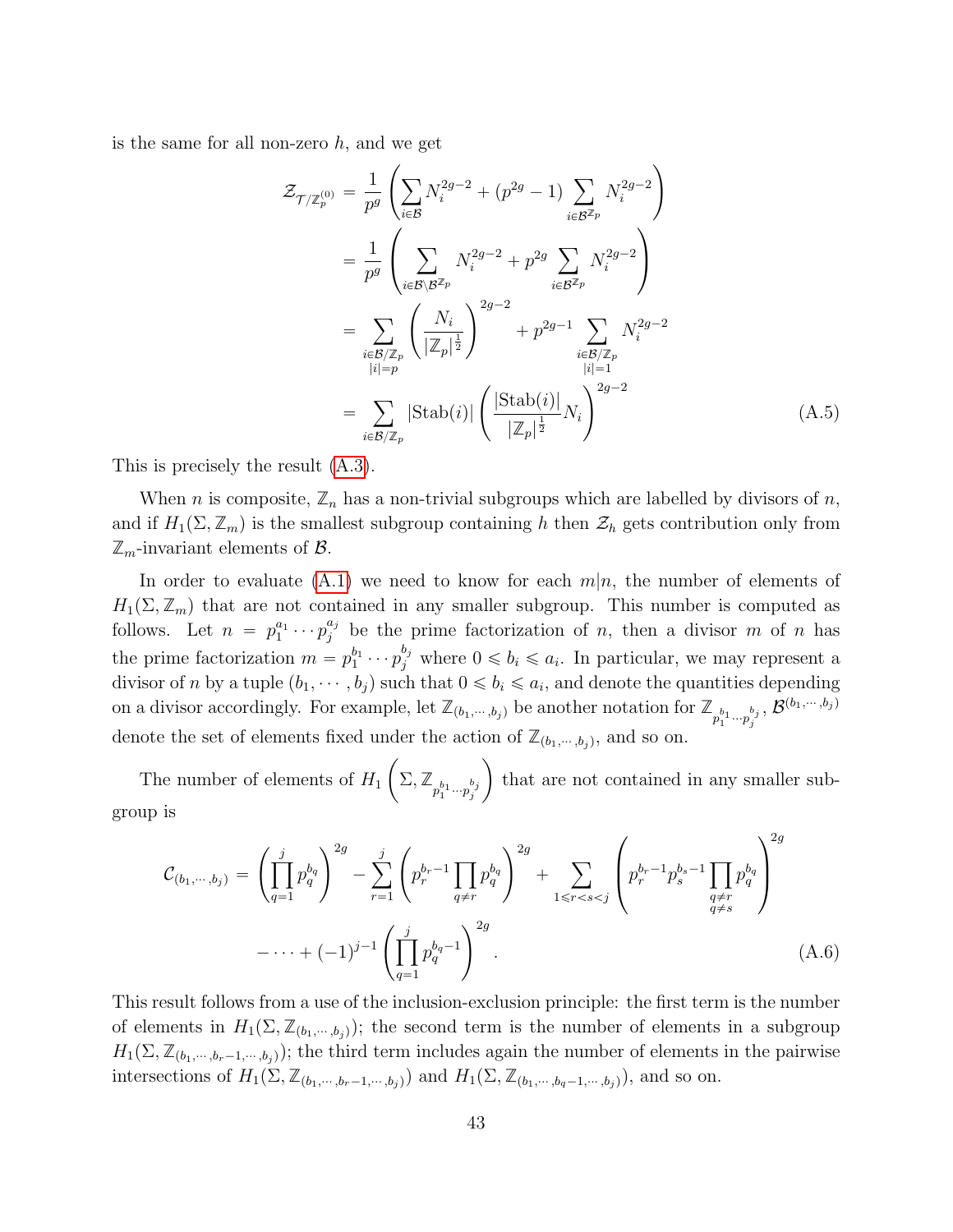Using  $(A.6)$ , we obtain the following form for the sum in  $(A.1)$ ,

<span id="page-44-2"></span>
$$
\sum_{h \in H_1(\Sigma, \mathbb{Z}_n)} \mathcal{Z}_h = \sum_{\substack{(b_1, \cdots, b_j) \\ 0 \le b_j \le a_j}} \mathcal{C}_{(b_1, \cdots, b_j)} \sum_{i \in \mathcal{B}^{(b_1, \cdots, b_j)}} N_i^{2g-2}.
$$
\n(A.7)

The coefficient of  $\left(\prod_{i=1}^{j} \right)$ j  $q=1$  $p_{q}^{b_{q}}$  $\sqrt{2g}$ in this sum gets a contribution from a tuple  $(c_1, \dots, c_j)$  if for all  $i \in \{1, \dots, j\}$ ,  $c_i = b_i$  or  $c_i = b_i + 1$ . In particular, the coefficient of  $\begin{pmatrix} j \\ \prod \end{pmatrix}$ j  $p_q^{b_q}$  ) is  $\sqrt{2g}$ 

<span id="page-44-1"></span>
$$
\sum_{i \in \mathcal{B}^{(b_1, \dots, b_j)}} N_i^{2g-2} - \sum_{r=1}^j \sum_{i \in \mathcal{B}^{(b_1, \dots, b_r+1, \dots, b_j)}} N_i^{2g-2} + \sum_{1 \le r < s \le j} \sum_{i \in \mathcal{B}^{(b_1, \dots, b_r+1, \dots, b_{s+1}, \dots, b_j)}} N_i^{2g-2} - \dots + (-1)^{j-1} \sum_{i \in \mathcal{B}^{(b_1+1, \dots, b_r+1, \dots, b_{s+1}, \dots, b_j+1)}} N_i^{2g-2}.
$$
\n(A.8)

This expression is equal to the sum of  $N_i^{2g-2}$ <sup>2g-2</sup> over the elements of  $\mathcal{B}$  that lie in a  $\mathbb{Z}_n$  orbit of length  $\prod_{j=1}^{j}$  $q=1$  $p_q^{a_q-b_q}$ .<sup>[22](#page-44-0)</sup> Let  $Orb_{(b_1,\dots,b_j)}(\mathcal{B})$  be the set of orbits of  $\mathcal B$  of this length, then the expression [\(A.8\)](#page-44-1) is equal to

$$
\prod_{q=1}^{j} p_q^{a_q - b_q} \sum_{i \in \text{Orb}_{(b_1, \dots, b_j)}} N_i^{2g-2} \tag{A.9}
$$

 $q=1$ 

<span id="page-44-0"></span><sup>&</sup>lt;sup>22</sup>This can be seen as follows. The first sum in [\(A.8\)](#page-44-1) is the sum over elements fixed under  $\mathbb{Z}_{p_1^{b_1}\cdots p_j^{b_j}}$ . Such an element lies in a  $\mathbb{Z}_n$  orbit of length  $p_1^{x_1} \cdots p_j^{x_j}$  where  $x_j \leq a_j - b_j$ . Using inclusion-exclusion principle, we can remove the set of elements with  $x_j < a_j - b_j$ . This is precisely what the rest of the terms in [\(A.8\)](#page-44-1) accomplish.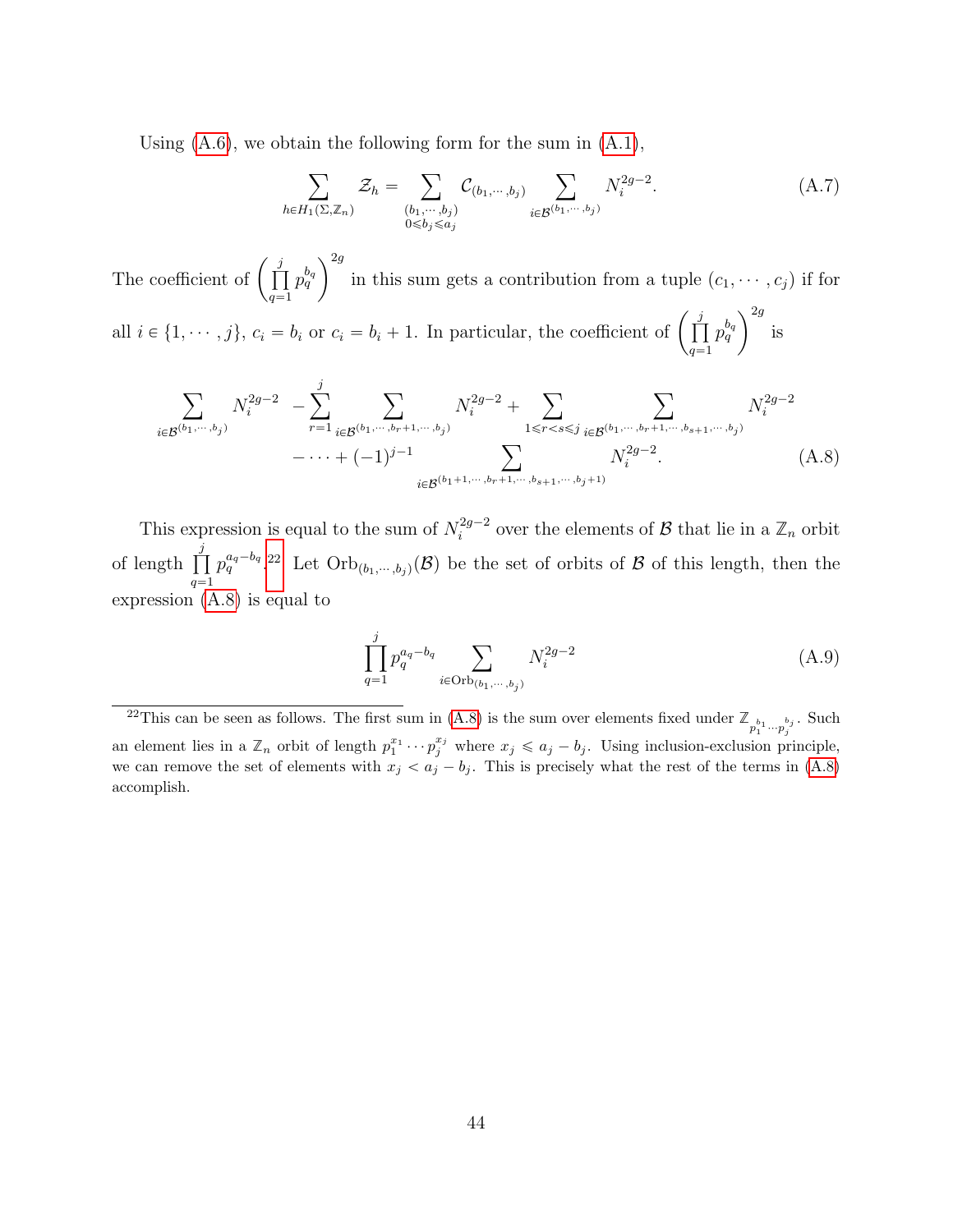Plugging this in equation [\(A.1\)](#page-40-3), we get

$$
\mathcal{Z}_{\mathcal{T}/\mathbb{Z}_{n}^{(0)}} = \frac{1}{n^{g}} \left( \sum_{\substack{(b_{1}, \dots, b_{j}) \ (b_{1}, \dots, b_{j})}} \left( \prod_{q=1}^{j} p_{q}^{b_{q}} \right)^{2g} \prod_{q=1}^{j} p_{q}^{a_{q} - b_{q}} \sum_{i \in \text{Orb}_{(b_{1}, \dots, b_{j})}} N_{i}^{2g-2} \right)
$$
\n
$$
= \sum_{\substack{(b_{1}, \dots, b_{j}) \ (b_{j} \leq a_{j})}} \left( \prod_{q=1}^{j} p_{q}^{b_{q}} \right)^{2g-1} \sum_{i \in \text{Orb}_{(b_{1}, \dots, b_{j})}(B)} \left( \frac{N_{i}}{|\mathbb{Z}_{n}|^{\frac{1}{2}}} \right)^{2g-2}
$$
\n
$$
= \sum_{\substack{(b_{1}, \dots, b_{j}) \ (b_{j} \leq a_{j})}} \sum_{i \in \text{Orb}_{(b_{1}, \dots, b_{j})}(B)} \left( \prod_{q=1}^{j} p_{q}^{b_{q}} \right)^{2g-1} \left( \frac{N_{i}}{|\mathbb{Z}_{n}|^{\frac{1}{2}}} \right)^{2g-2}
$$
\n
$$
= \sum_{i \in B/\mathbb{Z}_{n}} |\text{Stab}(i)| \left( \frac{|\text{Stab}(i)|}{|\mathbb{Z}_{n}|^{\frac{1}{2}}} N_{i} \right)^{2g-2} \tag{A.10}
$$

This completes the derivation of equation  $(A.3)$  for n composite.

As an example of this general discussion, consider the case  $n = 12 = 2^2 \times 3$ , i.e.  $p_1 = 2$ ,  $a_1 = 2, p_2 = 3, \text{ and } a_2 = 1.$  12 has six divisors, i.e. 1, 2, 3, 4, 6, and 12. For each divisor m, the number of elements in  $H_1(\Sigma, \mathbb{Z}_m)$  that are not contained in a smaller subgroup is (cf. Equation  $(A.6)$ 

$$
C_{(0,0)} = 1
$$
  
\n
$$
C_{(1,0)} = 2^{2g} - 1
$$
  
\n
$$
C_{(0,1)} = 3^{2g} - 1
$$
  
\n
$$
C_{(2,0)} = 4^{2g} - 2^{2g}
$$
  
\n
$$
C_{(1,1)} = 6^{2g} - 3^{2g} - 2^{2g} + 1
$$
  
\n
$$
C_{(2,1)} = 12^{2g} - 6^{2g} - 4^{2g} + 2^{2g}
$$

Plugging these numbers in  $(A.7)$ , we obtain that the coefficient of 1 is

$$
\sum_{i \in B} N_i^{2g-2} - \sum_{i \in B^{\mathbb{Z}_2}} N_i^{2g-2} - \sum_{i \in B^{\mathbb{Z}_3}} N_i^{2g-2} + \sum_{i \in B^{\mathbb{Z}_6}} N_i^{2g-2}.
$$
 (A.11)

which is precisely the sum of  $N_i^{2g-2}$  $i^{2g-2}$  over the set of elements in orbits of length 12. Similarly, the coefficient of  $2^{2g}$  is

$$
\sum_{i \in \mathcal{B}^{\mathbb{Z}_2}} N_i^{2g-2} - \sum_{i \in \mathcal{B}^{\mathbb{Z}_4}} N_i^{2g-2} - \sum_{i \in \mathcal{B}^{\mathbb{Z}_6}} N_i^{2g-2} + \sum_{i \in \mathcal{B}^{\mathbb{Z}_{12}}} N_i^{2g-2}.
$$
 (A.12)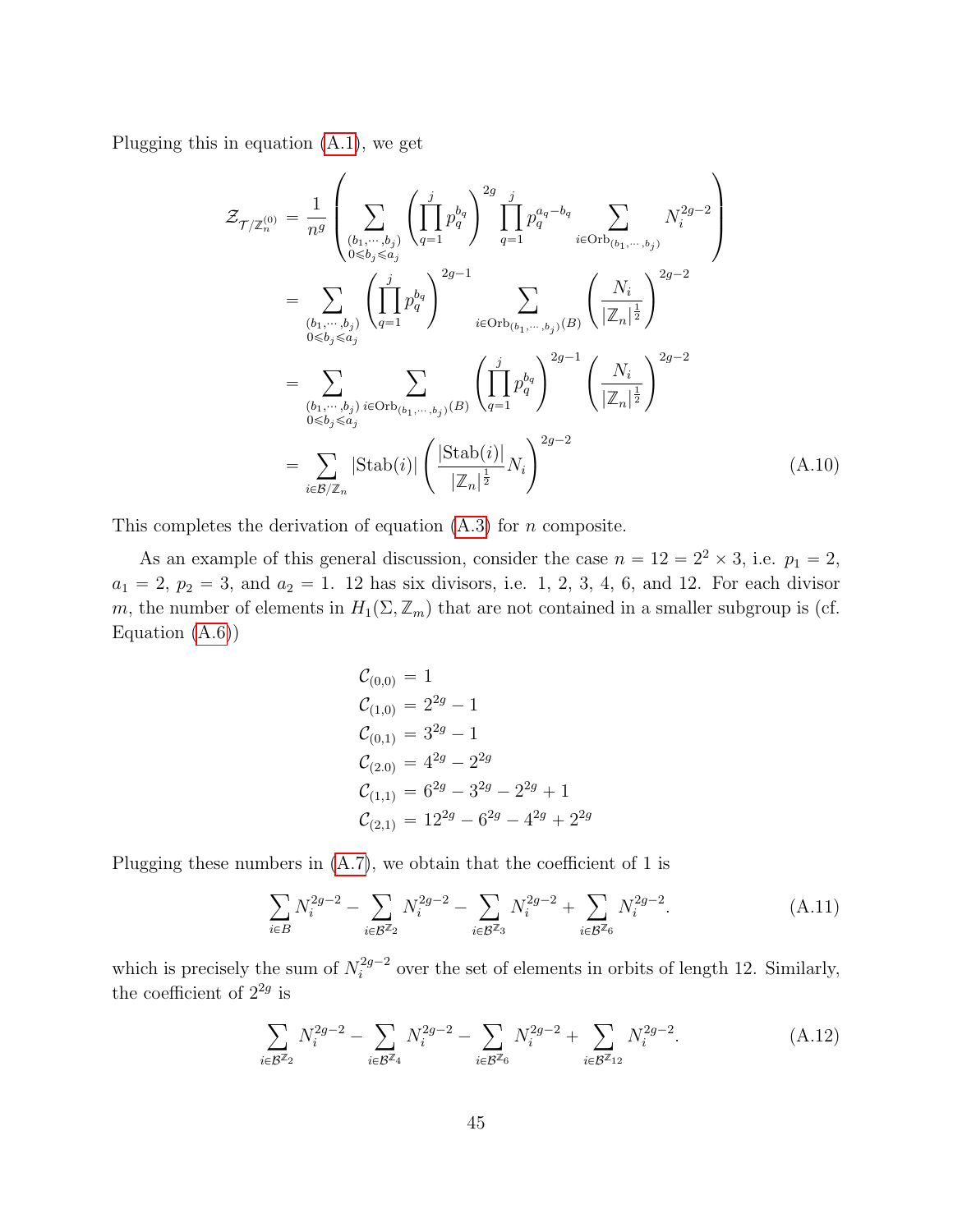which is the sum over elements in orbits of length 6. After making similar computations for coefficients of  $3^{2g}$ ,  $4^{2g}$ ,  $6^{2g}$  and  $12^{2g}$  it is straightforward to derive that the partition function of  $\mathcal{T}/\mathbb{Z}_{12}^{(0)}$  is

$$
\mathcal{Z}_{\mathcal{T}/\mathbb{Z}_{12}^{(0)}} = \sum_{i \in \mathcal{B}/\mathbb{Z}_{12}} |\text{Stab}(i)| \left( \frac{|\text{Stab}(i)|}{|\mathbb{Z}_{12}|^{\frac{1}{2}}} N_i \right)^{2g-2}
$$
(A.13)

## <span id="page-46-0"></span>A.3 The case of product of cyclic groups

Finally, we will discuss the case of gauging (a subgroup of) the 0-form symmetry of a TQFT that is a product of cyclic groups. Here, we may gauge one factor of the product at a time. At each step, the partition function can be computed using the techniques presented in the previous two subsections. A special case of interest that has appeared implicitly in this paper is that of  $\mathcal{T}(Spin(4n, \mathbb{C}))$ . The center of  $Spin(4n, \mathbb{C})$  is  $\mathbb{Z}_2 \times \mathbb{Z}_2$ . As this subgroup of the 0-form symmetry is gauged, a natural generalization of the results [\(A.2\)](#page-40-1) and [\(A.3\)](#page-40-2) holds.

In general, for a TQFT  $\mathcal{T}$  with 0-form symmetry  $\mathbb{Z}_2 \times \mathbb{Z}_2$ ,  $\mathcal{Z}_h$  for  $h \in H_1(\Sigma, \mathbb{Z}_2 \times \mathbb{Z}_2)$  is given by

<span id="page-46-2"></span>
$$
\mathcal{Z}_h = \sum_{\lambda \in P_k^{\tilde{Z}}} (\theta_t(f_{\lambda,t}))^{1-g}
$$
\n(A.14)

Here  $\widetilde{Z} \subset \mathbb{Z}_2 \times \mathbb{Z}_2$  is the smallest subgroup such that  $H_1(\Sigma, \widetilde{Z})$  contains h. Furthermore,

<span id="page-46-3"></span>
$$
\mathcal{Z}_{\mathcal{T}/(\mathbb{Z}_2 \times \mathbb{Z}_2)^{(0)}} = \sum_{i \in \mathcal{B}/(\mathbb{Z}_2 \times \mathbb{Z}_2)} |\text{Stab}(i)| \left( \frac{|\text{Stab}(i)|}{|\mathbb{Z}_2 \times \mathbb{Z}_2|^{\frac{1}{2}}} N_i \right)^{2g-2}.
$$
 (A.15)

This result follows easily by gauging the two  $\mathbb{Z}_2$  factors one after another, and using the result  $(A.3)$ . The consistency of  $(A.14)$  with  $(A.15)$  follows from the equation

$$
\mathcal{Z}_{\mathcal{T}/(\mathbb{Z}_2 \times \mathbb{Z}_2)^{(0)}} = \frac{1}{|H_1(\Sigma, \mathbb{Z}_2)|^{\frac{1}{2}}} \sum_h \mathcal{Z}_h.
$$
\n(A.16)

# <span id="page-46-1"></span>**B** Fusion rules of  $\mathcal{T}(PSL(2,\mathbb{C})_k)$

In this appendix we will derive the fusion rules of  $\mathcal{T}(PSL(2,\mathbb{C})_k)$  given in Section [4.](#page-26-0) In [subsection B.1](#page-47-0) the fusion rules of  $\mathcal{T}(SL(2,\mathbb{C})_k)/\mathbb{Z}_2^{(1)}$  $_2^{(1)}$  are derived, while in [subsection B.2](#page-47-1) a derivation of the fusion rules of  $\mathcal{T}(PSL(2,\mathbb{C})_k) = \mathcal{T}(SL(2,\mathbb{C})_k)/(\mathbb{Z}_2^{(0)} \times \mathbb{Z}_2^{(1)}$  $\binom{1}{2}$  is given.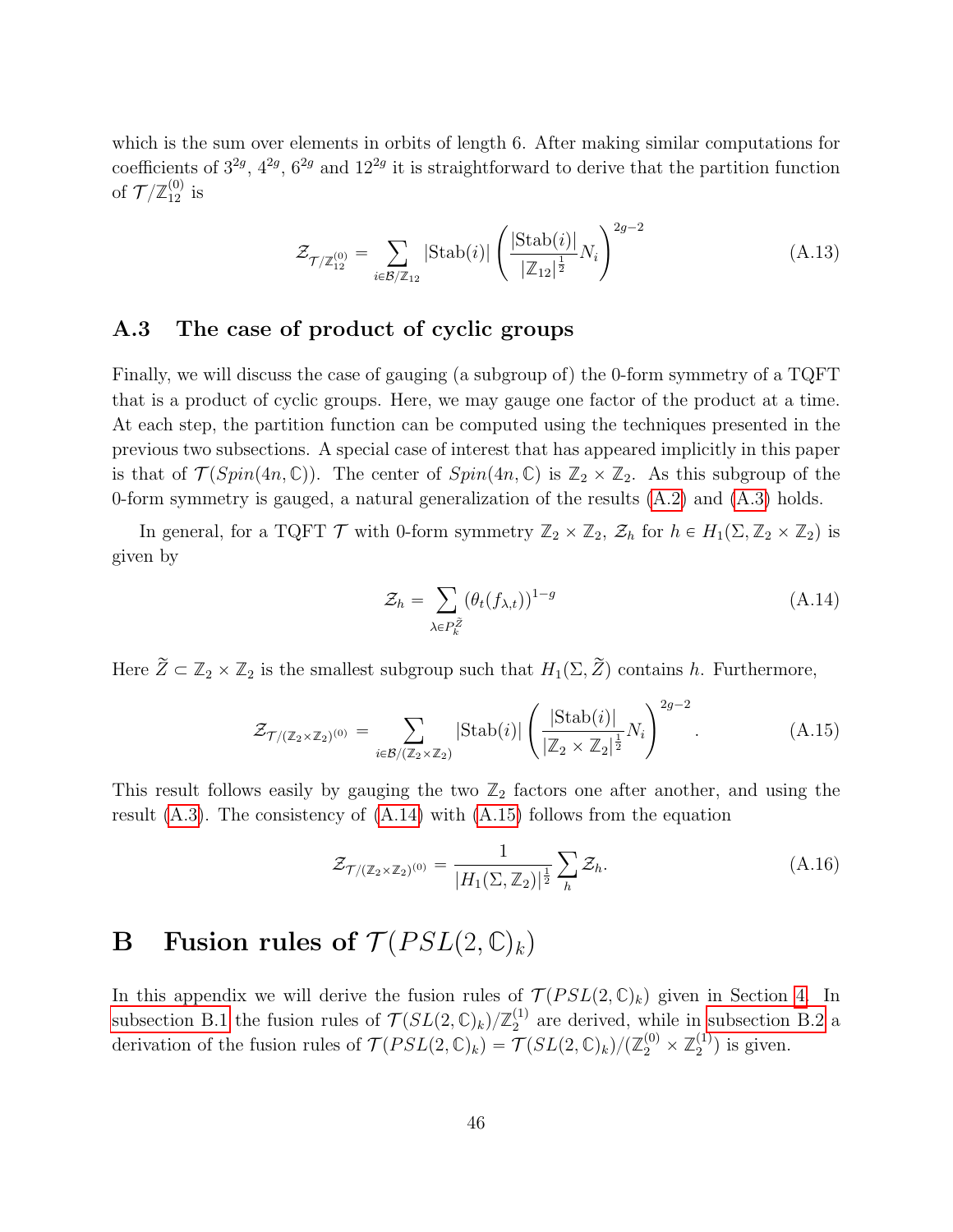#### <span id="page-47-0"></span> $\textbf{B.1} \quad \textbf{Fusion rules of} \; \mathcal{T}(SL(2,\mathbb{C})_k) / \mathbb{Z}_2^{(1)}$ 2

The operators of  $\mathcal{T}(SL(2,\mathbb{C})_k)/\mathbb{Z}_2^{(1)}$  $_2^{(1)}$  are

$$
x^{j} = \frac{1}{2}(w^{j} + w^{k-j})
$$
 (B.1)

for  $j = 0, 1, \dots, \frac{k}{2}$  $\frac{k}{2}$ . The fusion rules are derived as follows.

<span id="page-47-3"></span>
$$
x^{a} \times x^{b} = \frac{1}{4} (w^{a} + w^{k-a}) \times (w^{b} + w^{k-b})
$$
  
\n
$$
= \frac{1}{4} \sum_{c=0}^{k} (f^{ab}c w^{c} + f^{a(k-b)}c w^{c} + f^{(k-a)b}c + f^{(k-a)(k-b)}c w^{c})
$$
  
\n
$$
= \frac{1}{4} \sum_{c=0}^{k} (f^{ab}c w^{c} + f^{a(k-b)}c w^{k-c} + f^{(k-a)b}c + f^{(k-a)(k-b)}c w^{k-c})
$$
  
\n
$$
= \frac{1}{4} \sum_{c=0}^{k} (f^{ab}c + f^{(k-a)b}c) (w^{c} + w^{k-c})
$$
  
\n
$$
= \sum_{c=0}^{\frac{k}{2}-1} (f^{ab}c + f^{(k-a)b}c) x^{c} + f^{ab}c \frac{k}{2} x^{\frac{k}{2}}
$$
  
\n(B.2)

Here in the fourth equality, we used an identity  $f^{ab}_{c} = f^{a(k-b)}_{k-c}$  which follows from the action of  $\mathbb{Z}_2^{(1)}$ <sup>(1)</sup> symmetry.<sup>[23](#page-47-2)</sup> It follows from [\(B.2\)](#page-47-3) that the fusion coefficients of  $\mathcal{T}(SL(2,\mathbb{C})_k)/\mathbb{Z}_2^{(1)}$ 2 are

$$
(f')^{ab}{}_{c} = f^{ab}{}_{c} + f^{(k-a)b}{}_{c}
$$
\n(B.3)

$$
(f')^{ab}{}_{\mu} = f^{ab}{}_{\frac{k}{2}}.\tag{B.4}
$$

#### <span id="page-47-1"></span> $\mathbf{B.2}$  Further gauging the  $\mathbb{Z}_2^{(0)}$  $_{2}^{\text{\tiny{(U)}}}$  symmetry

Now we consider gauging the  $\mathbb{Z}_2^{(0)}$  $\mathcal{Z}_2^{(0)}$  symmetry of  $\mathcal{T}(SL(2,\mathbb{C})_k)/\mathbb{Z}_2^{(1)}$  $2^{(1)}$ . The operators of this theory are

<span id="page-47-4"></span>
$$
x^{0}, x^{2}, \cdots, x^{\frac{k}{2}-2}, x^{\frac{k}{2}}^{(1)}, x^{\frac{k}{2}}^{(2)}
$$
 (B.5)

where  $x^{\frac{k}{2}^{(1)}} + x^{\frac{k}{2}^{(2)}}$  equals the  $x^{\frac{k}{2}}$  operator of  $\mathcal{T}(SL(2,\mathbb{C})_k)/\mathbb{Z}_2^{(1)}$  $_2^{(1)}$ . The fusion rules are of six different kinds:

$$
\widetilde{f}^{ab}{}_{c}, \quad \widetilde{f}^{ab}{}_{\mu}, \quad \widetilde{f}^{a\mu}{}_{b}, \quad \widetilde{f}^{a\mu}{}_{\nu}, \quad \widetilde{f}^{\mu\nu}{}_{a}, \quad \widetilde{f}^{\mu\nu}{}_{\rho}. \tag{B.6}
$$

<span id="page-47-2"></span><sup>&</sup>lt;sup>23</sup>Let  $\psi$  be the generator of 1-form symmetry, i.e.  $\psi \times \psi = \mathbb{1}$  and  $\psi \times w^a = w^{k-a}$ . Then two different ways of degenerating the five-punctured sphere  $f^{\psi\psi ab}{}_{c}$  gives the required identity  $f^{ab}{}_{c} = f^{a(k-b)}{}_{k-c}$ .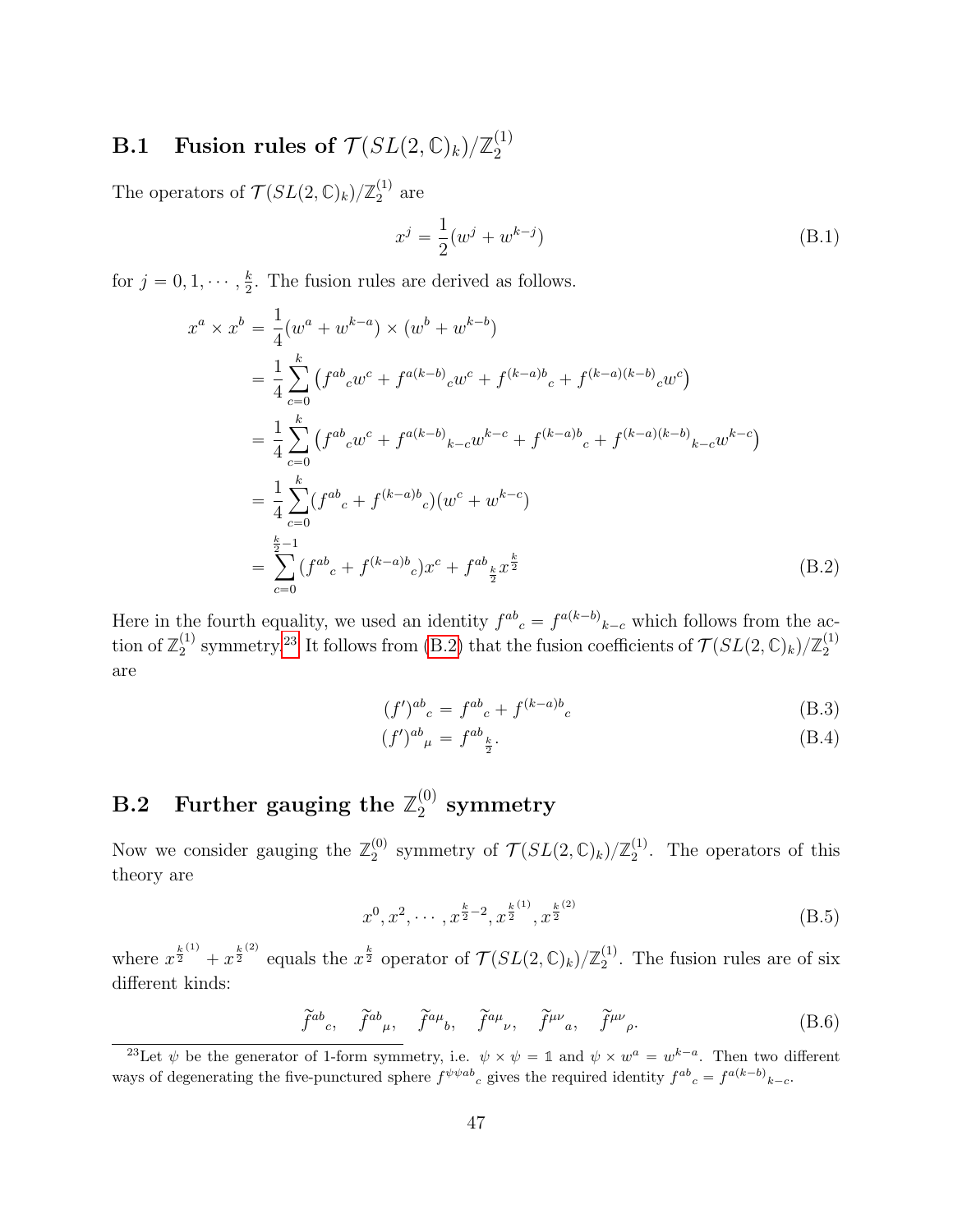where  $a, b, c \in \{0, 2, \dots, \frac{k}{2} - 2\}$ , and  $\mu, \nu, \rho \in \{\frac{k}{2}\}$ <sup>(1)</sup> and  $\frac{k}{2}$  $^{(2)}$ . Rewriting [\(B.2\)](#page-47-3) as (when a and b are even, the first sum gets contribution only from even values of  $c$ )

$$
x^{a} \times x^{b} = \sum_{\substack{c=0 \ c \text{ even}}}^{\frac{k}{2}-2} (f^{ab}_{c} + f^{(k-a)b}_{c}) x^{c} + f^{ab}_{\frac{k}{2}} (x^{\frac{k}{2}} + x^{\frac{k}{2}}^{(2)})
$$
(B.7)

we obtain

$$
\widetilde{f}^{ab}_{c} = f^{ab}_{c} + f^{(k-a)b}_{c} \tag{B.8}
$$

$$
\widetilde{f}^{ab}{}_{\mu} = f^{ab}{}_{\frac{k}{2}} \tag{B.9}
$$

The next two fusion coefficients in [\(B.5\)](#page-47-4) encode the fusion of  $x^a$  with  $x^{\mu}$ , but since  $\mu$  $x^{\mu} = x^{\frac{k}{2}}$ , it is useful to sum over  $\mu$  in order to find relations with the fusion rules of  $\overline{\mathcal{T}}(SL(2,\mathbb{C})_k)$ :

$$
\sum_{\mu} (x^a \times x^{\mu}) = \frac{1}{2} (w^a + w^{k-a}) \times w^{k/2} = \frac{1}{2} \sum_{\substack{b=0 \\ b \text{ even}}}^{k} \left( f^{a \frac{k}{2}}{}_{b} w^{b} + f^{(k-a) \frac{k}{2}}{}_{k-b} w^{k-b} \right)
$$

$$
= \frac{1}{2} \sum_{\substack{b=0 \\ b \text{ even}}}^{k} f^{a \frac{k}{2}}{}_{b} (w^{b} + w^{k-b})
$$

$$
= \sum_{\substack{b=0 \\ b \text{ even}}}^{k} f^{a \frac{k}{2}}{}_{b} (w^{b} + w^{k-b}) + f^{a \frac{k}{2}}{}_{\frac{k}{2}} w^{\frac{k}{2}}
$$

$$
= \sum_{\substack{b=0 \\ b \text{ even}}}^{k} 2 f^{a \frac{k}{2}}{}_{b} x^{b} + f^{a \frac{k}{2}}{}_{\frac{k}{2}} (x^{\frac{k}{2}} + x^{\frac{k}{2}})
$$
(B.10)

It follows that  $\sum$  $\mu$  $\widetilde{f}^{a\mu}{}_{b}=2f^{a\frac{k}{2}}{}_{b}$  and  $\sum$  $\mu$  $\widetilde{f}^{a\mu}_{\frac{k}{2}^{(1)}}=$  $\mu$  $\widetilde{f}^{a\mu}_{\frac{k}{2}}(2) = f^{a\frac{k}{2}}_{\frac{k}{2}}$ . In the former case, the dual  $\mathbb{Z}_2^{(0)}$ <sup>(0)</sup> symmetry of  $\mathcal{T}(PSL(2,\mathbb{C})_k)$  gives another constraint, i.e.  $\tilde{f}^{a_{\frac{k}{2}}^{(1)}}{}_{b} = \tilde{f}^{a_{\frac{k}{2}}^{(2)}}{}_{b}$ , and therefore,

$$
\widetilde{f}^{a\mu}{}_{b} = f^{a\frac{k}{2}}{}_{b}.\tag{B.11}
$$

In the latter case, the dual  $\mathbb{Z}_2^{(0)}$  $_2^{(0)}$  symmetry gives the constraints  $\tilde{f}^{a_{\frac{k}{2}}^{(1)}}$  $\frac{k}{2}^{(1)} = \tilde{f}^{a \frac{k}{2}^{(2)}}$  $\frac{k}{2}^{(2)}$ , and  $\widetilde{f}^{a\frac{k}{2} \left( 1\right) }$  $\frac{k}{2}^{(2)} = \widetilde{f}^{a \frac{k}{2}^{(2)}}$  $\frac{k}{2}$ <sup>*k*(1)</sup>. However, these constraints do not fully determine  $\tilde{f}^{a\mu}$ <sub>*v*</sub> as we have only three relations between four variables. In order to find these fusion coefficients uniquely, we can use the associativity and positivity conditions mentioned in Section [4.](#page-26-0) The final result is given there.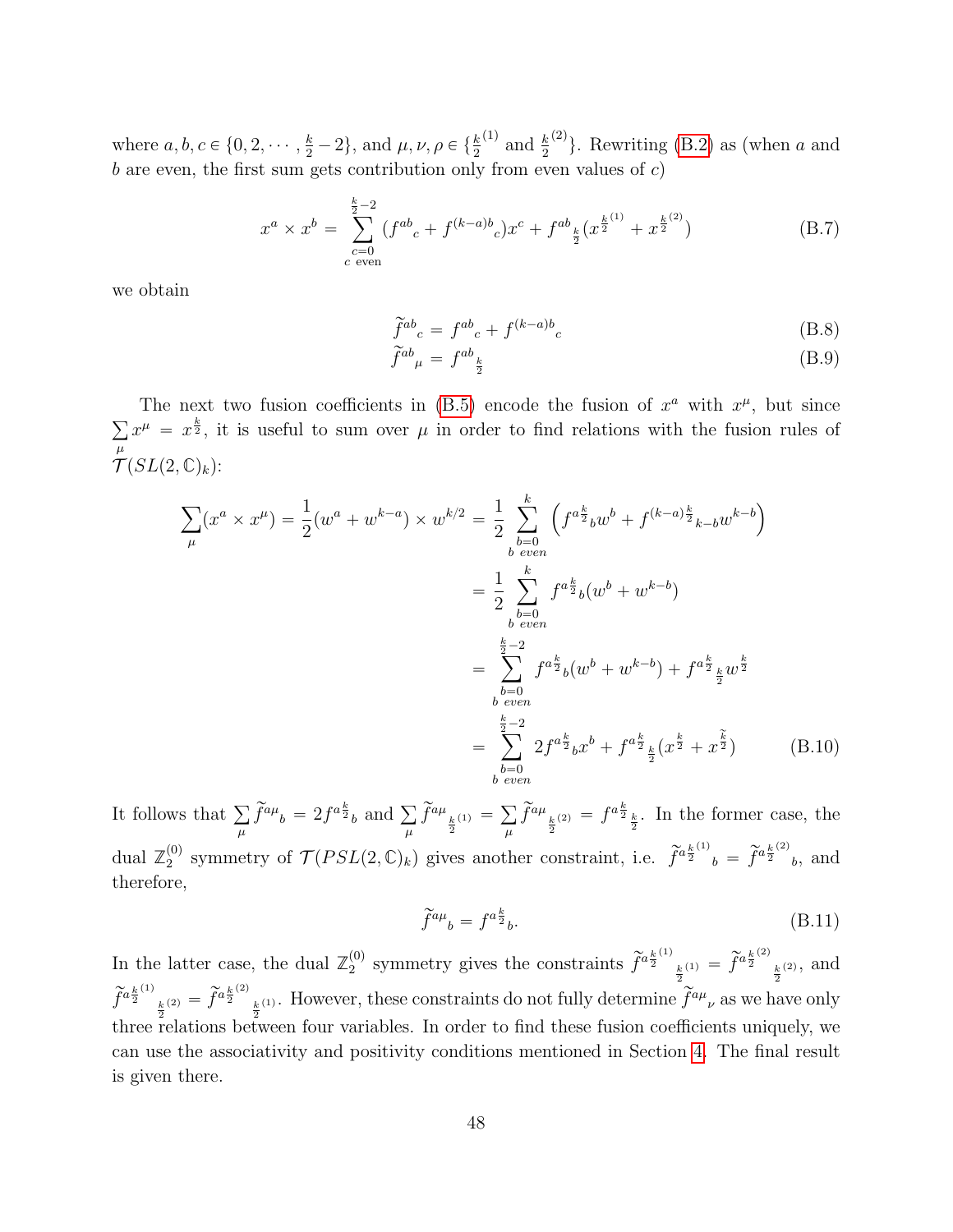Finally, the last two fusion coefficients of [\(B.5\)](#page-47-4) encode the fusion of  $x^{\mu}$  with  $x^{\nu}$ . Summing over  $\mu$  and  $\nu$  gives

$$
\sum_{\mu,\nu=\frac{k}{2},\frac{\tilde{k}}{2}} x^{\mu} \times x^{\nu} = w^{k/2} \times w^{k/2} = \sum_{\substack{c=0 \ c \, even}}^{k} f^{\frac{k}{2}\frac{k}{2}} c w^{c} = \sum_{\substack{c=0 \ c \, even}}^{\frac{k}{2}-2} 2f^{\frac{k}{2}\frac{k}{2}} c x^{c} + f^{\frac{k}{2}\frac{k}{2}} \frac{k}{2} (x^{\frac{k}{2}} + x^{\frac{\tilde{k}}{2}})
$$

which is equivalent to the following conditions on  $\widetilde{f}^{\mu\nu}{}_{c}$  and  $\widetilde{f}^{\mu\nu}{}_{\rho}$ :

$$
\sum_{\mu,\nu} \tilde{f}^{\mu\nu}{}_{c} = 2f^{\frac{k}{2}\frac{k}{2}}{}_{c} \tag{B.12}
$$

$$
\sum_{\mu,\nu}^{\mu,\nu} \tilde{f}^{\mu\nu}{}_{\frac{k}{2}} = \sum_{\mu,\nu} \tilde{f}^{\mu\nu}{}_{\frac{\tilde{k}}{2}} = f^{\frac{k}{2}\frac{k}{2}}{}_{\frac{k}{2}}\n\tag{B.13}
$$

Again, we can obtain more constraints by using the dual  $\mathbb{Z}_2^{(0)}$ <sup>(0)</sup> symmetry of  $\mathcal{T}(PSL(2,\mathbb{C})_k)$ , i.e.

$$
\widetilde{f}^{\frac{k}{2}\binom{1)}{\frac{k}{2}}\frac{k}{a}}=\widetilde{f}^{\frac{k}{2}\binom{2)}{\frac{k}{2}}\frac{k}{a}}\quad;\quad\widetilde{f}^{\frac{k}{2}\binom{1}{2}}\frac{k}{a}=\widetilde{f}^{\frac{k}{2}\binom{2)}{\frac{k}{2}}\frac{k}{a}}_{\quad}
$$

and

$$
\tilde{f}^{\frac{k}{2}^{(1)}\frac{k}{2}^{(1)}}_{\frac{k}{2}^{(1)}} = \tilde{f}^{\frac{k}{2}^{(2)}\frac{k}{2}^{(2)}}_{\frac{k}{2}^{(2)}} \quad ; \quad \tilde{f}^{\frac{k}{2}^{(1)}\frac{k}{2}^{(2)}}_{\frac{k}{2}^{(1)}} = \tilde{f}^{\frac{k}{2}^{(2)}\frac{k}{2}^{(1)}}_{\frac{k}{2}^{(2)}} \tag{B.14}
$$

However, just like in the case of  $\tilde{f}^{a\mu}{}_{\nu}$ , these constraints are not enough to fix the fusion coefficients entirely. Using associativity and positivity constraints, the results can be found and were given in Section [4.](#page-26-0)

# References

- <span id="page-49-0"></span>[1] E. Verlinde, "Fusion rules and modular transformations in 2D conformal field theory," Nuclear Physics B 300 (1988) 360–376.
- <span id="page-49-1"></span>[2] E. Witten, "The Verlinde algebra and the cohomology of the Grassmannian," [hep-th/9312104](http://www.arXiv.org/abs/hep-th/9312104).
- <span id="page-49-2"></span>[3] D. Gepner, "Fusion rings and geometry," Communications in Mathematical Physics 141 (1991), no. 2,  $381 - 411$ .
- <span id="page-49-3"></span>[4] E. Witten, "On quantum gauge theories in two dimensions," Communications in *Mathematical Physics* **141** (1991), no. 1,  $153 - 209$ .
- <span id="page-49-4"></span>[5] E. Witten, "Two-dimensional gauge theories revisited," J. Geom. Phys. 9 (1992) 303–368, [hep-th/9204083](http://www.arXiv.org/abs/hep-th/9204083).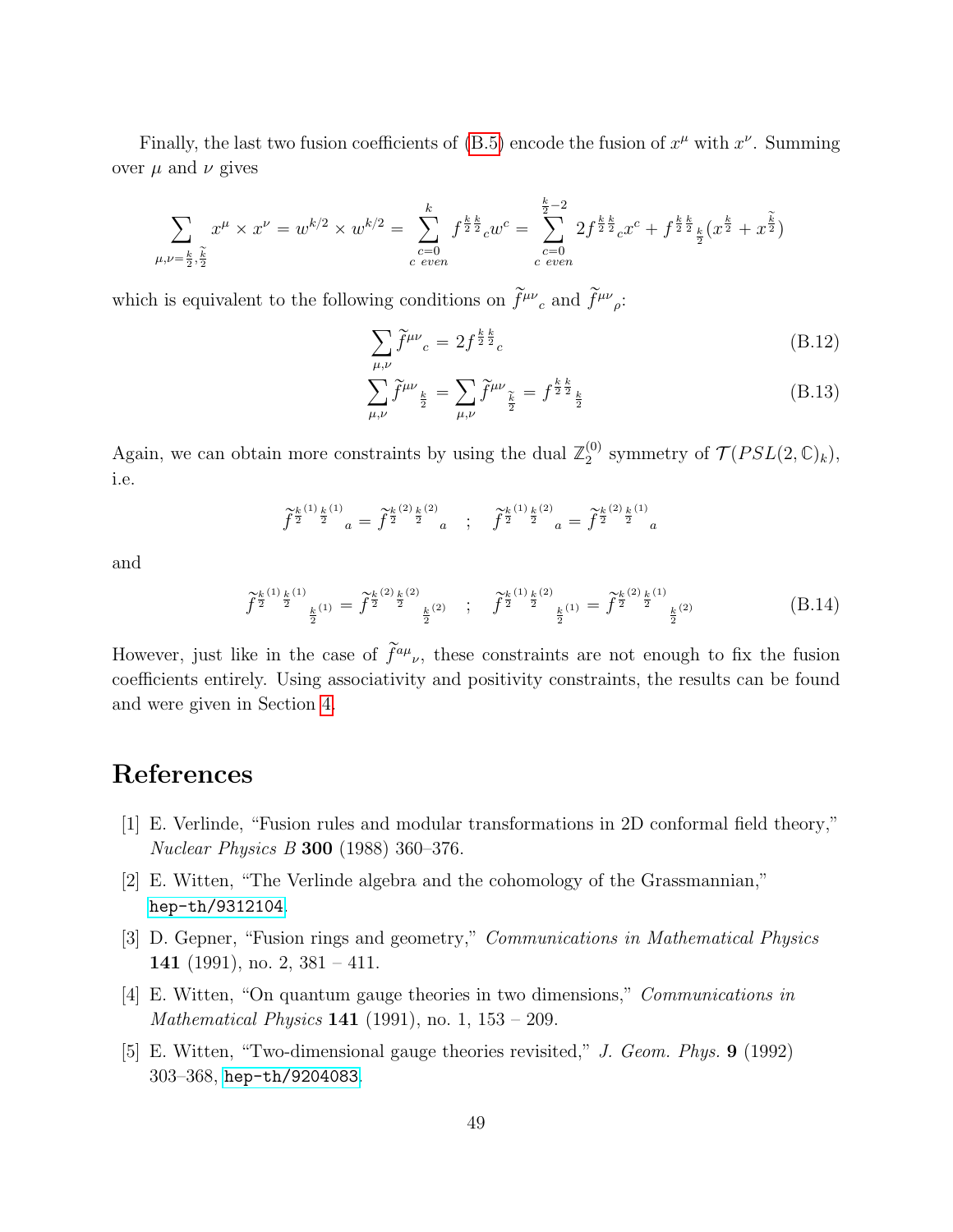- <span id="page-50-0"></span>[6] S. Gukov and D. Pei, "Equivariant Verlinde formula from fivebranes and vortices," Commun. Math. Phys. 355 (2017), no. 1, 1–50, [1501.01310](http://www.arXiv.org/abs/1501.01310).
- <span id="page-50-5"></span>[7] J. E. Andersen, S. Gukov, and D. Pei, "The Verlinde formula for Higgs bundles," [1608.01761](http://www.arXiv.org/abs/1608.01761).
- <span id="page-50-1"></span>[8] D. Halpern-Leistner, "The equivariant Verlinde formula on the moduli of Higgs bundles," 2016.
- <span id="page-50-2"></span>[9] D. Gaiotto, A. Kapustin, N. Seiberg, and B. Willett, "Generalized Global Symmetries," *JHEP* **02** (2015) 172, [1412.5148](http://www.arXiv.org/abs/1412.5148).
- <span id="page-50-3"></span>[10] B. Durhuus and T. Jonsson, "Classification and construction of unitary topological field theories in two-dimensions," J. Math. Phys.  $35$  (1994) 5306–5313, [hep-th/9308043](http://www.arXiv.org/abs/hep-th/9308043).
- <span id="page-50-4"></span>[11] S. Gukov, D. Pei, W. Yan, and K. Ye, "Equivariant Verlinde Algebra from Superconformal Index and Argyres–Seiberg Duality," Commun. Math. Phys. 357 (2018), no. 3, 1215–1251, [1605.06528](http://www.arXiv.org/abs/1605.06528).
- <span id="page-50-6"></span>[12] T. Pantev, "Comparison of generalized theta functions," Duke Mathematical Journal **76** (1994), no. 2,  $509 - 539$ .
- <span id="page-50-14"></span>[13] A. Beauville, "The Verlinde formula for PGL (p)," arXiv preprint alg-geom/9609017 (1996).
- <span id="page-50-7"></span>[14] E. Meinrenken, "Verlinde formulas for nonsimply connected groups," in Lie Groups, Geometry, and Representation Theory, pp. 381–417. Springer, 2018.
- <span id="page-50-8"></span>[15] M. F. Atiyah and I. M. Singer, "The Index of Elliptic Operators: III," Annals of Mathematics **87** (1968), no. 3, 546–604.
- <span id="page-50-9"></span>[16] C. Córdova, D. S. Freed, H. T. Lam, and N. Seiberg, "Anomalies in the Space of Coupling Constants and Their Dynamical Applications I," SciPost Phys. 8 (2020), no. 1, 001, [1905.09315](http://www.arXiv.org/abs/1905.09315).
- <span id="page-50-10"></span>[17] C. Córdova, D. S. Freed, H. T. Lam, and N. Seiberg, "Anomalies in the Space of Coupling Constants and Their Dynamical Applications II," SciPost Phys. 8 (2020), no. 1, 002, [1905.13361](http://www.arXiv.org/abs/1905.13361).
- <span id="page-50-11"></span>[18] E. R. Sharpe, "Discrete torsion," Phys. Rev. D 68 (2003) 126003, [hep-th/0008154](http://www.arXiv.org/abs/hep-th/0008154).
- <span id="page-50-12"></span>[19] S. Hellerman, A. Henriques, T. Pantev, E. Sharpe, and M. Ando, "Cluster decomposition, T-duality, and gerby CFT's,"  $Adv.$  Theor. Math. Phys. 11 (2007), no. 5, 751–818, [hep-th/0606034](http://www.arXiv.org/abs/hep-th/0606034).
- <span id="page-50-13"></span>[20] G. W. Moore and G. Segal, "D-branes and K-theory in 2D topological field theory," [hep-th/0609042](http://www.arXiv.org/abs/hep-th/0609042).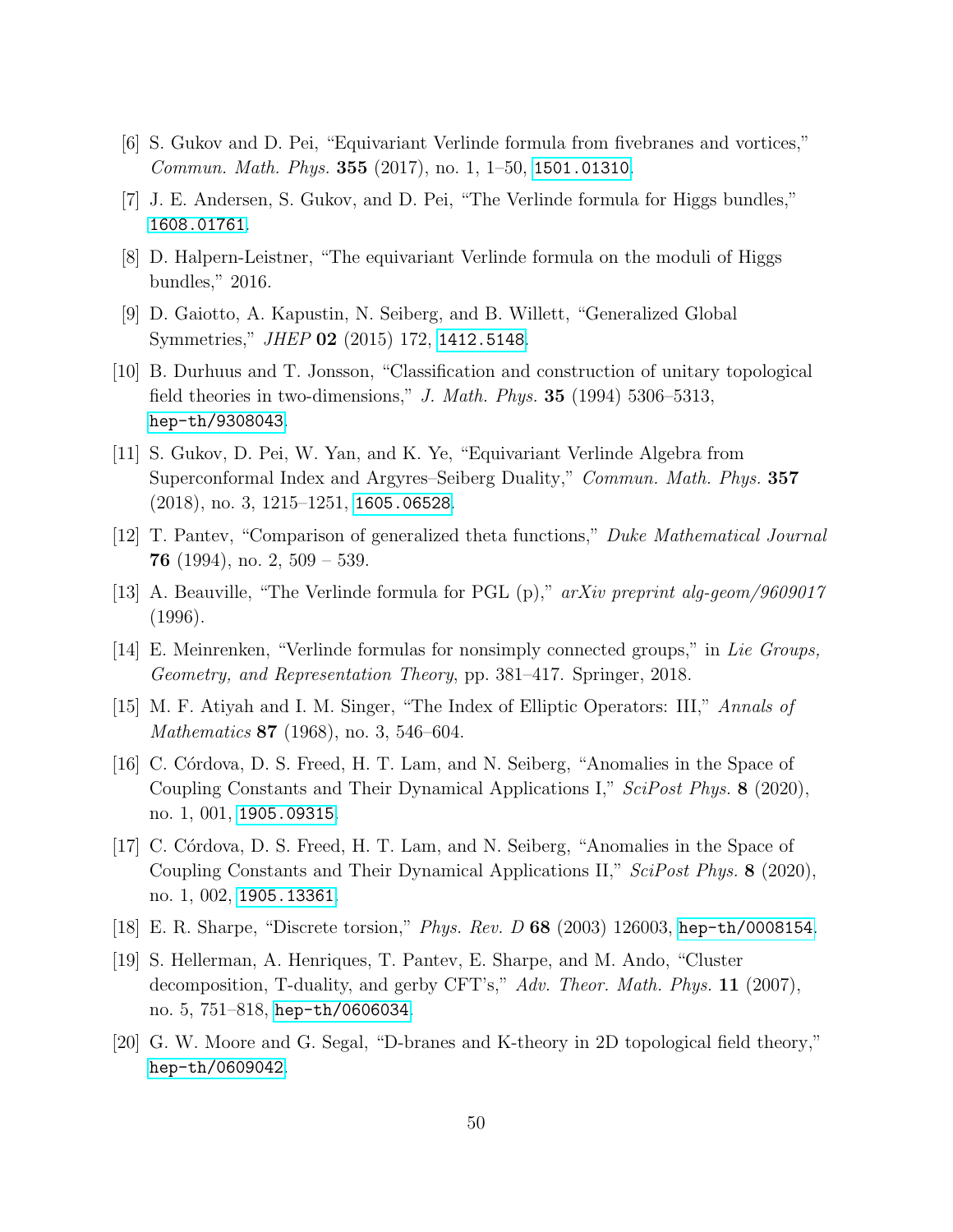- <span id="page-51-0"></span>[21] C. Teleman and C. T. Woodward, "The index formula for the moduli of g-bundles on a curve," Annals of mathematics (2009) 495–527.
- <span id="page-51-1"></span>[22] A. Beauville, "Conformal blocks, fusion rules and the Verlinde formula," arXiv preprint alg-geom/9405001 (1994).
- <span id="page-51-2"></span>[23] G. W. Moore, N. Nekrasov, and S. Shatashvili, "Integrating over Higgs branches," Commun. Math. Phys. 209 (2000) 97–121, [hep-th/9712241](http://www.arXiv.org/abs/hep-th/9712241).
- [24] N. A. Nekrasov and S. L. Shatashvili, "Bethe/Gauge correspondence on curved spaces," JHEP 01  $(2015)$  100, [1405.6046](http://www.arXiv.org/abs/1405.6046).
- [25] S. Okuda and Y. Yoshida, "G/G gauged WZW-matter model, Bethe Ansatz for q-boson model and Commutative Frobenius algebra," JHEP 03 (2014) 003, [1308.4608](http://www.arXiv.org/abs/1308.4608).
- [26] F. Benini and A. Zaffaroni, "Supersymmetric partition functions on Riemann surfaces," Proc. Symp. Pure Math. **96** (2017) 13-46, [1605.06120](http://www.arXiv.org/abs/1605.06120).
- [27] C. Closset and H. Kim, "Comments on twisted indices in 3d supersymmetric gauge theories," JHEP 08  $(2016)$  059, [1605.06531](http://www.arXiv.org/abs/1605.06531).
- [28] H. Kanno, K. Sugiyama, and Y. Yoshida, "Equivariant U(N) Verlinde algebra from Bethe/Gauge correspondence," JHEP 02 (2019) 097, [1806.03039](http://www.arXiv.org/abs/1806.03039).
- [29] K. Ueda and Y. Yoshida, "3d  $\mathcal{N}=2$  Chern-Simons-matter theory, Bethe ansatz, and quantum K-theory of Grassmannians," JHEP 08 (2020) 157, [1912.03792](http://www.arXiv.org/abs/1912.03792).
- <span id="page-51-3"></span>[30] J. Eckhard, H. Kim, S. Schäfer-Nameki, and B. Willett, "Higher-form symmetries, bethe vacua, and the 3d-3d correspondence," *Journal of High Energy Physics* 2020 (2020), no. 1, 1–90.
- <span id="page-51-4"></span>[31] C. Closset and H. Kim, "Three-dimensional  $\mathcal{N}=2$  supersymmetric gauge theories and partition functions on Seifert manifolds: A review," Int. J. Mod. Phys. A 34 (2019), no. 23, 1930011, [1908.08875](http://www.arXiv.org/abs/1908.08875).
- <span id="page-51-5"></span>[32] G. W. Moore and N. Seiberg, "Taming the Conformal Zoo," Phys. Lett. B 220 (1989) 422–430.
- <span id="page-51-6"></span>[33] R. Dijkgraaf and E. Witten, "Topological Gauge Theories and Group Cohomology," Commun. Math. Phys. 129 (1990) 393.
- <span id="page-51-7"></span>[34] V. T. Laredo, "Positive energy representations of the loop groups of non-simply connected Lie groups," *Communications in mathematical physics*  $207$  (1999), no. 2, 307–339.
- <span id="page-51-8"></span>[35] P. Di Francesco, P. Mathieu, and D. Senechal, Conformal Field Theory. Graduate Texts in Contemporary Physics. Springer-Verlag, New York, 1997.